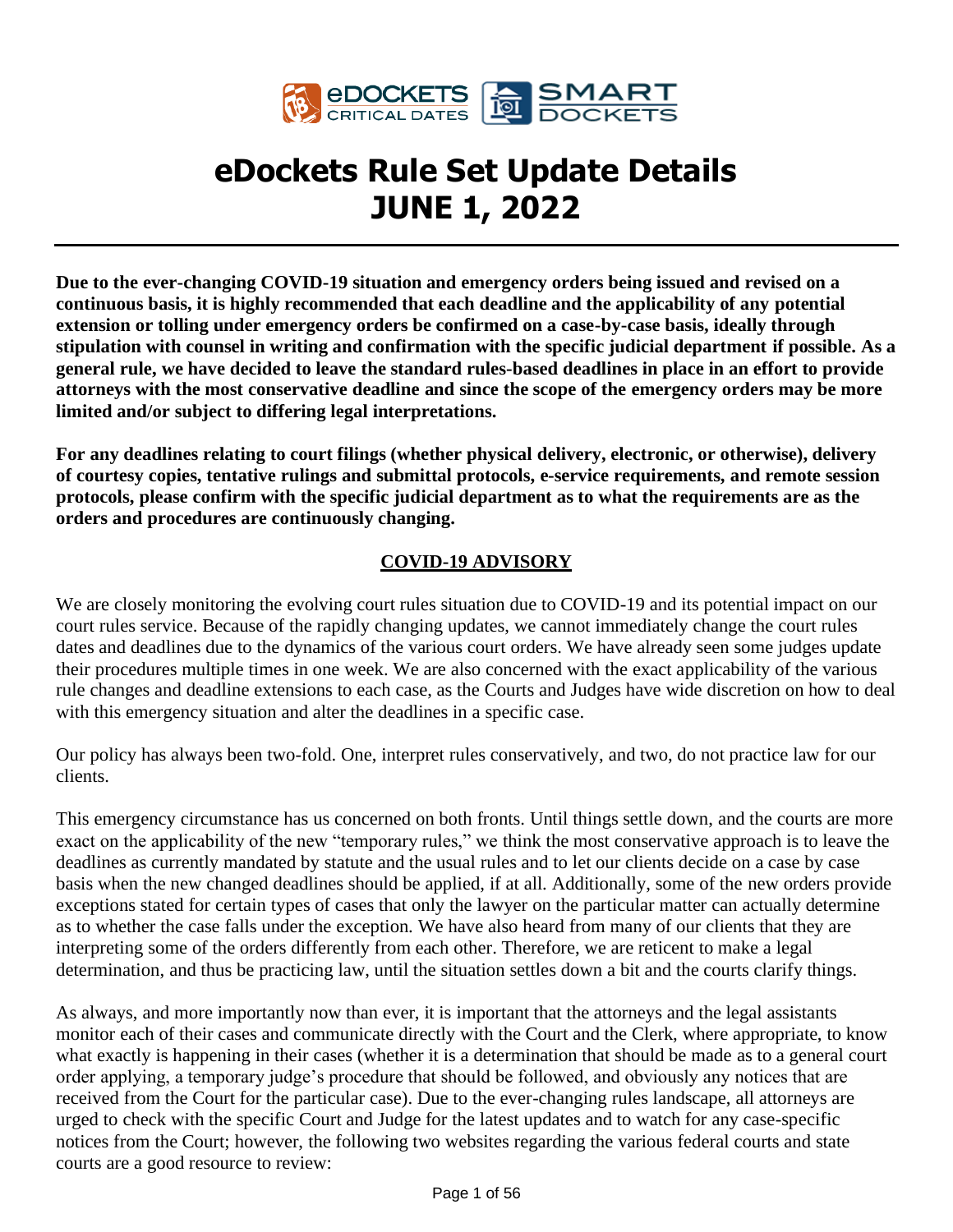

United States Federal Courts: [https://www.uscourts.gov/about-federal-courts/court-website-links/court](https://www.uscourts.gov/about-federal-courts/court-website-links/court-orders-and-updates-during-covid19-pandemic)[orders-and-updates-during-covid19-pandemic](https://www.uscourts.gov/about-federal-courts/court-website-links/court-orders-and-updates-during-covid19-pandemic)

National Center for State Courts: <https://www.ncsc.org/Newsroom/Public-health-emergency.aspx>

There are ways to manually adjust the deadlines in eDockets to reflect these rules changes. If you need any help with making those changes, please contact our support team at [eDocketsSupport@aderant.com](mailto:eDocketsSupport@aderant.com) and cc [eDocketsCourtRules@aderant.com.](mailto:eDocketsCourtRules@aderant.com)

We understand that this is an extremely stressful time and have implemented policies that allow us to remain fully operational, including our entire team working remotely, but to not sacrifice the level of service that our clients have come to expect. We will continue to monitor the courts and make adjustments to our rules and the above position statement as the situation warrants. Now more than ever, we will need your help to navigate this situation together. If you have any suggestions or ideas on additional ways that we can support you, please let us know. The entire eDockets team stands ready to assist you in any way that we can. In the meantime, we will continue to monitor the Courts and the Court Rules in this rapidly evolving situation, and we will be in touch as appropriate.

# **RULE SETS ADDED**

USDC, California, Central District, Hon. Maame Ewusi-Mensah Frimpong (**CAMEMF**) USDC, California, Central District, Hon. Fred W. Slaughter (**CAFWS**)

# **RULE SETS REMOVED**

New York Supreme Court, 1st JD, New York County, Hon. Margaret A. Chan (**NYNYMC**) USDC, California, Southern District, Mag. Robert N. Block (**CARB**)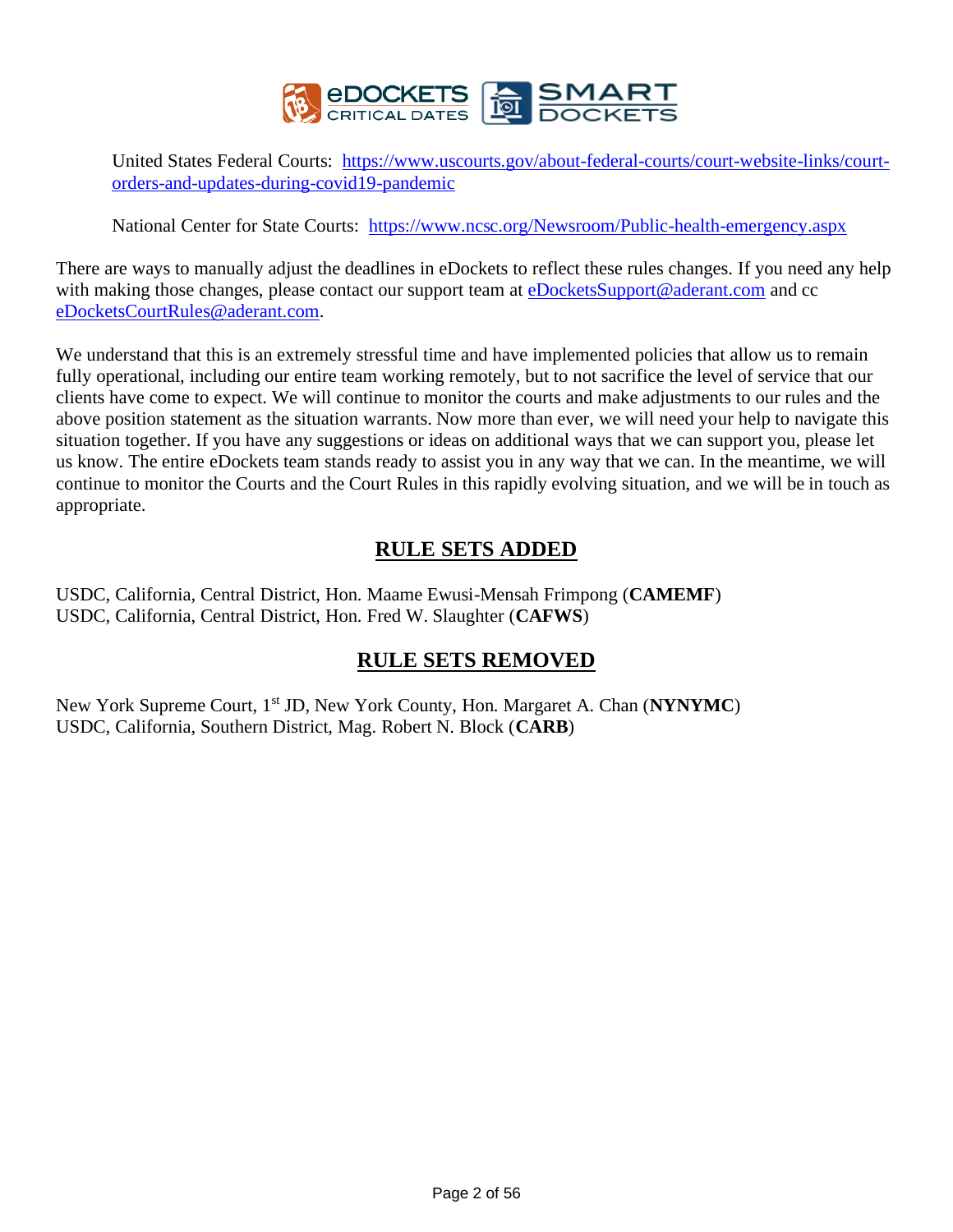

# **RULE SETS UPDATED**

# **ALTERNATIVE DISPUTE RESOLUTION**

#### **AAA—Construction Industry Arbitration Rules and Mediation Procedures (AAACIA)—Updates Effective 5-1-22**

Text Updated: AFS FFS

#### **Financial Industry Regulatory Authority Rules, Code of Arbitration Procedure for Industry Disputes (FINRAI)—Updates Effective 5-13-22**

Text Added:

13803(b) [Not based on rules update]

Text Updated: 13803(a)(1)(B)

Triggers Affected: Notice of Granting of Motion to Amend Claim Received triggers Pleading—Amended Statement of Claim Adding New Party Received triggers Pleading—Amended Statement of Claim Received triggers Pleading—Statement of Claim Received triggers

# **GOVERNMENT AGENCIES**

#### **National Labor Relations Board (NLRB)—Not Based on Rules Update**

Changes made based on internal review of rule set.

Text Added: GC-20-01 Att. 1 (Timely)(Par. 5)

Trigger Added: Notice of Agency-Determined Technical Failure to E-Filing System on Filing Deadline

#### **United States Civilian Board of Contract Appeals (CBCA)—Not Based on Rules Update**

Changes made based on internal review of rule set.

Text Removed: FRCP  $5(b)(2)(C)$ -(F) FRCP 6(d) FRCP 38(b) CDCA 38-2 CDCA 41-6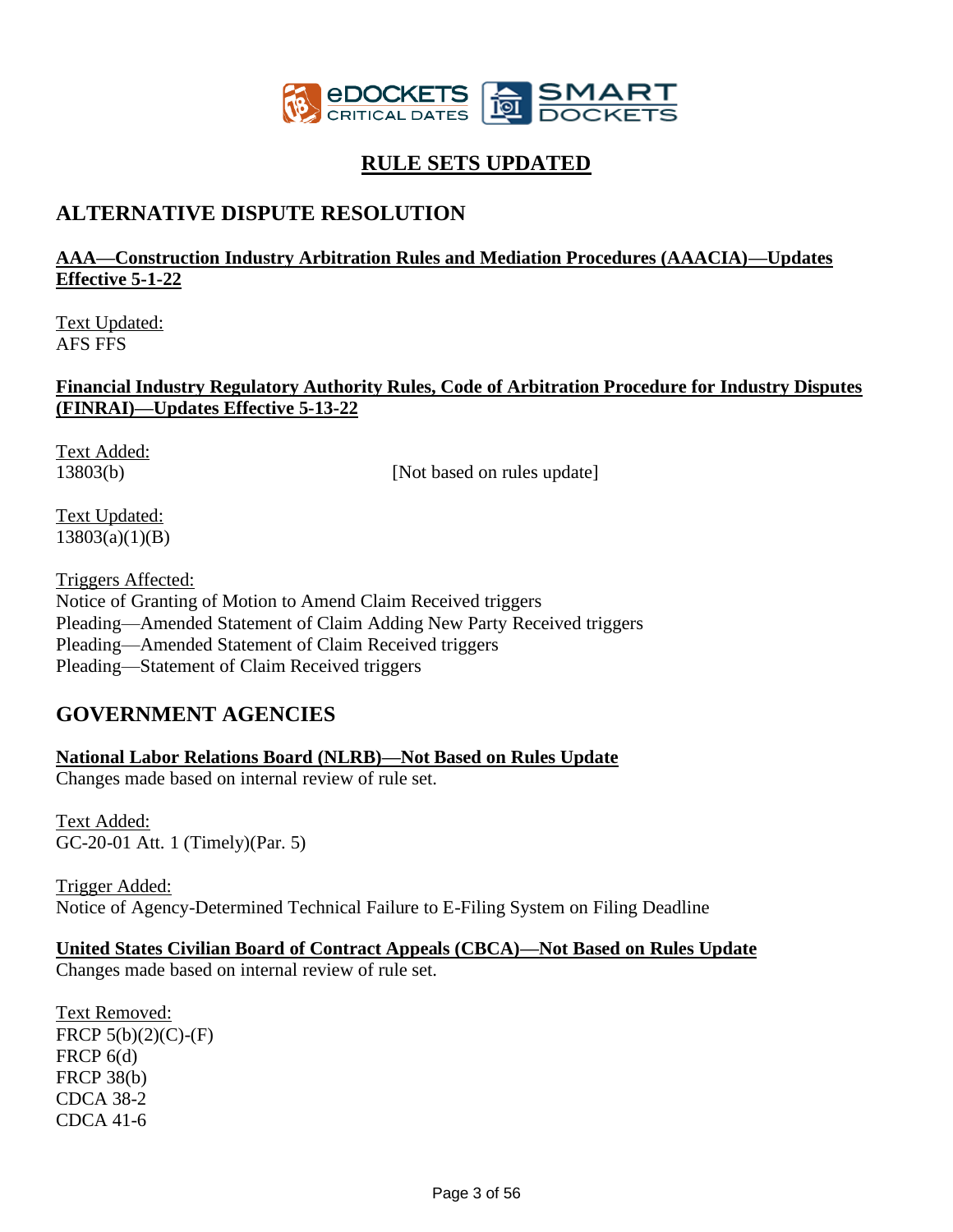

Triggers Removed:

Order or Other Court Document Served on Pro Se's Address of Record and Returned as Undeliverable Pleading—Amended Answer to Crossclaim Served by Mail, to Clerk, or to Designated Agency

#### **United States Department of Labor, Office of Administrative Law Judges (OALJ)—Updates Effective 4-29-22**

Text Added: OALJ E-Filing II.F.2. OALJ E-Filing II.F.3.

Triggers Removed: Pleading—Complaint Served

Triggers Added: Pleading—Complaint Served by Any Means

Triggers Affected: Pleading—Complaint Served

# **FEDERAL APPELLATE**

# **U.S. Bankruptcy Appellate Panel, Ninth Circuit (9BAP)—Not Based on Rules Update**

Changes made based on internal review of rule set.

Text Added: AO re Efiling  $6(c)(iv)$ 

Triggers Affected: Notice of Appeal Filed

#### **U.S. Court of Appeals, Fourth Circuit (4CIRCT)—Updates Effective 5-4-22**

Text Updated:  $CM/ECF II(C)(1)$ CM/ECF II(H)  $CM/ECF III(H)(10)$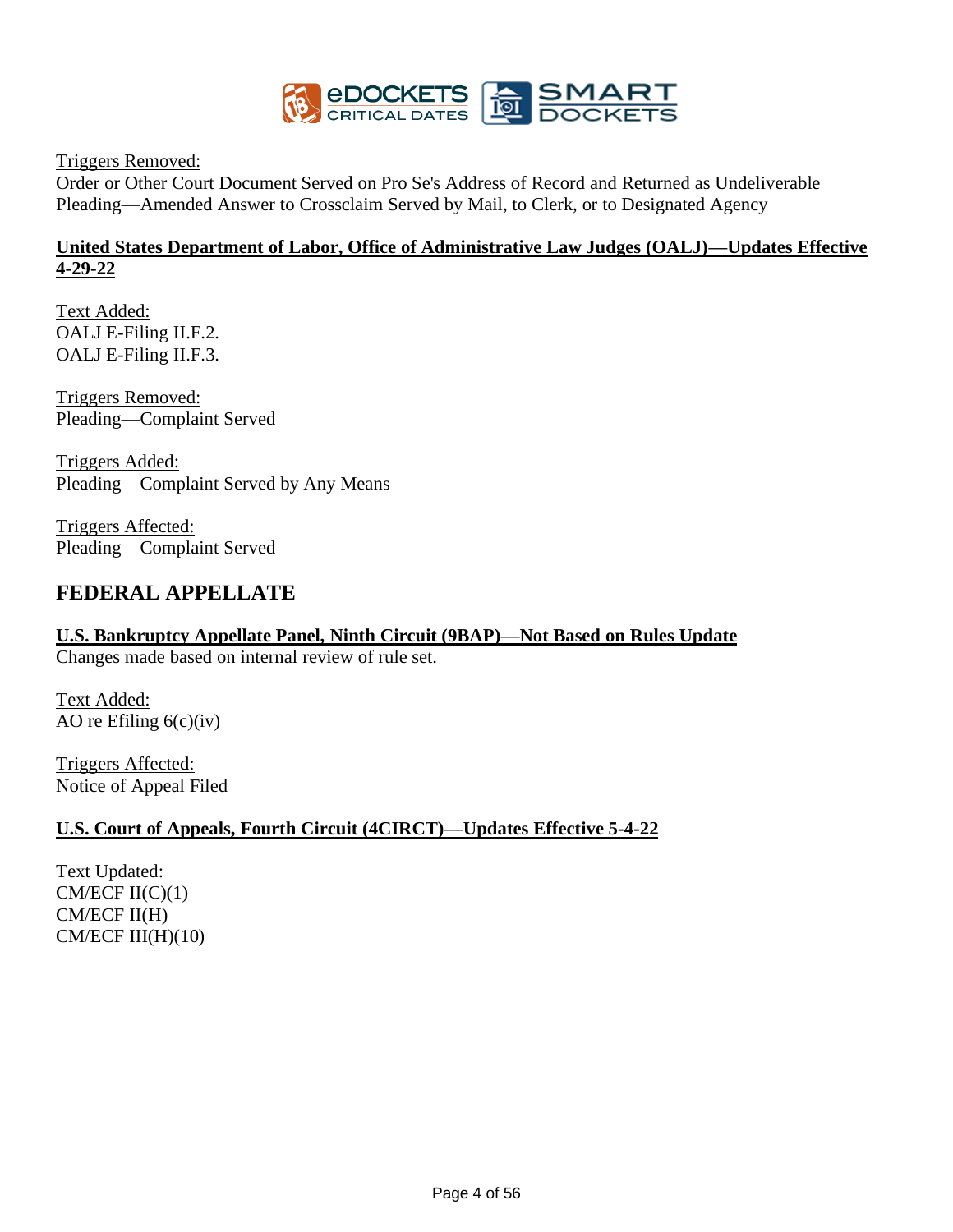

# **ALABAMA**

### **STATE**

#### **Alabama Rules of Civil Procedure (ALRCP)—Not Based on Rules Update**

Similar applicable changes made in all Alabama trial court rule sets based on internal review.

Text Removed:  $71C(b)-(d)*(dc)$ 

Triggers Removed: Discovery—Notice of Intent to Serve Subpoena for Production or Inspection Served Discovery—Written Deposition Cross-Questions Served Discovery—Written Deposition Recross Questions Served Discovery—Written Deposition Redirect Questions Served Notice of Appeal Filed Notice of Appeal Served Notice of Right to Claim Exemption from Garnishment Served Offer of Judgment Served Order Requiring Reply to Answer (District Court Only) Served Order Requiring Reply to Answer Served Pleading—Amended Answer Served Pleading—Amended Complaint (District Court Only) Served Pleading—Amended Complaint Served Pleading—Amended Counterclaim (District Court Only) Served Pleading—Amended Counterclaim Served Pleading—Amended Crossclaim (District Court Only) Served Pleading—Amended Crossclaim Served Pleading—Answer (District Court Only) Served Pleading—Answer Served Pleading—Counterclaim (District Court Only) Served Pleading—Counterclaim Served Pleading—Crossclaim (District Court Only) Served Pleading—Crossclaim Served Pleading—Reply (District Court Only) Served Pleading—Reply Served Statement of Fact of Death Served Triggers Added: Discovery—Notice of Intent to Serve Subpoena for Production or Inspection triggers Discovery—Written Deposition Cross-Questions triggers Discovery—Written Deposition Recross Questions triggers

Discovery—Written Deposition Redirect Questions triggers

Notice of Appeal (District Court) Served

Notice of Appeal Filed

Notice of Right to Claim Exemption from Garnishment triggers

Offer of Judgment triggers

Order Requiring Reply to Answer triggers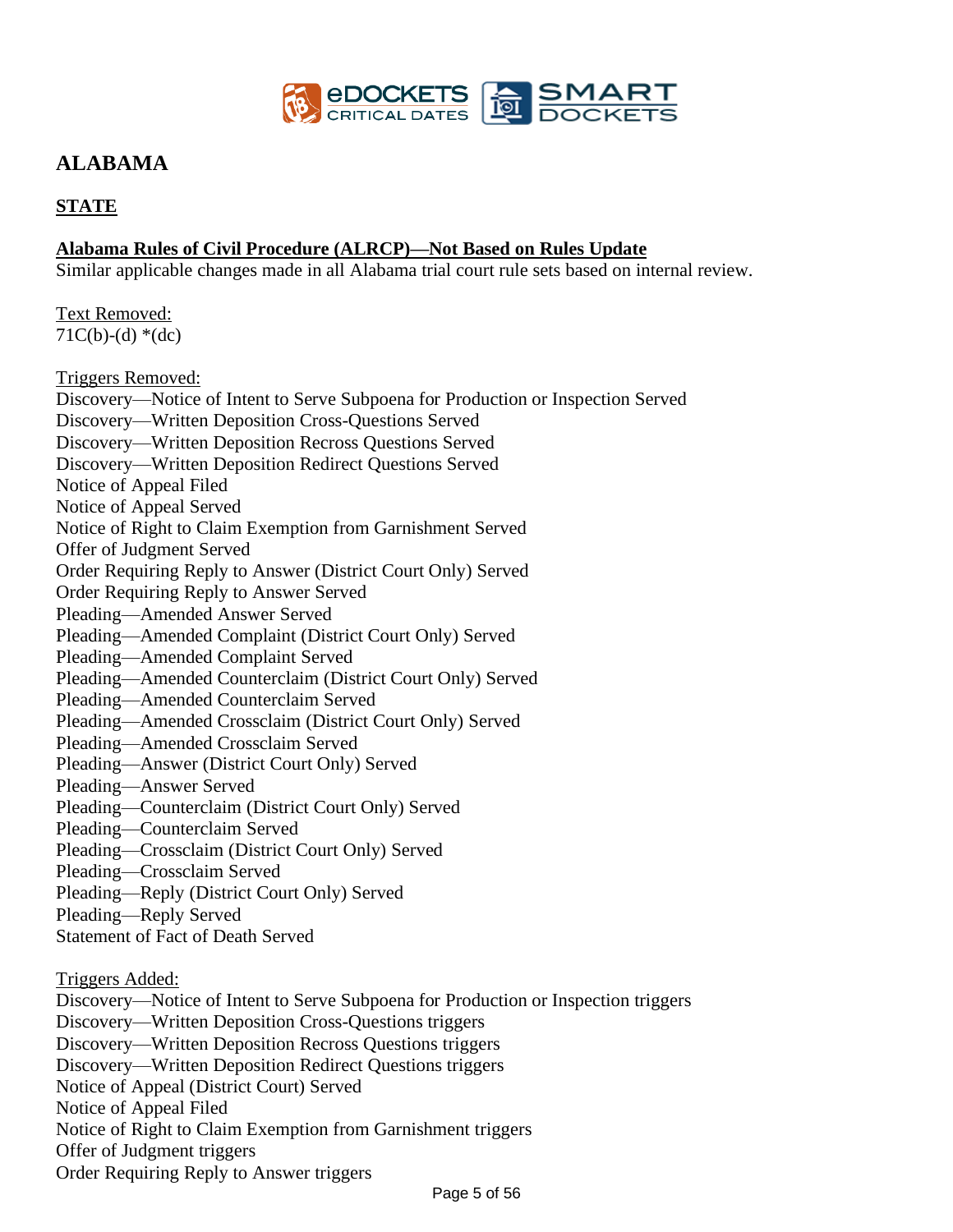

Pleading—Amended Answer triggers Pleading—Amended Complaint triggers Pleading—Amended Reply triggers Pleading—Answer triggers Pleading—Reply triggers Statement of Fact of Death of Party Served triggers

Triggers Affected: Arbitration—Notice of Award Served Petition for Writ of Certiorari Filed Petition for Writ of Certiorari Served

# **ALASKA**

#### **STATE**

**Alaska District Court (AKDC)—Not Based on Rules Update Alaska Superior Court (AKRCP)—Not Based on Rules Update** Changes made based on internal review of rule set.

Triggers Removed: Application for Default Served

Triggers Added: Application for Default Served by Any Means

Triggers Affected: Offer of Judgment Served

# **CALIFORNIA**

#### **FEDERAL**

#### **USBC, Eastern District of California (CAEBCT)—Updates Effective 5-2-22**

Text Added: 2002-2(b) 9014-1(e)(1)

Text Updated:  $1007 - 1(b)$ 

Triggers Added:

Notice of Hearing on Dismissal or Conversion of Ch. 11 Case Filed Notice of Hearing on Proposed Sale of All or Substantially All of Ch. 11 Debtor's Assets Filed Notice of Time Fixed for Filing Objections to and Hearing to Consider Approval of Disclosure Statement in Ch.

11 Case Filed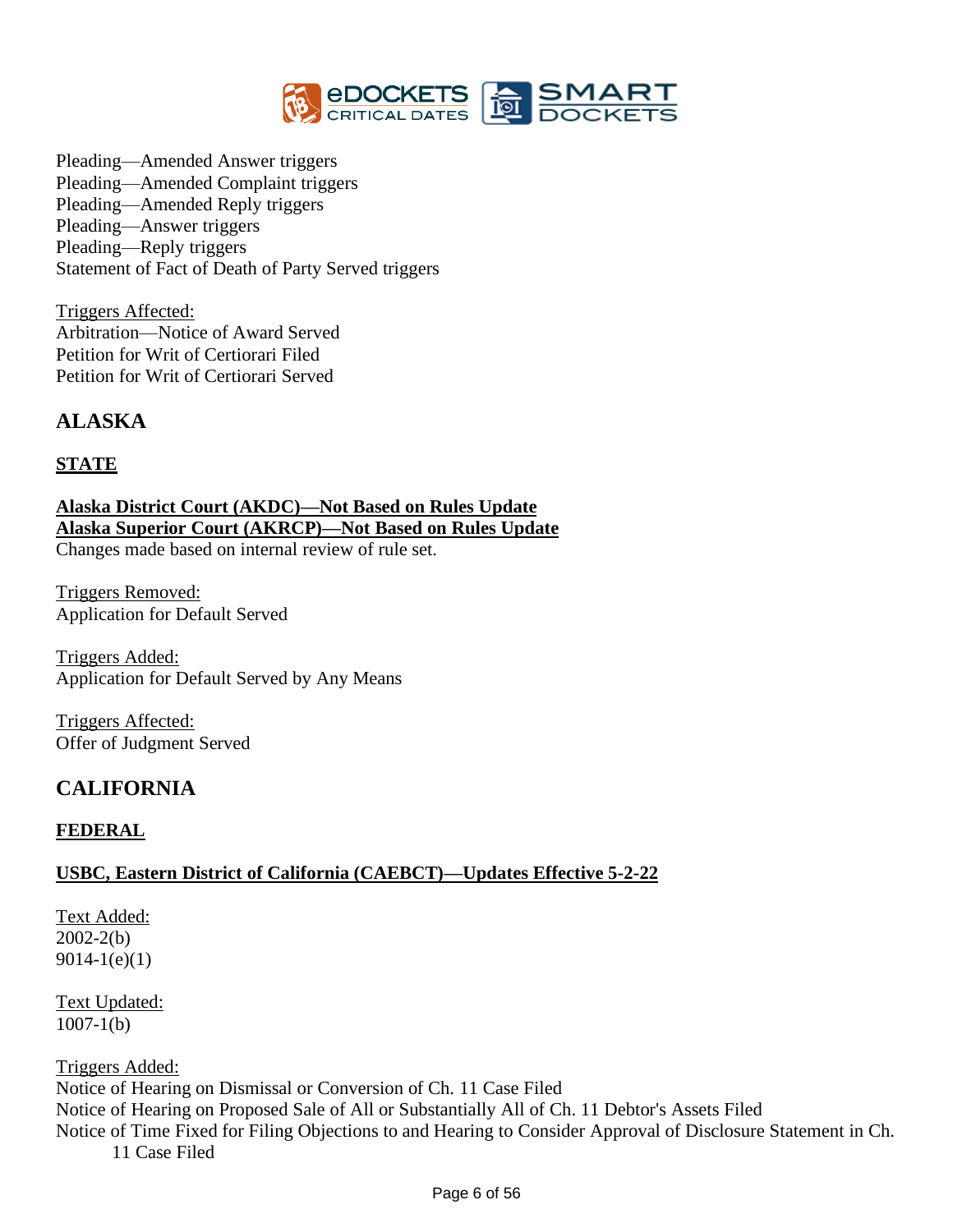

Notice of Time Fixed for Filing Objections to and Hearing to Consider Confirmation of Ch. 11 Plan Filed Notice of Time Fixed to Accept or Reject Proposed Modification of Ch. 11 Plan Filed Order Converting Case to Ch. 11 Entered

Triggers Affected: Hearing on Dismissal or Conversion of Case Motion for Discharge Filed [Not based on rules update] Petition Filed triggers

### **USBC, Northern District of California (CANBCT)—Not Based on Rules Update**

Changes made based on internal review of rule set.

Text Added: CANB GEDAPPPSSAA 7

Triggers Affected:

Hearing on Motion for Authority, or Approval of Agreement, to Prohibit or Condition Use, Sale, or Lease of **Property** 

### **USDC, Central District of California, Hon. Fernando L. Aenlle-Rocha (CAFLAR)—Updates Effective 4-29-22**

Text Updated: FPCO IV FPCO XI FPCO XII

#### **USDC, Central District of California, Mag. Patricia Donahue (CAPD)—Updates Effective May 2022**

Text Updated: JPS JP CP 2

# **USDC, Central District of California, Hon. Dale S. Fischer (DSF)—Not Based on Rules Update**

Changes made based on internal review of rule set.

Text Removed: PP

Triggers Removed: Application to File Documents Under Seal Filed Mandatory Chambers Copies of Application to File Documents Under Seal Rejected

#### **USDC, Central District of California, Hon. Terry J. Hatter, Jr. (TJH)—Updates Effective May 2022**

Text Updated: JPS MCC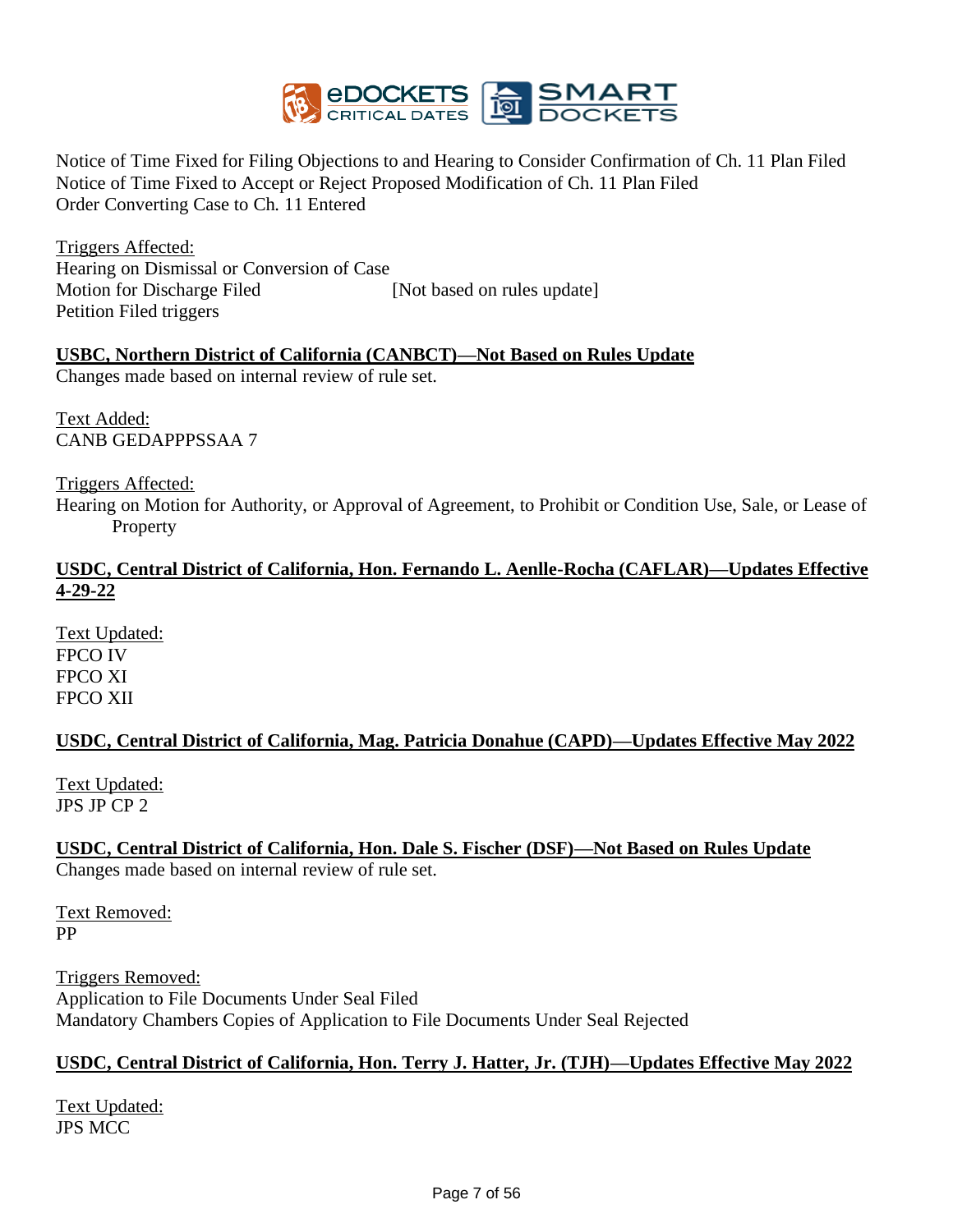

#### **USDC, Central District of California, Hon. John W. Holcomb (CAJWH)—Updates Effective 5-20-22**

Text Updated: CTSO Caption (FPC) CTSO II(A) CTSO II(B) $\rightarrow$ CTSO II(C) CTSO II(C) $\rightarrow$ CTSO II(D) CTSO VII(E) CTSO VIII OSSC (intro) OSSC A→OSSC I OSSC Exh A (EDI) OSSC Exh A (EDR) OSSC Exh A (HNDM) OSSC Exh A (SC) OSSC Exh A (T)  $SO<sub>5</sub>$  $SO(9(a))$ SO 10 SO 12(b) SO 13 SO 16

Triggers Affected: Conference—Final Pretrial Conference Hearing triggers

#### **USDC, Central District of California, Hon. Consuelo B. Marshall (CBM)—Updates Effective May 2022**

Text Updated: JPS MCC

#### **USDC, Central District of California, Mag. Karen E. Scott (CAKES)—Updates Effective May 2022**

Text Updated: JPS JP 11

#### **USDC, Central District of California, Mag. Autumn D. Spaeth (CAADS)—Updates Effective May 2022**

Text Added: PSPTD ED PSPTD EDCO PSPTD FDCO PSPTD MAAP PSPTD MILDM PSPTD RED PSPTD SM PSPTD SP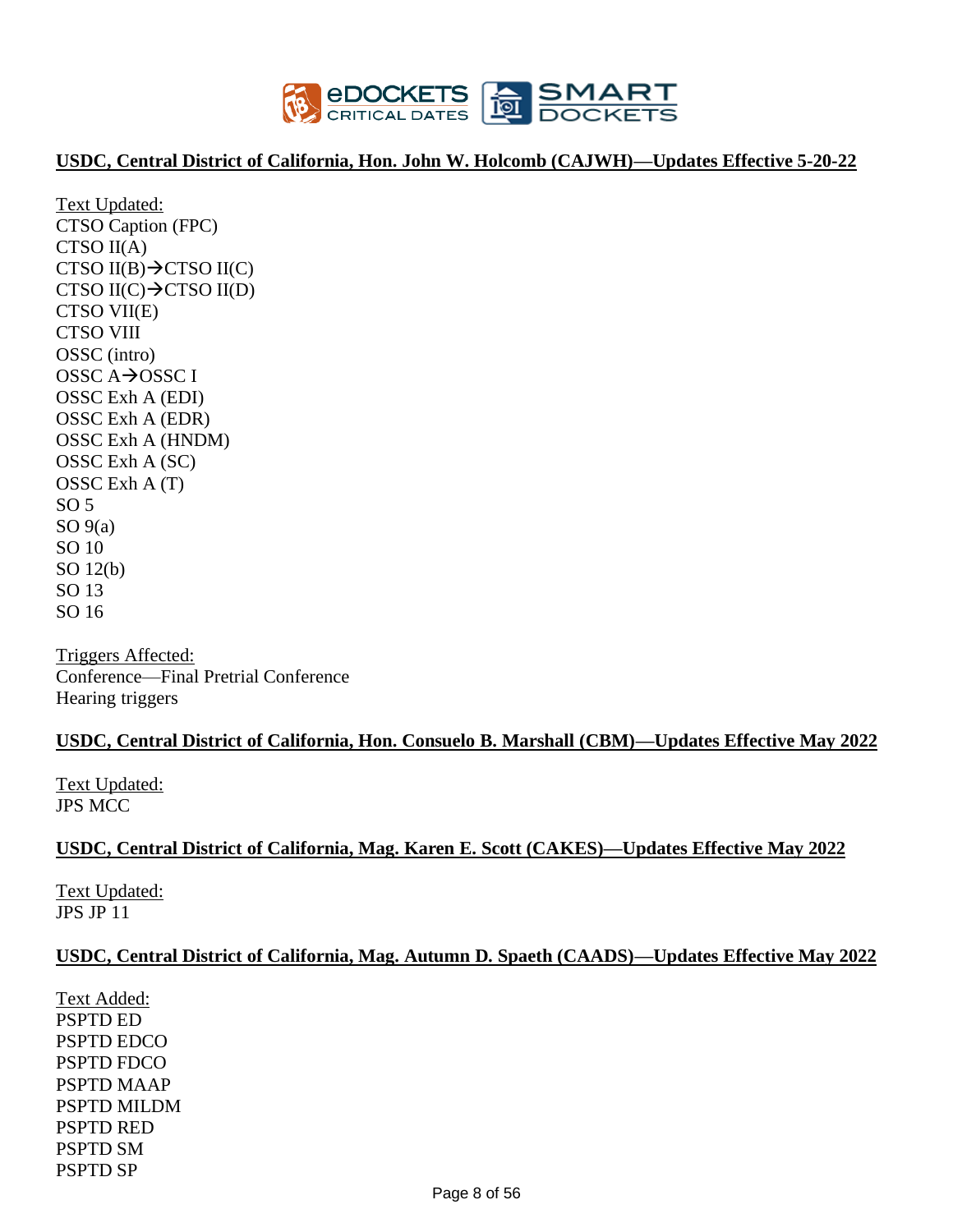

Triggers Added:

Schedule of Pretrial and Trial Dates—Deadline for Expert Disclosures Schedule of Pretrial and Trial Dates—Deadline for Motion to Amend or Add Parties Schedule of Pretrial and Trial Dates—Deadline for Rebuttal Expert Disclosure Schedule of Pretrial and Trial Dates—Deadline for Substantive Motions Schedule of Pretrial and Trial Dates—Deadline to Conduct Settlement Proceedings Schedule of Pretrial and Trial Dates—Deadline to File Motions in Limine and Daubert Motions

Triggers Affected: Conference—Final Pretrial Conference Discovery Cutoff triggers Discovery—Expert Testimony Disclosure Served Hearing triggers Trial

#### **USDC, Central District of California, Mag. Gail J. Standish (CAGJS)—Updates Effective May 2022**

Text Updated: JPS MCC

Triggers Affected: Notice of Removal Filed Pleading—Complaint Filed

# **USDC, Central District of California, Hon. Otis D. Wright II (CAODW)—Updates Effective May 2022**

Text Removed: MO

Triggers Affected: Conference—Final Pretrial Conference Hearing triggers

#### **USDC, Eastern District of California, Mag. Stanley A. Boone (CASAB)—Updates Effective March 2022 and April 2022**

Text Removed: CP 9

Text Added:  $CI$  4(c)

Text Updated: CP  $2(a) \rightarrow C12(a)$  $CP$  3 $\rightarrow$ CI 3  $CP$  4(b) $\rightarrow$ CI 4(b)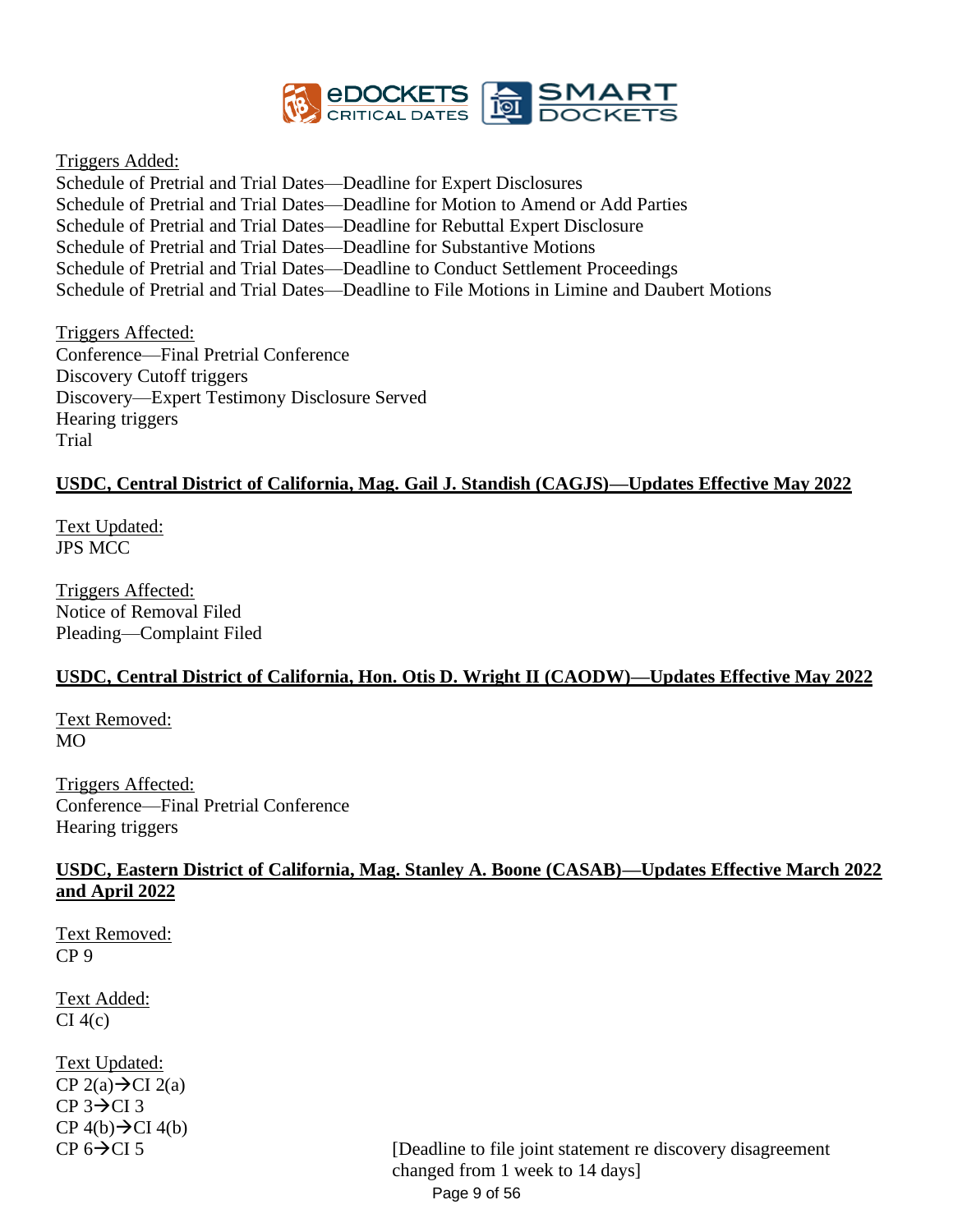

 $CP$  7 $\rightarrow$ CI 6 EEPS EEPSO ITCDD→IDDP TCD 17

Triggers Removed: Conference—Informal Telephonic Conference re Discovery Dispute

Triggers Added: Conference—Informal Videoconference re Discovery Dispute

Triggers Affected: Conference—Settlement Conference Hearing on Discovery Motion Notice of Removal Filed Pleading—Complaint Filed

### **USDC, Eastern District of California, Mag. Kendall J. Newman (CAKJN)—Updates Effective May 2022**

Text Removed: SI AVE SI CLM

Triggers Affected: Hearing triggers Trial

#### **USDC, Northern District of California, Mag. Laurel Beeler (LB)—Updates Effective May 2022**

Text Updated: JWP→PH JWP

#### **USDC, Northern District of California, Hon. Vince Chhabria (CAVC)—Updates Effective 5-23-22**

Text Updated: SOCC 56

Triggers Affected:

Settlement Funds Fully Distributed to Class Members Before Cy Pres Distribution in Class Action→Settlement Funds Fully Distributed to Class Members Before Cy Pres or California Unclaimed Property Fund Distribution in Class Action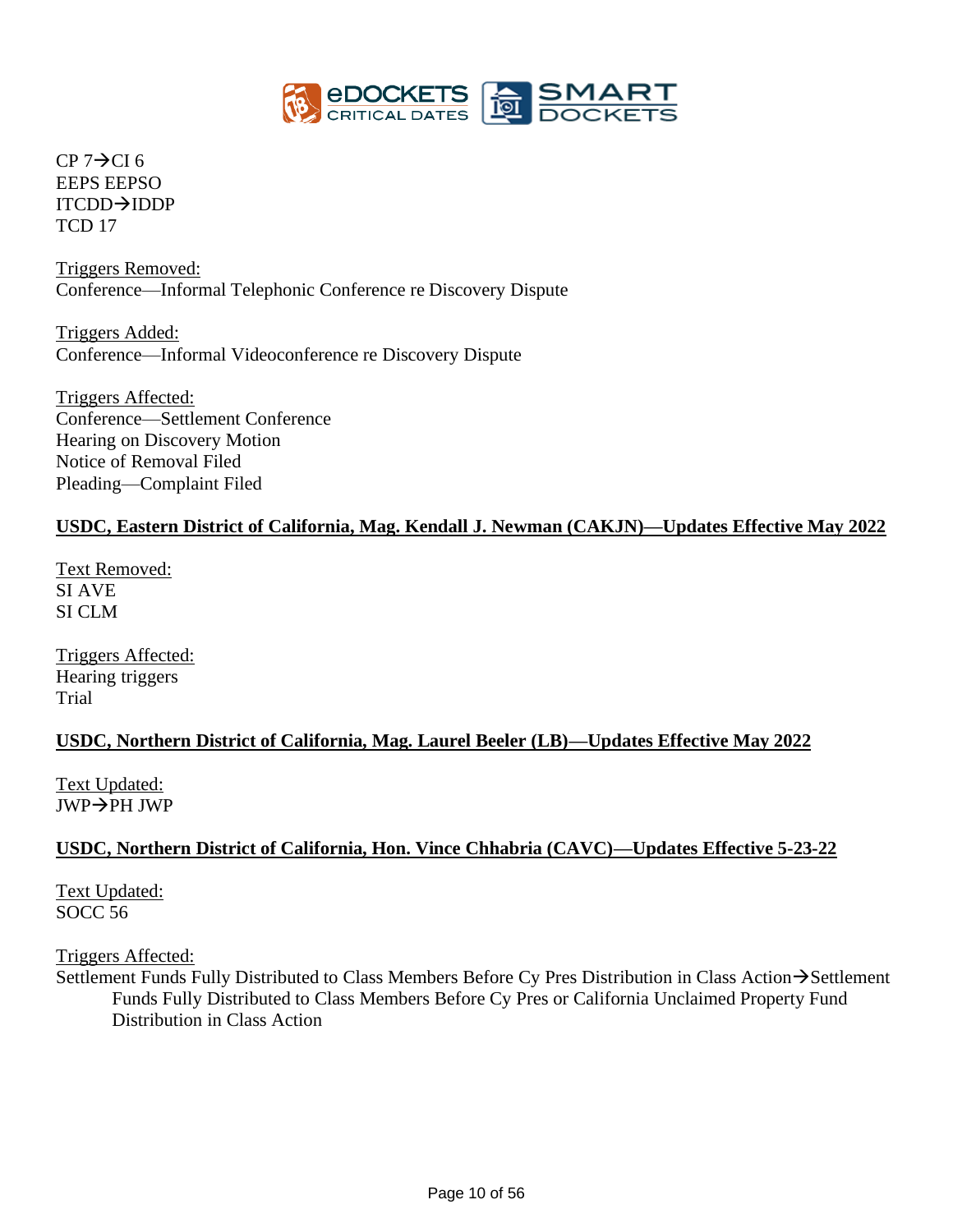

### **USDC, Northern District of California, Hon. Yvonne Gonzalez Rogers (YGR)—Updates Effective 5-13-22**

Text Updated: SOCC 6 SOCC 9(a) SOCC 13→SOCC 14

Triggers Affected: Pleading—Waiver of Service of Summons Filed

#### **USDC, Northern District of California, Mag. Joseph C. Spero (JCS)—Updates Effective 6-1-22**

Triggers Affected: Hearing triggers

#### **USDC, Northern District of California, Mag. Alex G. Tse (CAAGT)—Updates 5-10-22**

Text Updated: CSO II(C) CSO VI(A)

Triggers Affected: Conference—Case Management Conference Conference—Initial Case Management Conference

#### **USDC, Southern District of California (SDCA)—Updates Effective 5-20-22**

Updates applicable in all SDCA judge rule sets.

Text Updated: 16.1.c.1 16.1.c.2.a 16.1.c.2.b

#### **USDC, Southern District of California, Hon. Gonzalo P. Curiel (CAGPC)—Updates Effective May 2022**

Text Added: CPTP  $TP(S)(B)(3)$ 

Text Updated: CPTP Settlement $\rightarrow$ CPTP TP(S)(A)

Triggers Removed: **Settlement** 

Triggers Added: Settlement Funds Distributed and Attorneys' Fees Paid in Class Action Settlement in Non-Class Action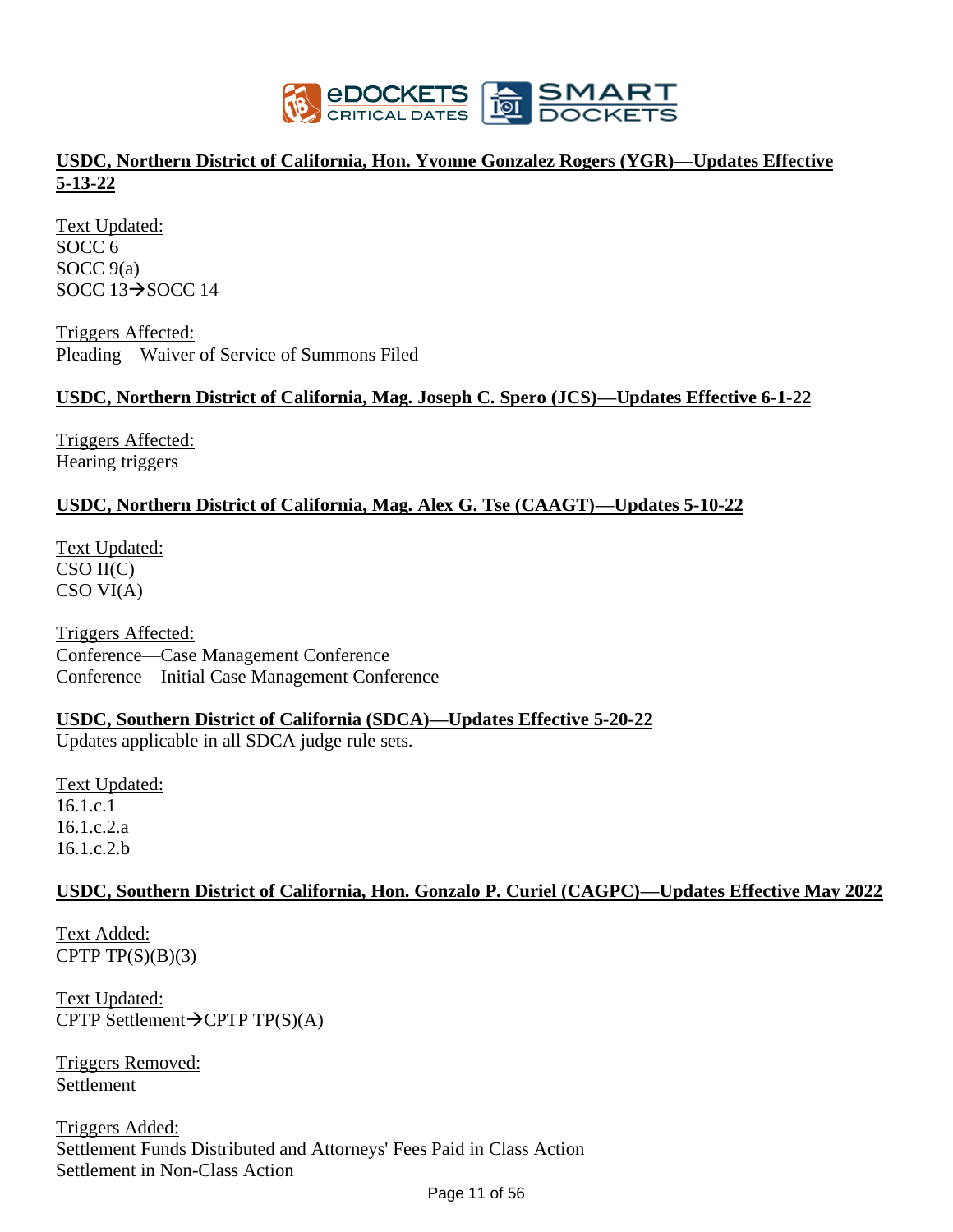

#### **USDC, Southern District of California, Mag. Jill L. Burkhardt (CAJLB)—Updates Effective May 2022**

Text Added: CR VI.B.5.

Text Updated: CR III.C. CR V.B.

Triggers Added: Application to File Document Designated Confidential Under Seal Served

#### **STATE**

#### **California Superior Court, Criminal Division (CACRIM/CACRLA)—Updates Effective 5-13-22**

Text Removed:  $4.220(e)(1)(B)$ 4.220(e)(2)(B) 4.220(e)(3)(B) 4.220(i) 4.220(j) 4.220(l)

Triggers Removed:

Hearing—Arraignment and/or Trial in Traffic Infraction Case After Request for Remote Video Proceeding Granted

Request for Remote Video Arraignment and Trial or Remote Video Trial Received by Clerk in Traffic Infraction Case

Triggers Affected: Hearing—Arraignment and/or Trial in Traffic Infraction Case

#### **California Superior Court, Alameda County (CAALSC/CAALAS/LDCAAL)—Updates Effective 4-30-22**

Relevant changes also made in probate division.

Text Updated:  $1.90(a)(2)(B) \rightarrow 1.90(b)(1)(B)$  $1.90(a)(2)(C) \rightarrow 1.90(b)(1)(C)$  $1.90(a)(2)(D) \rightarrow 1.90(b)(1)(D)$  $1.90(a)(3)(A) \rightarrow 1.90(b)(2)(A)$  $1.90(a)(3)(B) \rightarrow 1.90(b)(2)(A)$  $1.90(a)(3)(C) \rightarrow 1.90(b)(2)(B)$  $1.90(a)(3)(D) \rightarrow 1.90(b)(2)(C)$ 

Triggers Affected: Conference triggers Hearing triggers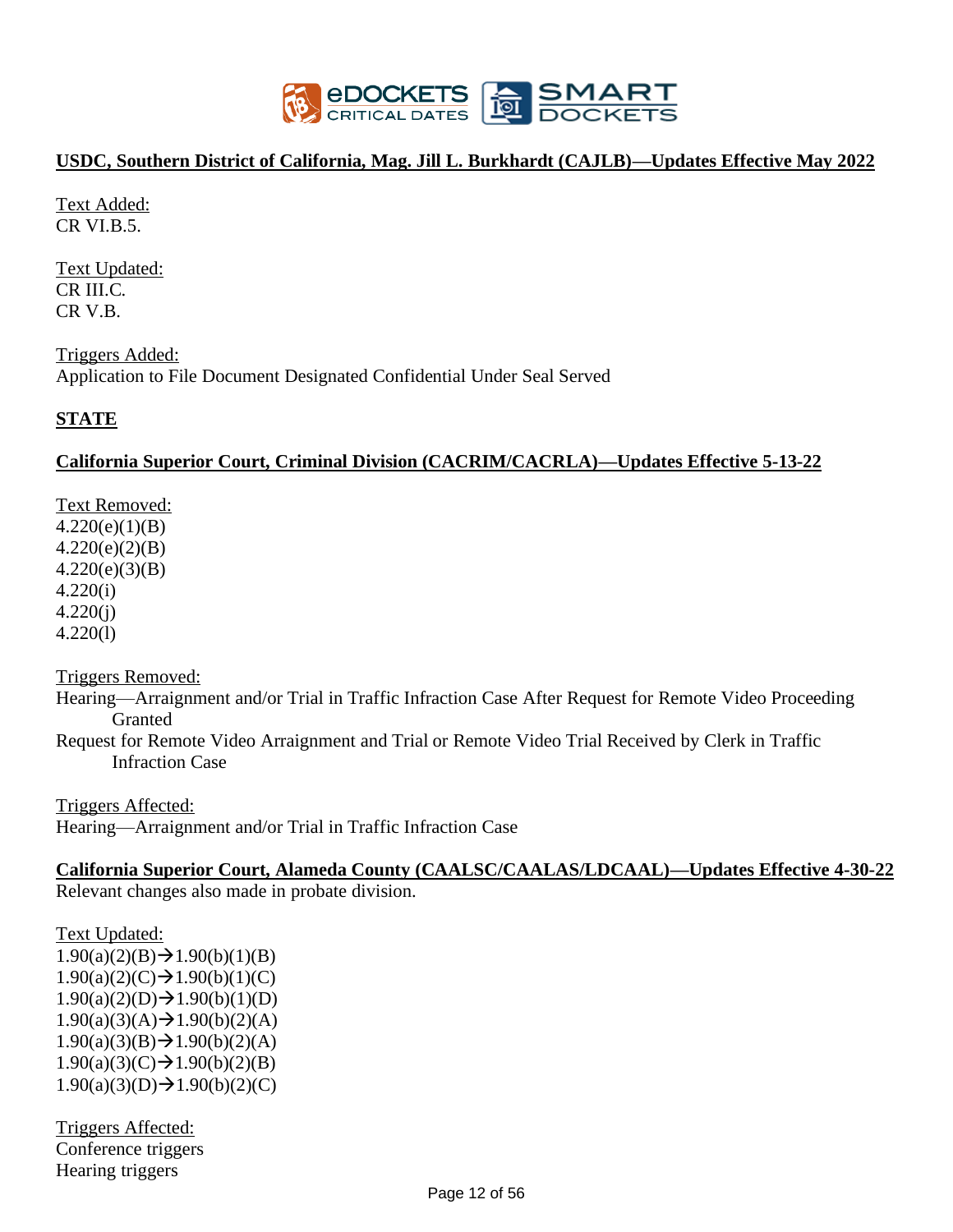

### **California Superior Court, Los Angeles County (CALAPI)—Updates Effective 5-16-22**

| Text Removed:<br>FAQ 1<br>FAQ 5<br><b>FAQ 16</b><br><b>FAQ 17</b><br><b>FAQ 23</b><br><b>FAQ 25</b><br><b>FAQ 30</b><br><b>FAQ 31</b><br>SO PI Proc Intro<br>SO PI Proc 3<br>SO PI Proc 17<br>SO PI Proc 18<br>SO PI Proc 20                                                                                                                                                                                                                                                                                                              |
|-------------------------------------------------------------------------------------------------------------------------------------------------------------------------------------------------------------------------------------------------------------------------------------------------------------------------------------------------------------------------------------------------------------------------------------------------------------------------------------------------------------------------------------------|
| <b>Text Updated:</b><br>SO MSC $1 \rightarrow$ SO Proc PI HUB 13<br>SO MSC $2 \rightarrow$ SO Proc PI HUB 13<br>SO PI Proc $4 \rightarrow$ SO Proc PI HUB 6<br>[Deadline changed from 6 months to 60 days]<br>SO PI Proc 6→SO Proc PI HUB 3 and SO Proc PI HUB 7<br>[Deadline to file stipulation to advance trial and final status]<br>conference changed from 8 court days before proposed advanced<br>final status conference date to 8 court days before existing final                                                               |
| status conference date]<br>SO PI Proc $13 \rightarrow SO$ Proc PI HUB $9(E)$<br>SO PI Proc $14 \rightarrow$ SO Proc PI HUB $9(E)$<br>SO PI Proc $21 \rightarrow$ SO Proc PI HUB 11<br>SO re FSC 2(A)-(D) $\rightarrow$ SO Proc PI HUB 12(B)(1)-(4)<br>SO re FSC 2(E)-(H) $\rightarrow$ SO Proc PI HUB 12(B)(5)-(9)<br>SO re FSC $3\rightarrow$ SO Proc PI HUB 12(C)(3)<br>SO re FSC $4 \rightarrow$ SO Proc PI HUB 12(C)(1)<br>SSO re FSC $1 \rightarrow$ SO Proc PI HUB $12(C)(2)$<br>SSO re FSC $2 \rightarrow$ SO Proc PI HUB 12(C)(2) |
| Triggers Removed:<br>Motion to Transfer Complicated Personal Injury Case to Independent Calendar Court Filed<br><b>Triggers Affected:</b><br>Conference—Final Status Conference<br>Conference—Informal Discovery Conference<br>Conference-Mandatory Settlement Conference<br>Hearing triggers<br>Order to Participate in Mandatory Settlement Conference<br>Pleading-Complaint Filed<br>Trial triggers                                                                                                                                    |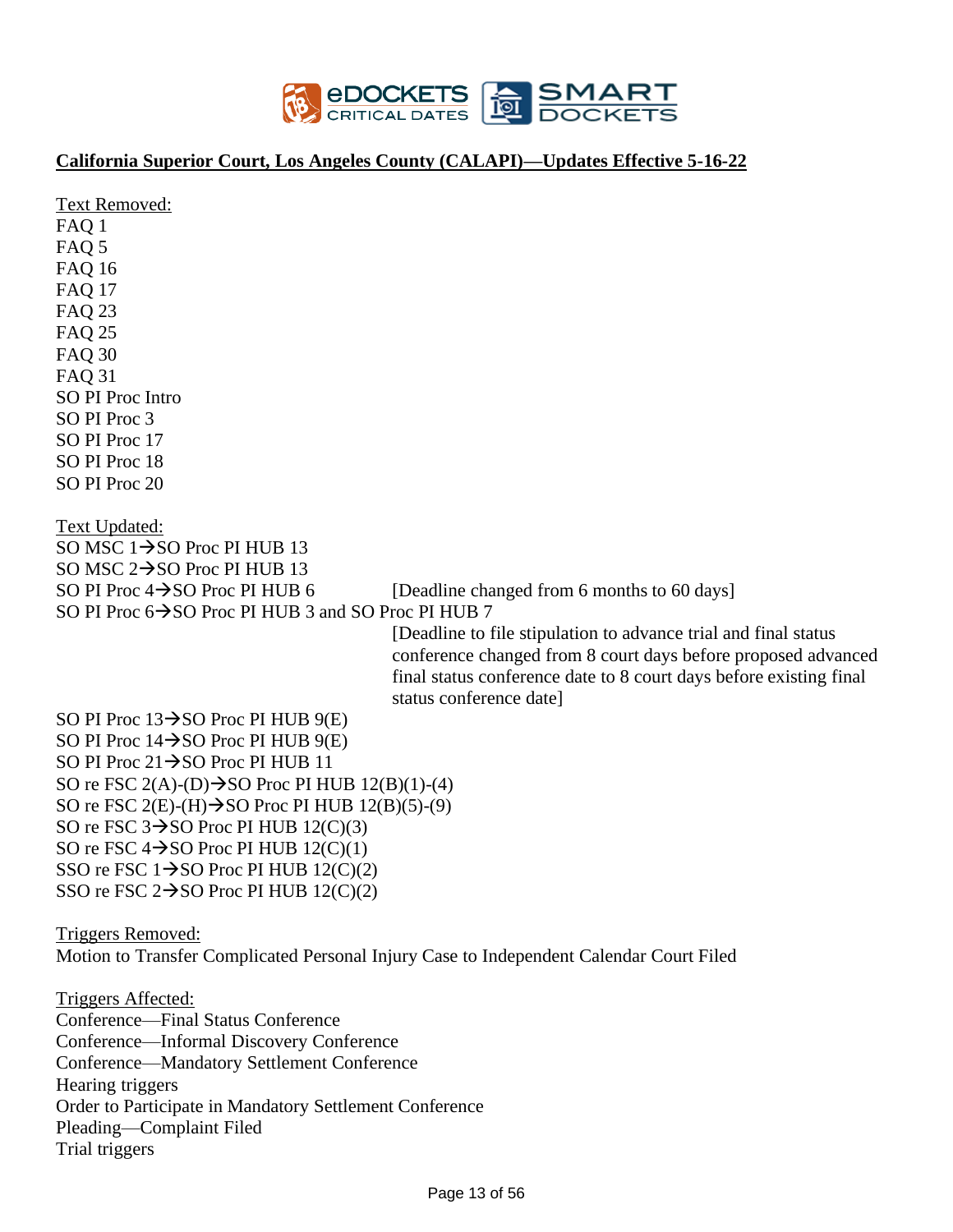

#### **California Superior Court, Placer County (CAPASC/CAPRPL/LDCAPL)—Updates Effective 4-29-22**

Text Updated: 20.1.11(A)

#### **California, Superior Court, Monterey County (CAMOSC/LDCAMT)—Updates Effective 1-4-22, 1-7-22, and 5-16-22**

Text Added:  $CC$ 

Triggers Affected: Hearing triggers

#### **California Superior Court, Riverside County (CARISC/LDCARI)—Updates Effective 5-23-22**

Text Removed: Dept PS2 TR A Dept PS2 TR B Dept PS2 TR C Dept PS2 TR D Dept PS2 TR E Dept PS2 TR F Dept PS2 TR I Dept PS2 TR K(6) Dept PS2 TR M Dept PS2 TR O Text Added: Dept PS2 3(B) Dept PS2 3(C) Dept PS2 4(A) Dept PS2 5(A) Dept PS2 5(B) Dept PS2 9 Dept PS2 10 Dept PS2 11(A)-(B) Dept PS2  $11(E)$ Dept PS2 11(H) Dept PS $2 11(I)$ Dept PS2 11(O)

Trigger Added: Trial Call in Dept PS2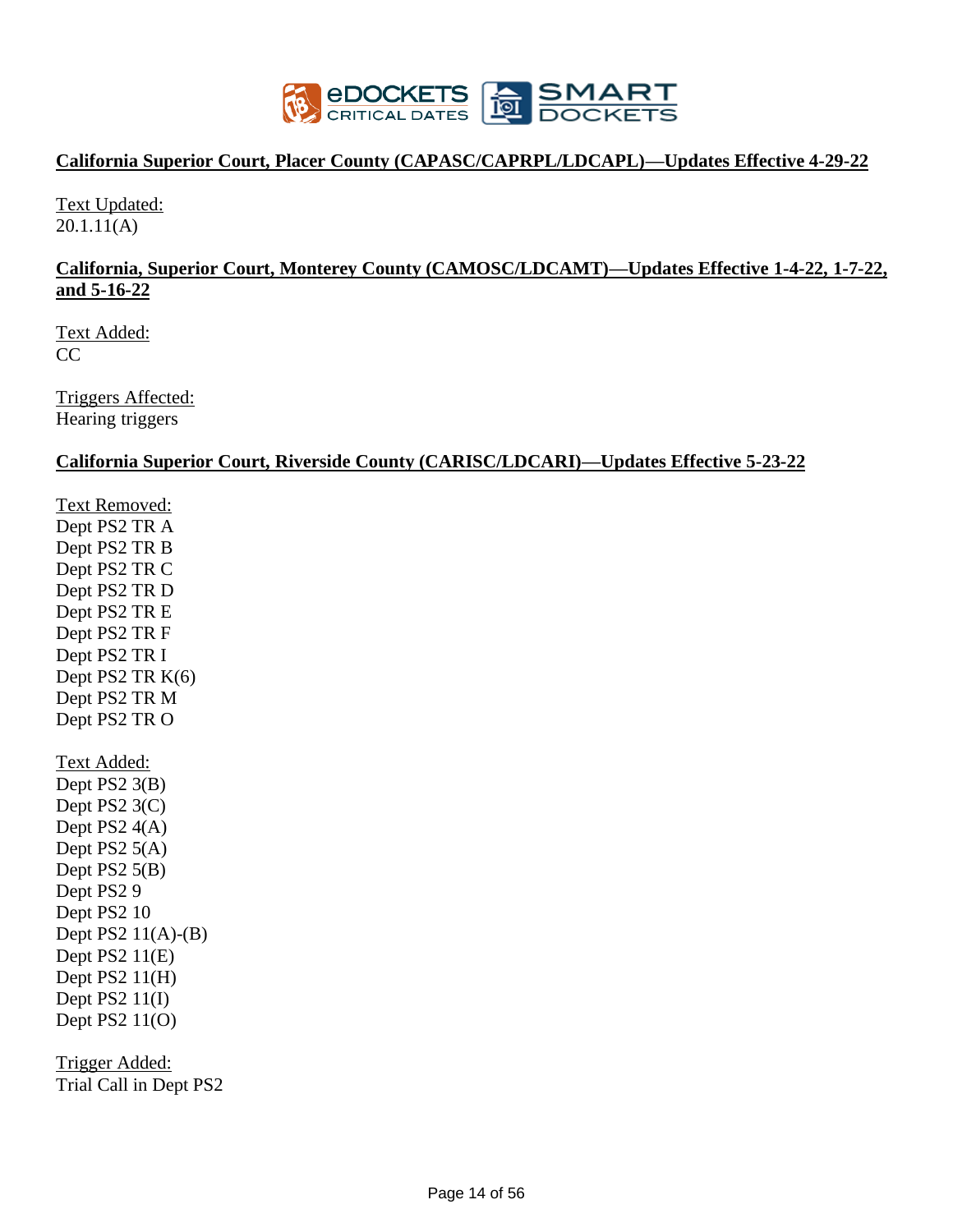

Triggers Affected: Conference—Trial Setting Conference Hearing triggers Trial in Dept PS2 triggers

#### **California Superior Court, Sacramento County (CASAUN/LDCASA/CAPRRI)—Updates Effective 3-31-22**

Text Updated:  $2.04(A)$  $2.04(B)(2)$  $2.04(B)(3)$ 2.04(D)  $2.94(F)(1)$ 2.99.04(A)

Triggers Affected: Conference triggers Eminent Domain—Trial Hearing triggers Trial triggers Unlawful Detainer—Trial

#### **California Superior Court, San Bernardino County (CABESC/CAPRSB)—Updates Effective 5-2-22**

Text Removed: GCLP TRC

Text Updated: GCLP OMCRM GCLP IDC

GCLP OMCBICMC [Deadline changed from 10 calendar days to 4 court days]

Triggers Affected: Conference—Case Management Conference in Complex Litigation Department Conference—Initial Case Management Conference in Complex Litigation Department Conference—Trial Readiness Conference in Complex Litigation Department

#### **California Superior Court, San Francisco County, Probate Division (CAPRSF)—Updates Effective 5-10-22**

Text Added:  $14.1(D)(4)$ 

Triggers Affected: Conference triggers Hearing triggers Trial triggers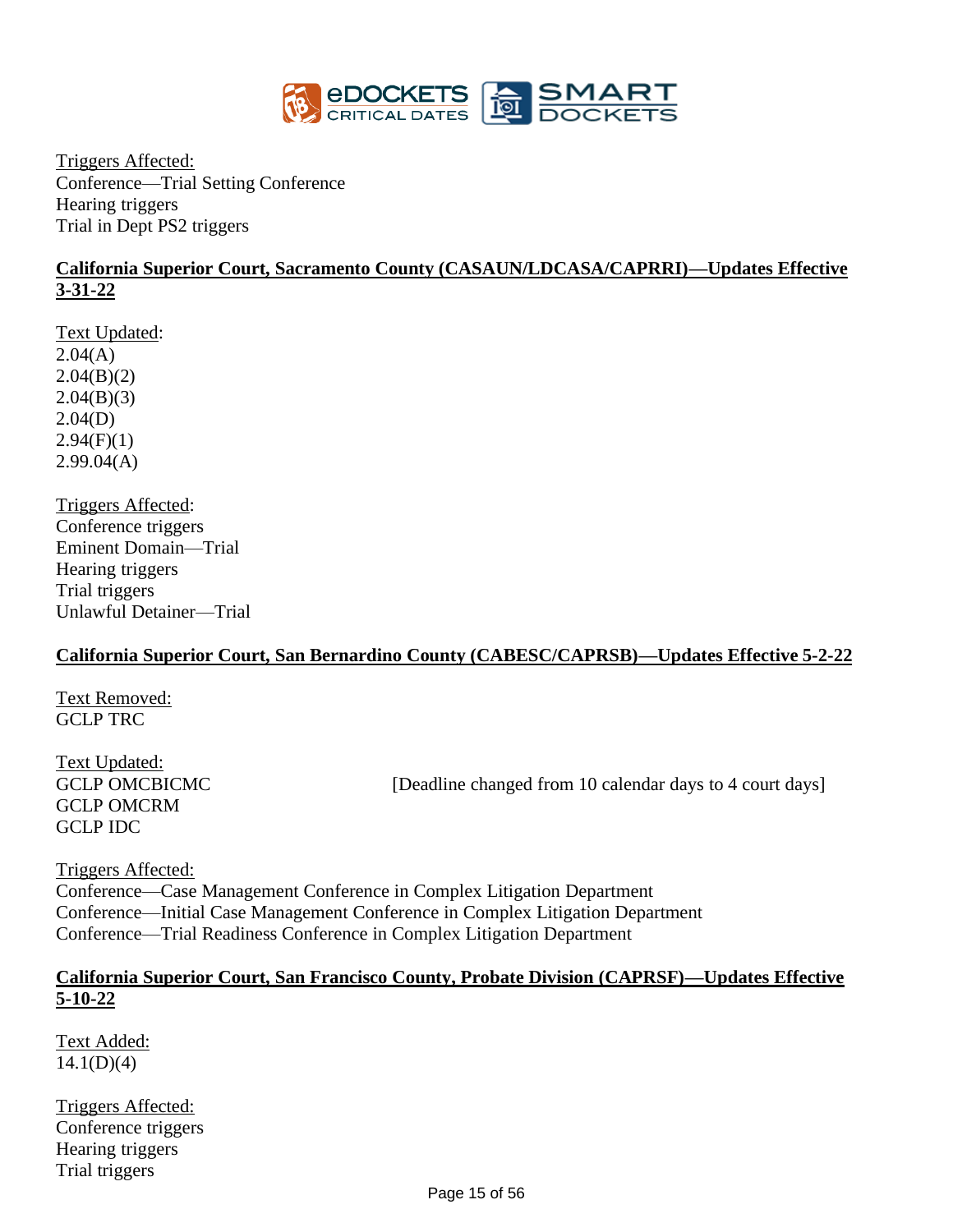

#### **California Superior Court, Solano County (CASOSC/CAPRSO)—Updates Effective 4-8-22**

Text Added: NAUOCR

Triggers Affected: Conference triggers Hearing triggers Trial triggers

# **DELAWARE**

### **FEDERAL**

#### **USBC, District of Delaware (DEBDC)—Updates Effective 1-28-22**

Text Added: 9029-3(d) GCP  $2(a)(v)$ GCP 3(b)  $GCP 3(h)$ GCP 3(i) GCP  $4(a)(i)$ GCP  $4(a)(iii)$ GCP  $4(b)(i)$ GCP  $4(c)(i)$  $GCP7(e)$ GCP 7(h) GCP  $8(c)$ 

Triggers Added: First Day Binder Received Hearing on Fee Application Notice that Hearing Binders Ready for Pick Up

Triggers Affected: Hearing triggers Notice of Removal Filed Petition Filed triggers Pleading—Complaint Filed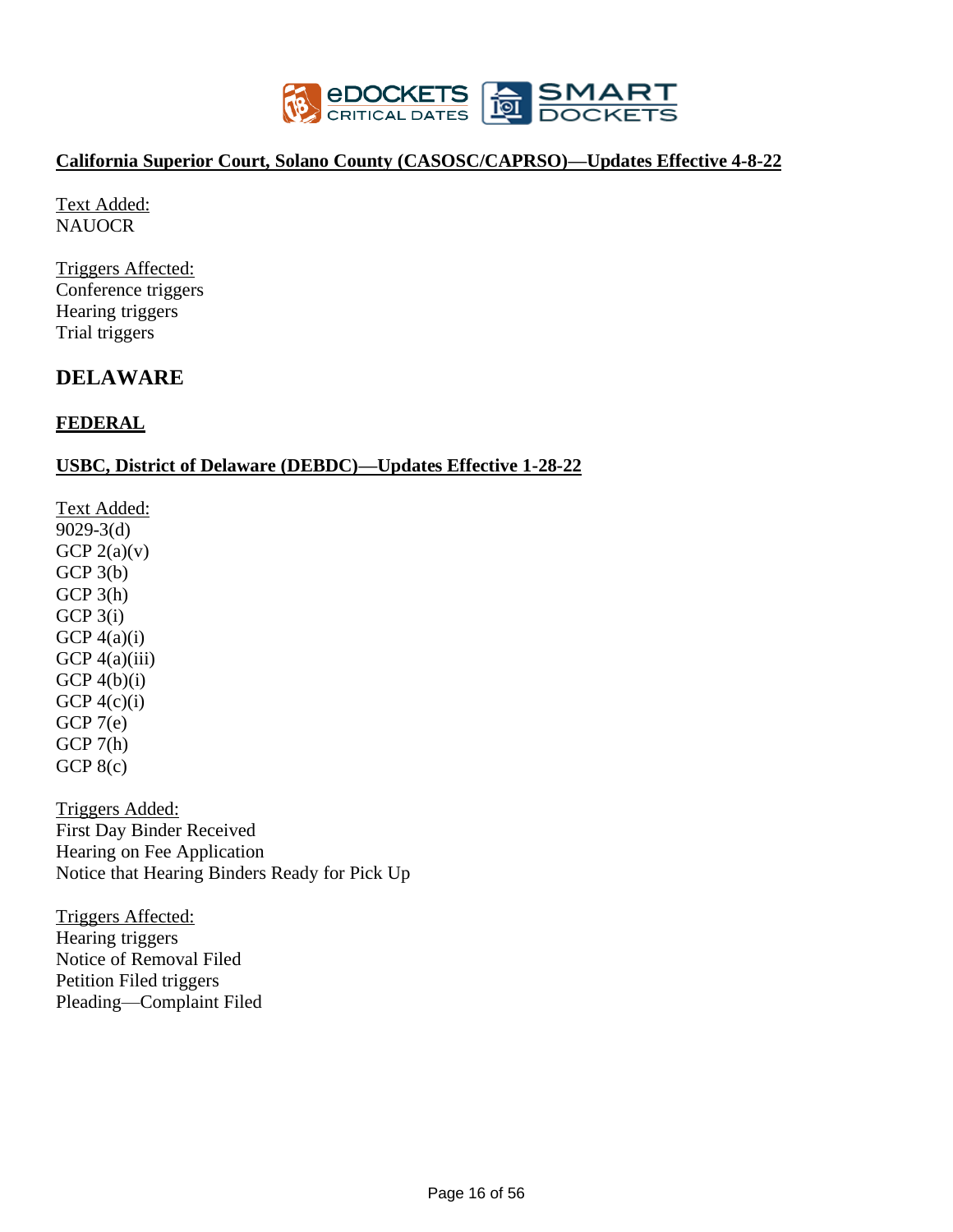

#### **USDC, District of Delaware, Hon. Leonard P. Stark (DELPS)—Not Based on Rules Update**

Text Deleted: Mediation Order 2 Mediation Order 3 Mediation Order 10 Triggers Removed: Mediation—Mediation Statements Due per Order

Triggers Affected: Mediation—Conference

#### **USDC, District of Delaware, Mag. Christopher J. Burke (DECJB)—Updates Effective 5-10-22**

Text Added: SO re CC

Triggers Affected: Document Filed Under Seal Notice of Removal Filed Pleading—Complaint Filed

#### **USDC, District of Delaware, Hon. Maryellen Noreika (DEMN)—Updates Effective 10-22-21**

Text Added: SO re 4/21SO 2

Triggers Affected: Conference—Final Pretrial Conference

#### **STATE**

#### **Delaware Rules of the Court of Chancery (DECHAN)—Updates Effective 5-19-22**

Text Added: 178(d)

Text Updated:  $175(c)(2)(D)$ 

Triggers Added: Notice of Petition to Exercise Powers Not Granted By Court or Subch. II of Ch. 39 of Title 2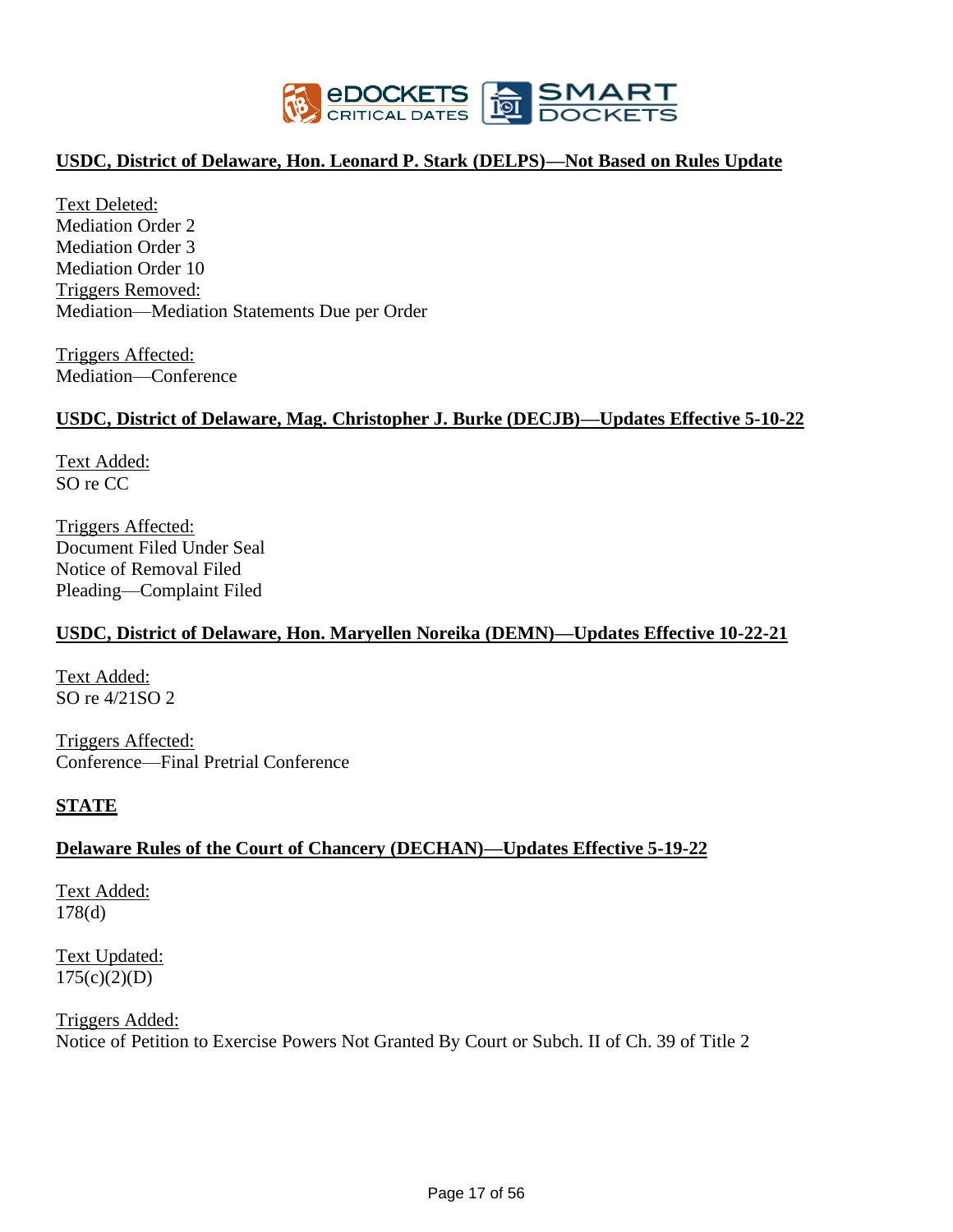

# **DISTRICT OF COLUMBIA**

# **DISTRICT**

#### **District of Columbia Superior Court (DCSC)—Updates Effective 4-6-22**

Text Added: GMO 7 GMO 10 GMO 12 GMO 19

Text Updated: GMO Intro→GMO 9 GMO MP $(2) \rightarrow$ GMO 6 GMO MP $(8) \rightarrow$ GMO 18 GMO MP $(13) \rightarrow$ GMO 8

Triggers Added:

Order to Show Cause re Failure to Submit Confidential Settlement Statement and Mediation Readiness Certificate in Multi-Door Division Mediation

Triggers Affected: Mediation—Conference

# **FLORIDA**

**FEDERAL**

#### **USBC, Northern District of Florida (FLNBK)—Updates Effective May 2022**

Text Removed: ZVTH GP

Triggers Affected: Hearing triggers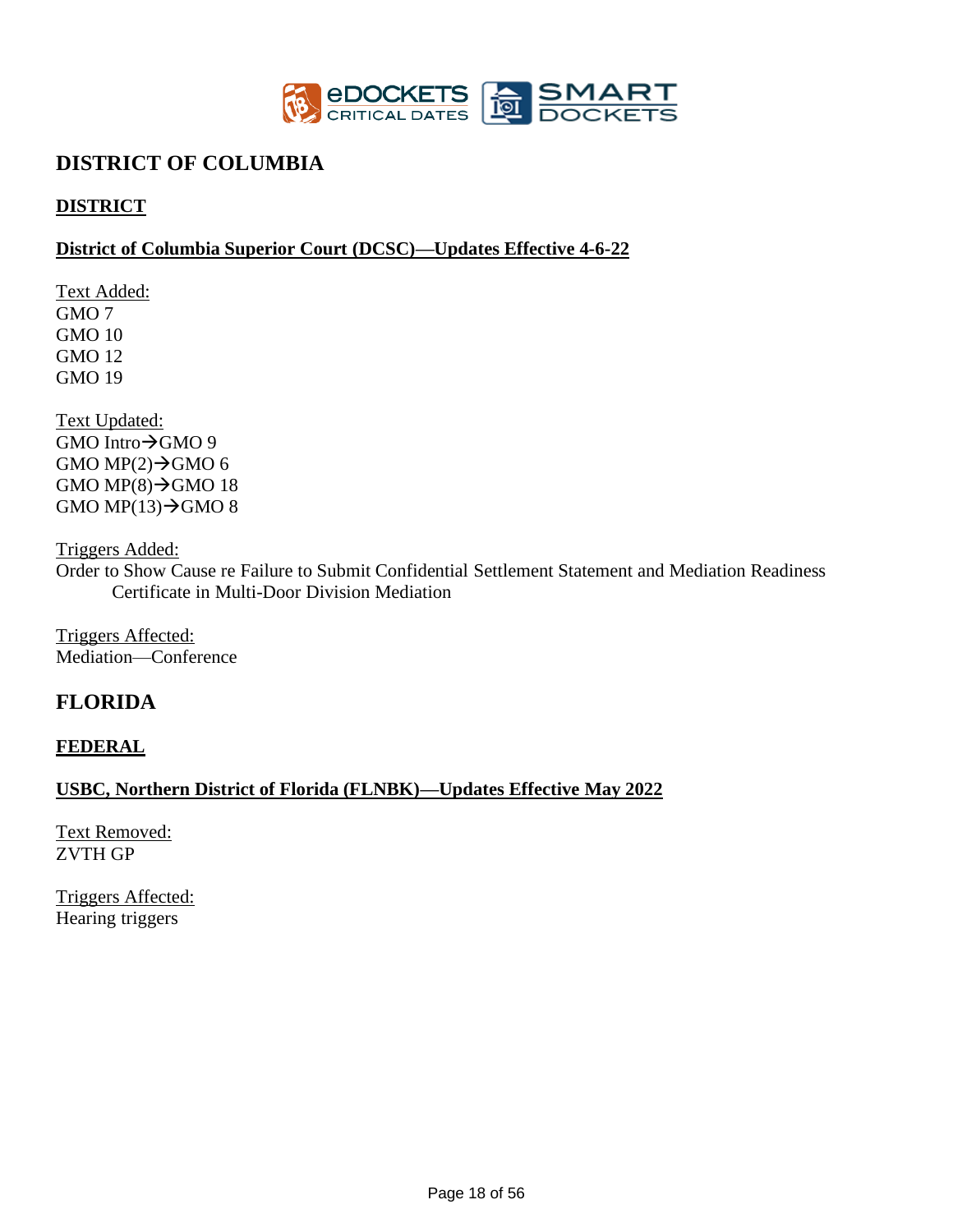

#### **STATE**

#### **Florida Circuit Court, 9th Judicial Circuit – Orange County Business Court (FL09BC)—Updates Effective 4-25-22**

Text Added: D43G 2(c) D43G 3(a) D43G 3(b) D43G 3(d) D43G 3(Intro) D43G 4 D43G 7 D43G 8

Trigger Added: Hearing—Ex Parte or Short Matter Hearing Proposed Order Presented to Court

Triggers Affected: Conference—Initial Case Management Conference Conference—Pretrial Conference Hearing triggers

# **Florida Circuit Court, 10th Judicial Circuit (FL10)—Updates Effective 1-10-22**

Text Updated: AO 1-60.4  $7(a) \rightarrow$ AO 1-60.5  $7(a)$ AO 1-60.4  $7(c)(i)$   $\rightarrow$  AO 1-60.5  $7(c)(i)$ AO 1-60.4 CCMP DMO $\rightarrow$ AO 1-60.5 CCMP DMO AO 1-60.4 CCMP DOPPM→AO 1-60.5 CCMP DOPPM AO 1-60.4 CCMP DSC→AO 1-60.5 CCMP DSC

### **Florida Circuit Court, 12th Judicial Circuit (FL12/FL12SC)—Not Based on Rules Update**

Changes made based on internal review of rule set.

Text Added: CI II

Triggers Affected: Conference triggers Hearing triggers Oral Argument on Appeal Trial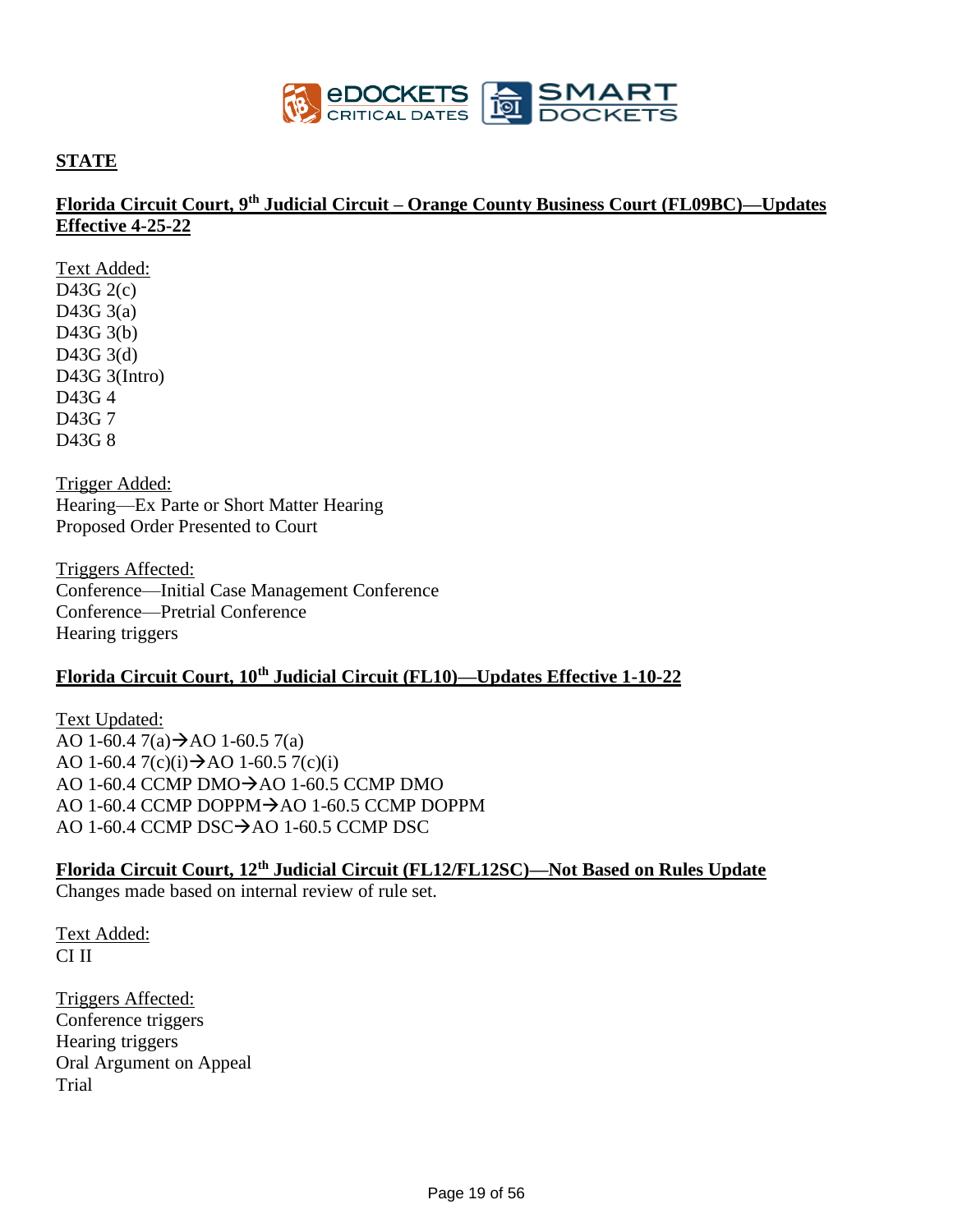

# **GEORGIA**

### **FEDERAL**

#### **USDC, Northern District of Georgia (GAND)—Not Based on Rules Update**

Changes made based on internal review of rule set.

Text Updated: SO 16-01 (15)→Appx H SO 19-01 14

# **HAWAII**

#### **FEDERAL**

#### **USDC, District of Hawaii (HIDC)—Not Based on Rules Update**

Changes made based on internal review of rule set.

Text Removed: **ORRCS** 

Triggers Affected: Pleading—Complaint Filed

# **ILLINOIS**

#### **FEDERAL**

### **USDC, Northern District of Illinois (NDIL)—Updates Effective 5-5-22**

Updates also made in all District and Magistrate Judge rule sets.

Text Updated:  $3.2(c) \rightarrow 3.2(d)$ 

 $3.2(e) \rightarrow 3.2(f)$  [Deadline changed from change to awareness of change]

Triggers Affected: Change in Information Reported in Notice of Affiliates→Notice of Change in Information Reported in Notice of Affiliates Received

#### **USDC, Northern District of Illinois, Hon. Robert M. Dow Jr. (ILRMD)—Updates Effective May 2022**

Text Updated: JI Notice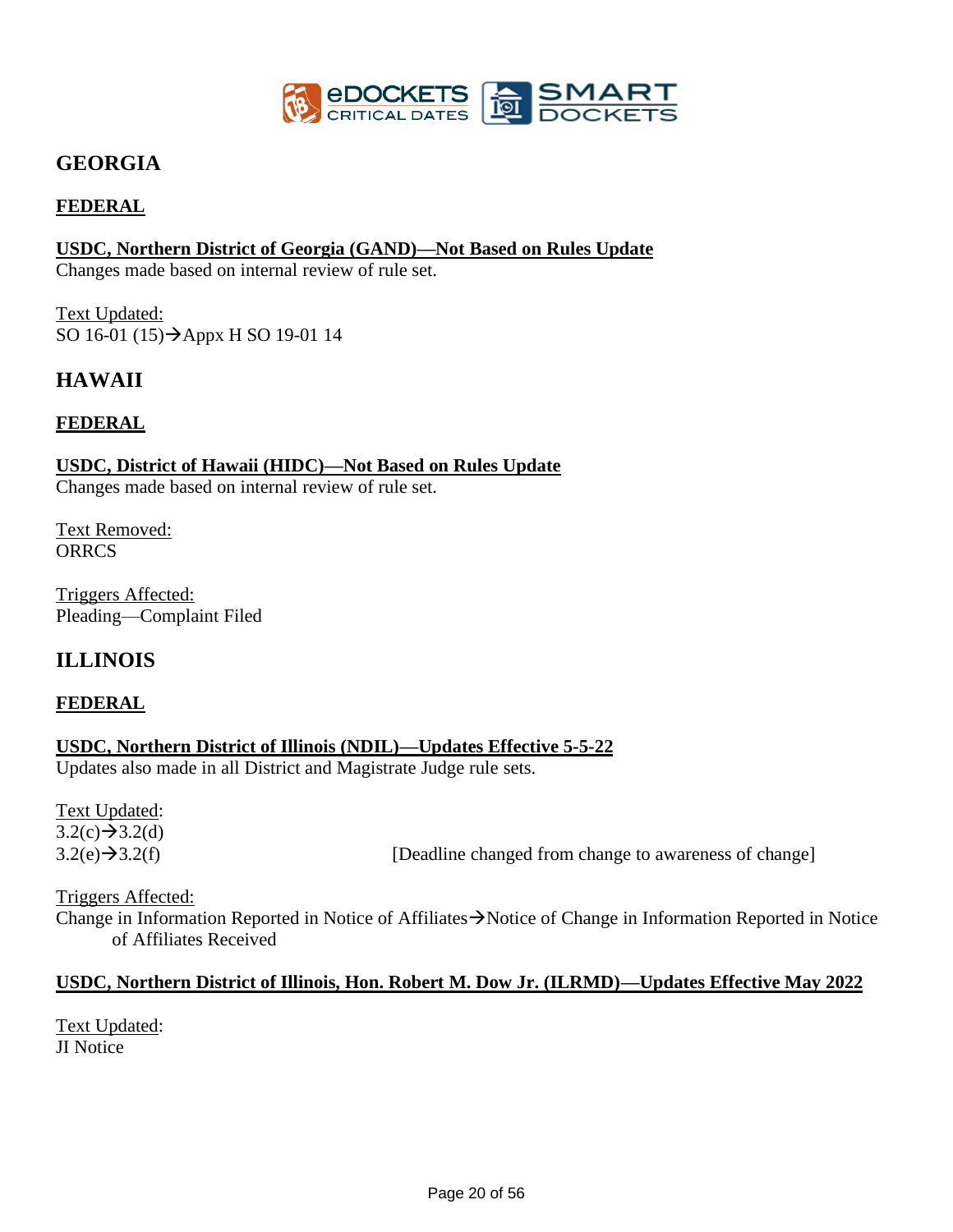

### **USDC, Northern District of Illinois, Mag. Gabriel A. Fuentes (ILGAF)—Updates Effective 6-16-21 and May 2022**

Text Removed: SOCC ISRH SOCC MPG

Text Added: SOCC MSCO

Text Updated: JI Important Info SOCC SJM

Triggers Removed: Document Exceeding 15 Pages E-Filed

Triggers Added: Intended Filing Date of Document Designated Confidential or Highly Confidential in Public Record

Triggers Affected: Hearing triggers Motion for Summary Judgment E-Filed Notice of Removal Filed Pleading—Complaint Filed Response or Opposition to Motion for Summary Judgment E-Filed Trial

#### **USDC, Northern District of Illinois, Mag. Lisa A. Jensen (ILLAJ)—Updates Effective May 2022**

Text Updated: JI Motions [Civil motion hearing time changed from 10 AM to 1:30 PM]

Triggers Affected: Hearing on Motion for Default Judgment Hearing on Petition for Pre-Action Deposition Hearing or Presentment Date of Motion

**USDC, Northern District of Illinois, Mag. Young B. Kim (ILYBK)—Not Based on Rules Update** Changes made based on internal review of rule set.

Text Removed: QPO 6

Triggers Affected: Entry of Judgment Judgment Entered on Docket (SELECT IF SEPARATE DOCUMENT REQUIRED BUT NOT PREPARED)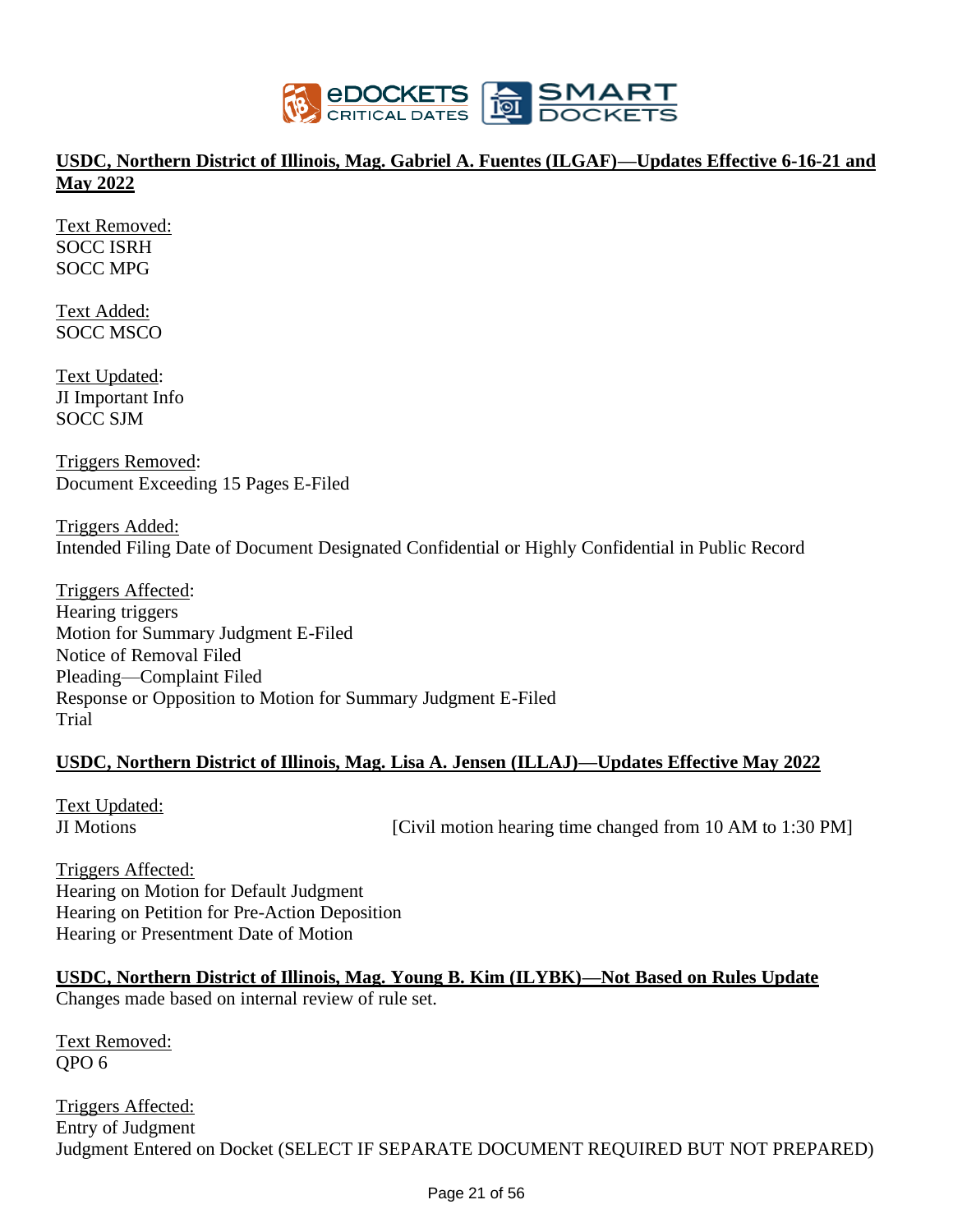

### **USDC, Northern District of Illinois, Hon. Joan Humphrey Lefkow (ILJHL)—Updates Effective April 2022**

Text Updated: JI Notice

Triggers Affected: Notice of Removal Filed Pleading—Complaint Filed

#### **USDC, Northern District of Illinois, Hon. Mary M. Rowland (ILMMR)—Not Based on Rules Update**

Changes made based on internal review of rule set.

Text Added: JI Important Info (CC) JI Notice

Triggers Affected: Hearing triggers Notice of Removal Filed Pleading—Complaint Filed

#### **USDC, Northern District of Illinois, Mag. M. David Weisman (ILMDW)—Updates Effective May 2022**

Text Updated: JI Notices

#### **USDC, Southern District of Illinois (SDIL)—Updates Effective May 2022**

Text Updated: EFR 3→ECFR 3 EFR 7→ECFR 7 EFR 11→ECFR 11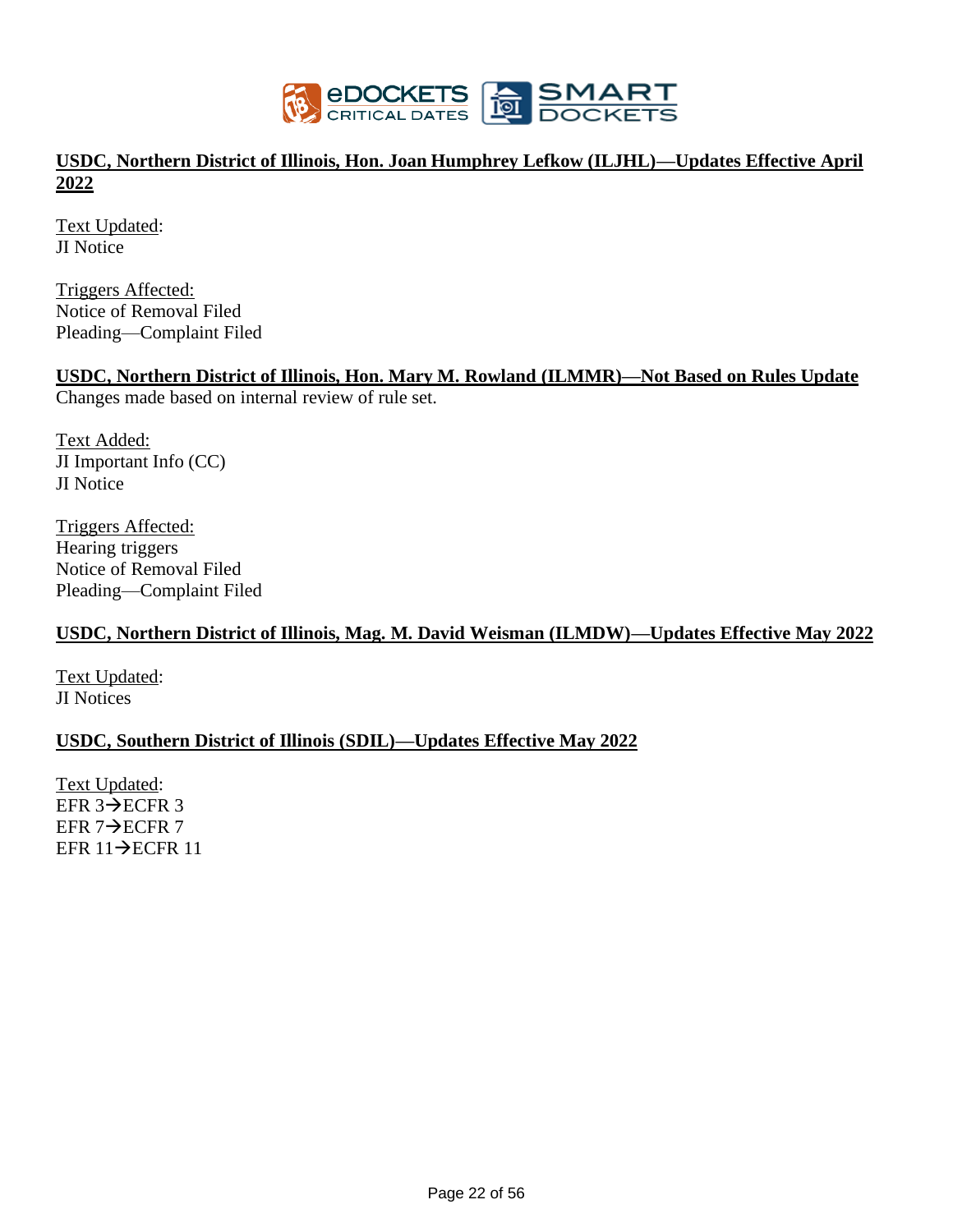

#### **STATE**

#### **Illinois Supreme Court (ILFS01)—Not Based on Rules Update**

Changes made based on internal review of rule set. Relevant changes made to all appellate courts and circuit courts as well.

Text Added: ADA V EFPM  $7(b)-(c)$ EFPM  $8(a)$ 

Triggers Added: Request for Accommodation or Services Received by Court Disability Coordinator

#### Triggers Affected:

Notice of Appeal Filed (Circuit Court) Notice of Acceptance of Electronically Filed Brief→Notice of Acceptance of Electronically Filed Brief, Petition for Rehearing, Petition for Leave to Appeal, or Answer to Petition for Leave to Appeal or Petition for Rehearing

Oral Argument

#### **Illinois Code of Civil Procedure (ILCCP)—Not Based on Rules Update**

Changes made in all IL Circuit Court rule sets based on internal review.

Text Removed: EFSP 3 EFSP 16(b)

Triggers Removed: Order of Dismissal Entered

Triggers Added: Order Dismissing Healing Art Malpractice Action

Triggers Affected: Entry of Judgment Pleading—Complaint Filed Pleading—Complaint Received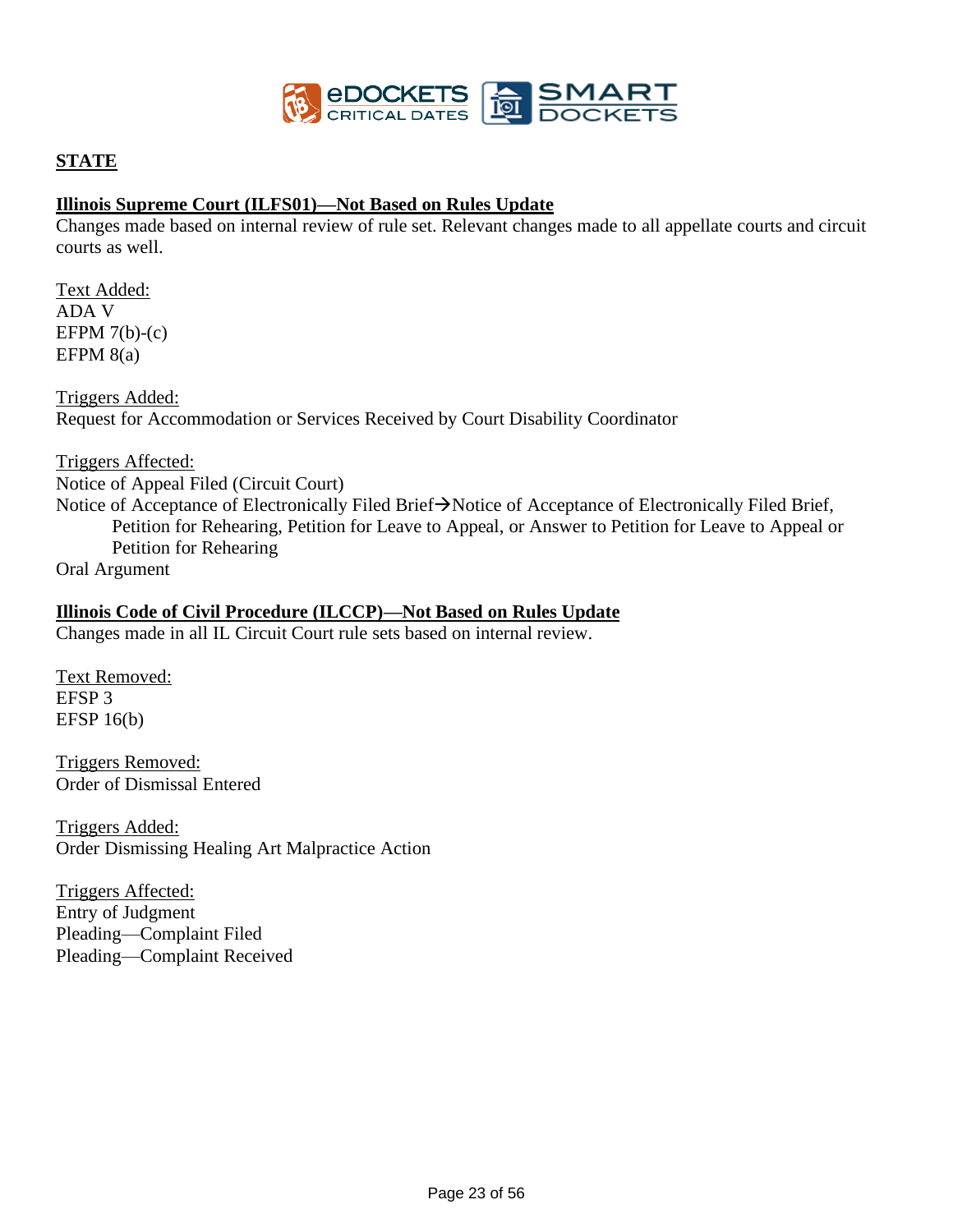

#### **Illinois Circuit Court, Cook County (ILCCCT)—Updates Effective May 2022**

Text Updated:  $GAO$  22-1 Motions $\rightarrow$ GAO 22-1 GAO 22-1 SHPA  $7\rightarrow$ SHPO 6

*Not Based on Rules Update*  Changes made based on internal review of rule set.

Text Added: CD-GAO 2018-05 (7)(b) CD-GAO 2018-05 (7)(c) CD-GAO 2018-07 (8) CD-GAO 2019-01 (2) CD-GAO 2019-01 (3) GAO 2018-06 (2)(a)(ii) GAO 2018-06 (5)(c) GAO 2019-03

Trigger Added:

Application for Waiver of Fees Filed in Location Other than Courthouse Where Proceedings on Principal Document Requiring Service by Sheriff or Mailed Notice by Clerk Held Order Approving Sale Entered in Mortgage Foreclosure Case in Chancery Division Order Denying Application for Waiver of Fees Order Denying Mortgage Foreclosure Motion as Emergency Motion Entered in Chancery Division Hearing or Presentation Date for Petition for Turnover of Surplus Funds in Mortgage Foreclosure Case in Chancery Division Hearing or Presentment Date on Mortgage Foreclosure Emergency Motion in Chancery Division

Triggers Affected: Pleading—Complaint Filed Pleading—Complaint Received

#### **Illinois Circuit Court, 3rd Circuit, Madison County (IL3CT)—Not Based on Rules Update**

Changes made based on internal review of rule set.

Triggers Removed: Order of Dismissal Received

Triggers Added: Order Dismissing Asbestos Personal Injury Case Order Dismissing Asbestos Personal Injury Case After Plaintiff's Voluntary Dismissal Received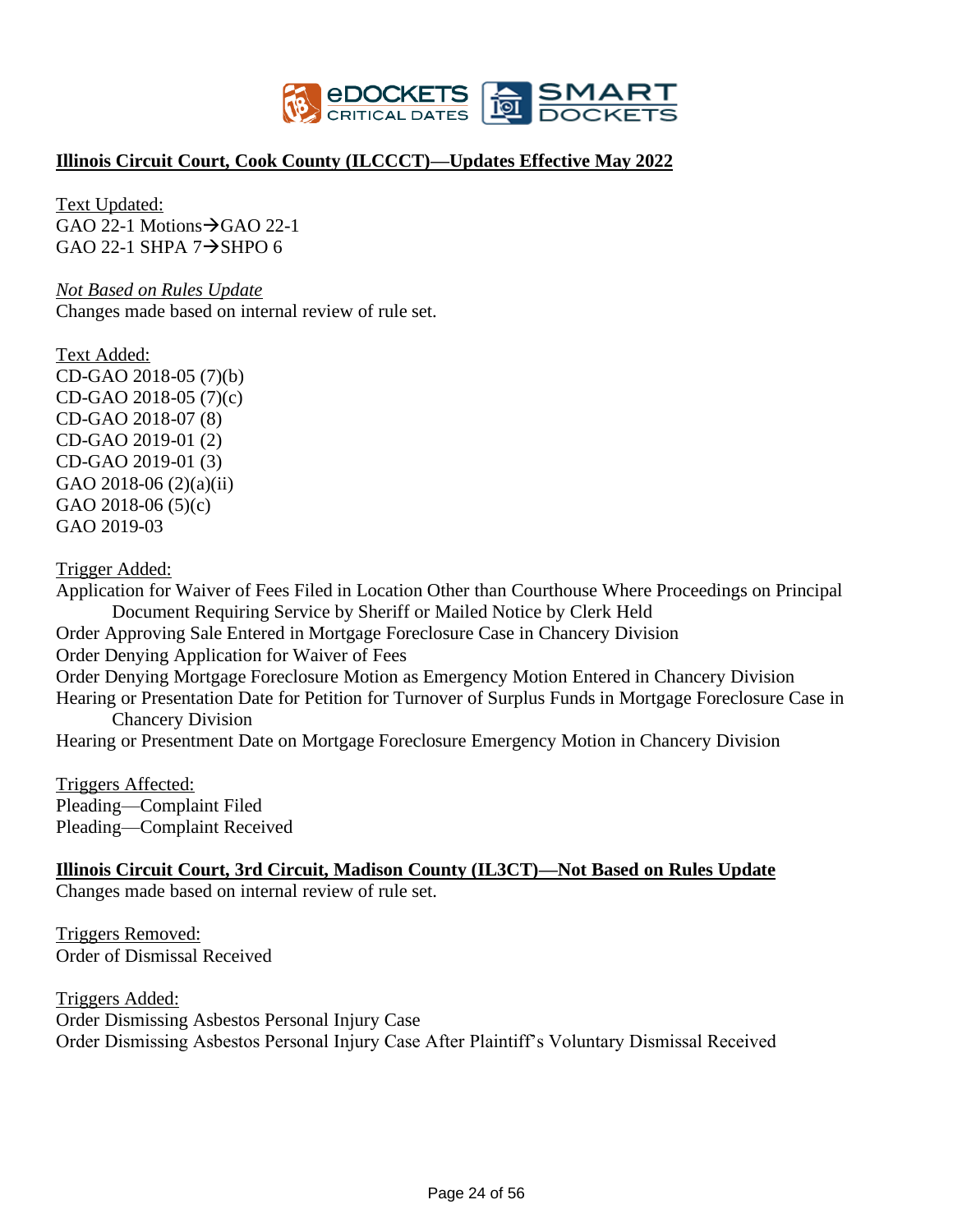

#### **Illinois Circuit Court, 6th Circuit (IL06CH/ILDOUG)—Not Based on Rules Update**

Changes made based on internal review of rule set.

Triggers Added: Order Dismissing Case for No Action of Record

Trigger Affected: Entry of Judgment or Order

#### **Illinois Circuit Court, 13th Circuit (IL13CT/IL13GR)—Not Based on Rules Update**

Changes made based on internal review of rule set.

Triggers Added: Order Dismissing Case for Want of Prosecution

#### **Illinois Circuit Court, 14th Circuit (IL14CR/IL14MC/IL14RI)—Not Based on Rules Update**

Changes made based on internal review of rule set.

Triggers Removed: Order of Default Entered

Triggers Entered: Order of Summary Dismissal or Default for Failure to Appear at Case Management Conference Entered

# **Illinois Circuit Court, 15th Circuit, Carroll, Jo Daviess, Lee, Ogle, and Stephenson Counties (IL15CT)— Not Based on Rules Update**

Changes made based on internal review of rule set.

Trigger Affected: Order Dismissing Healing Art Malpractice Case

# **Illinois Circuit Court, 16th Circuit, Kane County (IL16CT)—Not Based on Rules Update**

Changes made based on internal review of rule set.

Triggers Added: Order of Dismissal After Arbitration Entered Order of Dismissal for Want of Prosecution Entered

**Illinois Circuit Court, 18th Circuit, DuPage County (IL18CT)—Not Based on Rules Update**

Changes made based on internal review of rule set.

Triggers Added: Order Dismissing Case for Want of Prosecution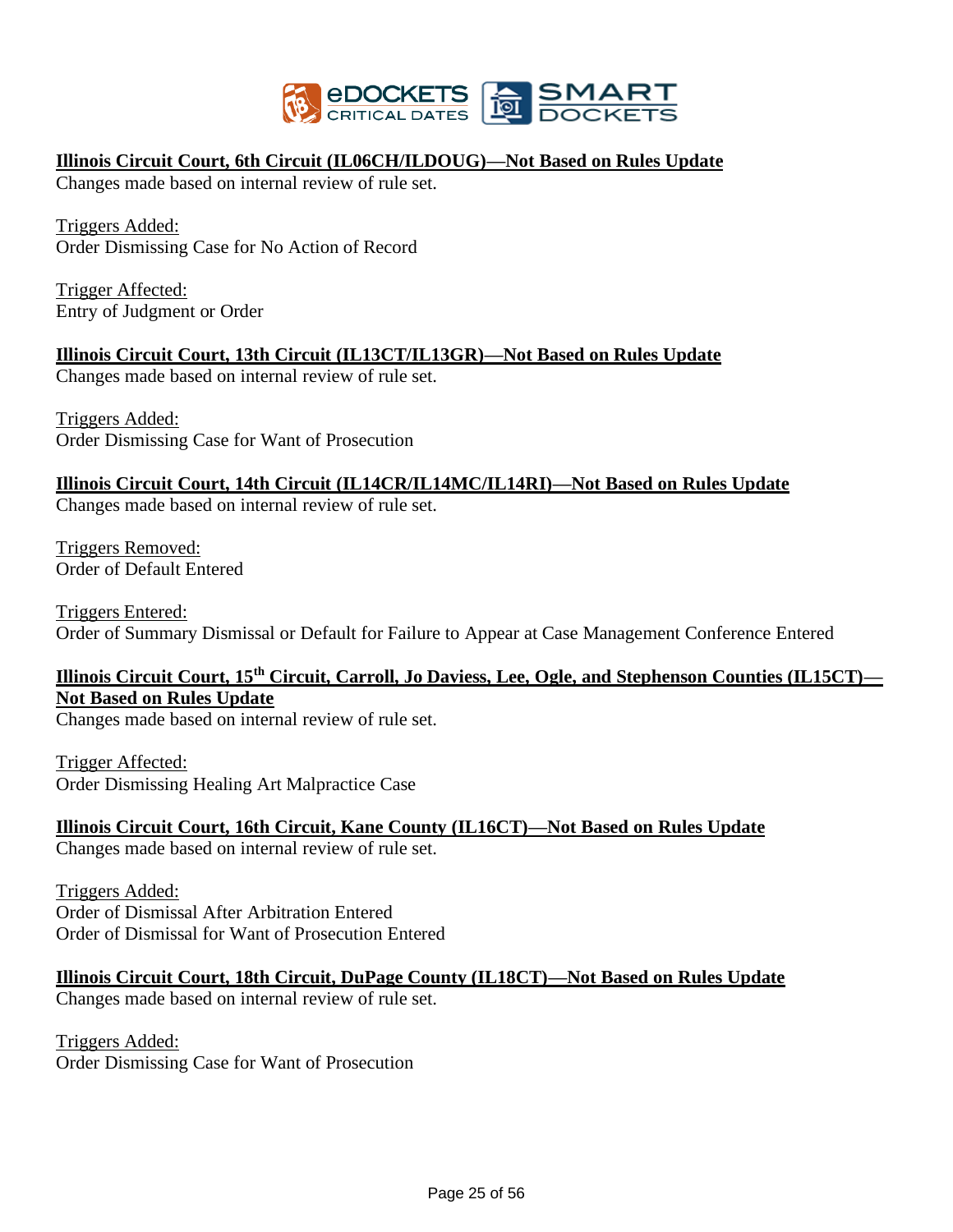

#### **Illinois Circuit Court, 19th Circuit, Lake County (IL19CT)—Not Based on Rules Update**

Changes made based on internal review of rule set.

Triggers Added: Order Dismissing Case for Want of Prosecution Order of Dismissal After Arbitration Entered

#### **Illinois Circuit Court, 21st Circuit (IL21CT/IL21IR)—Not Based on Rules Update**

Changes made based on internal review of rule set.

Text Removed: AO 2013-14 (4) AO 2013-14 (5) Form Order Req Mediation 7

Triggers Removed: Pleading—Alias Summons Issued in Residential Mortgage Foreclosure Case Order Requiring Mediation in Kankakee County Entered

Triggers Affected: Pleading—First Publication of Summons Pleading—Summons Issued

**Illinois Circuit Court, 22nd Circuit, McHenry County (IL22CT)—Not Based on Rules Update** Changes made based on internal review of rule set.

Triggers Added: Order Dismissing Case for Want of Prosecution Order of Dismissal After Arbitration Entered

#### **Illinois Circuit Court, 23rd Circuit, DeKalb and Kendall Counties (IL23CT)—Not Based on Rules Update**

Changes made based on internal review of rule set.

Triggers Added: Order of Dismissal for Want of Prosecution Entered

# **INDIANA**

#### **FEDERAL**

#### **USBC, Northern District of Indiana (INNDBK)—Updates Effective 1-14-22**

Text Updated: ECF 7 ECF  $15(a)$ ECF  $15(b)$ ECF  $15(c)$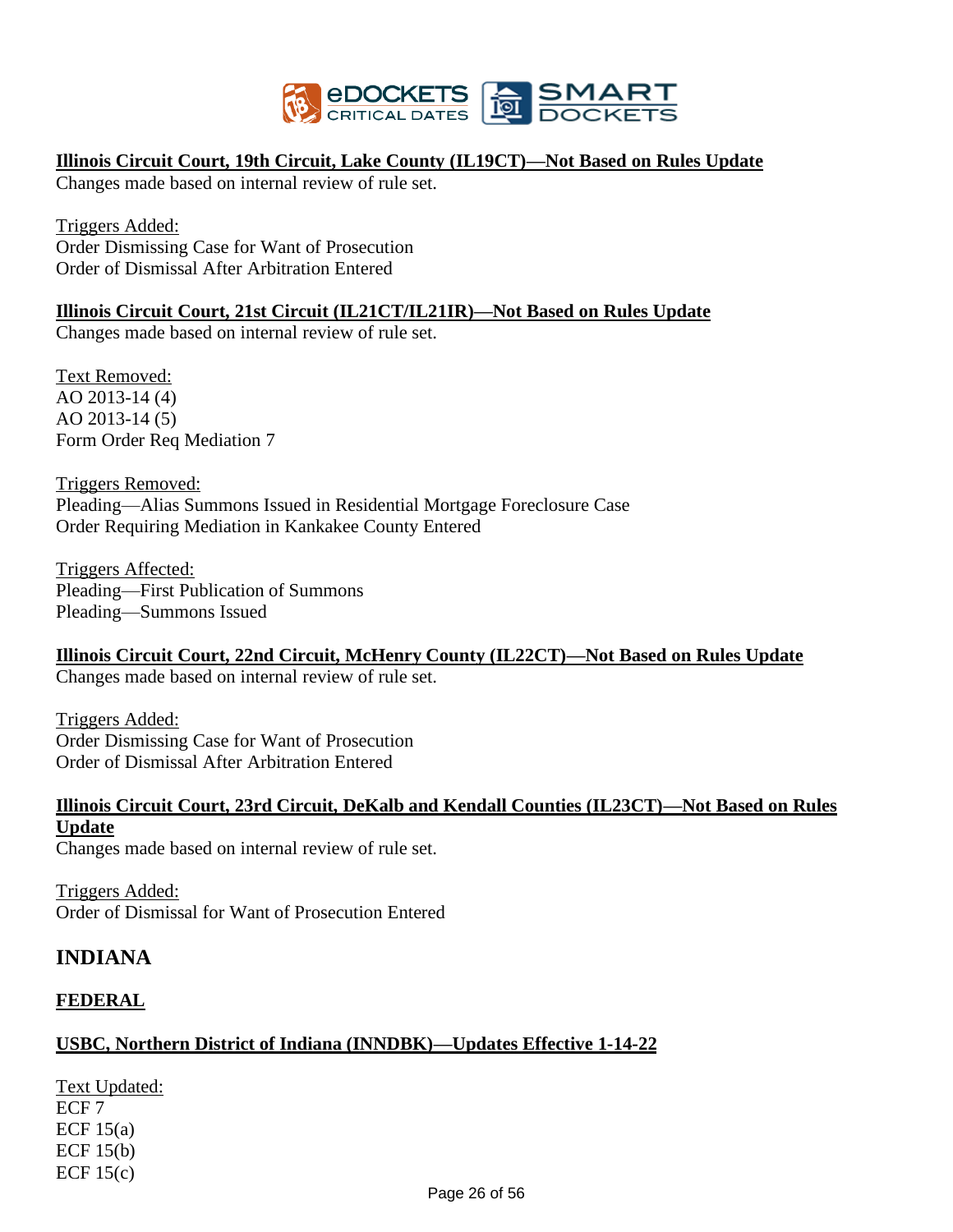

#### **USBC, Southern District of Indiana (INSDBK)—Updates Effective 5-23-22**

Text Updated: GO 16-002  $(4) \rightarrow$  GO 22-0003 4 GO 16-002 (6) $\rightarrow$ GO 22-0003 6 GO 16-002  $(8)$   $\rightarrow$  GO 22-0003 8 GO 16-002  $(9) \rightarrow$ GO 22-0003 9 GO 16-002 (10) $\rightarrow$ GO 22-0003 10 GO 16-002 (12)→GO 22-0003 12 GO 16-002 (15)→GO 22-0003 15 GO 16-002 (16)→GO 22-0003 16 GO 16-002 (17)→GO 22-0003 17

#### **USDC, Southern District of Indiana (INSD)—Updates Effective 12-1-21 and 3-3-22**

Text Added: 83-5(c)(3)(E)

Text Updated:  $5-3(b) \rightarrow 5-3(b)(1)$ ECF 7 ECF 14 ECF 16

Triggers Affected: Change of Contact Information

#### **STATE**

#### **Indiana Circuit and Superior Court, Elkhart County (INELK)—Updates Effective 1-28-21**

Text Added: LR20-TR00-NAMP-22(A) LR20-TR00-NAMP-22(D)(2) LR20-TR00-NAMP-22(D)(3) LR20-TR00-NAMP-22(D)(5) LR20-TR00-NAMP-22(F)(1) LR20-TR00-NAMP-22(F)(3) LR20-TR00-NAMP-22(F)(5) LR20-TR00-NAMP-22(F)(7) LR20-TR00-NAMP-22(H)(2) LR20-TR00-NAMP-22(H)(3)

Text Updated: LR20-TR16-NAHT-8(D)(4)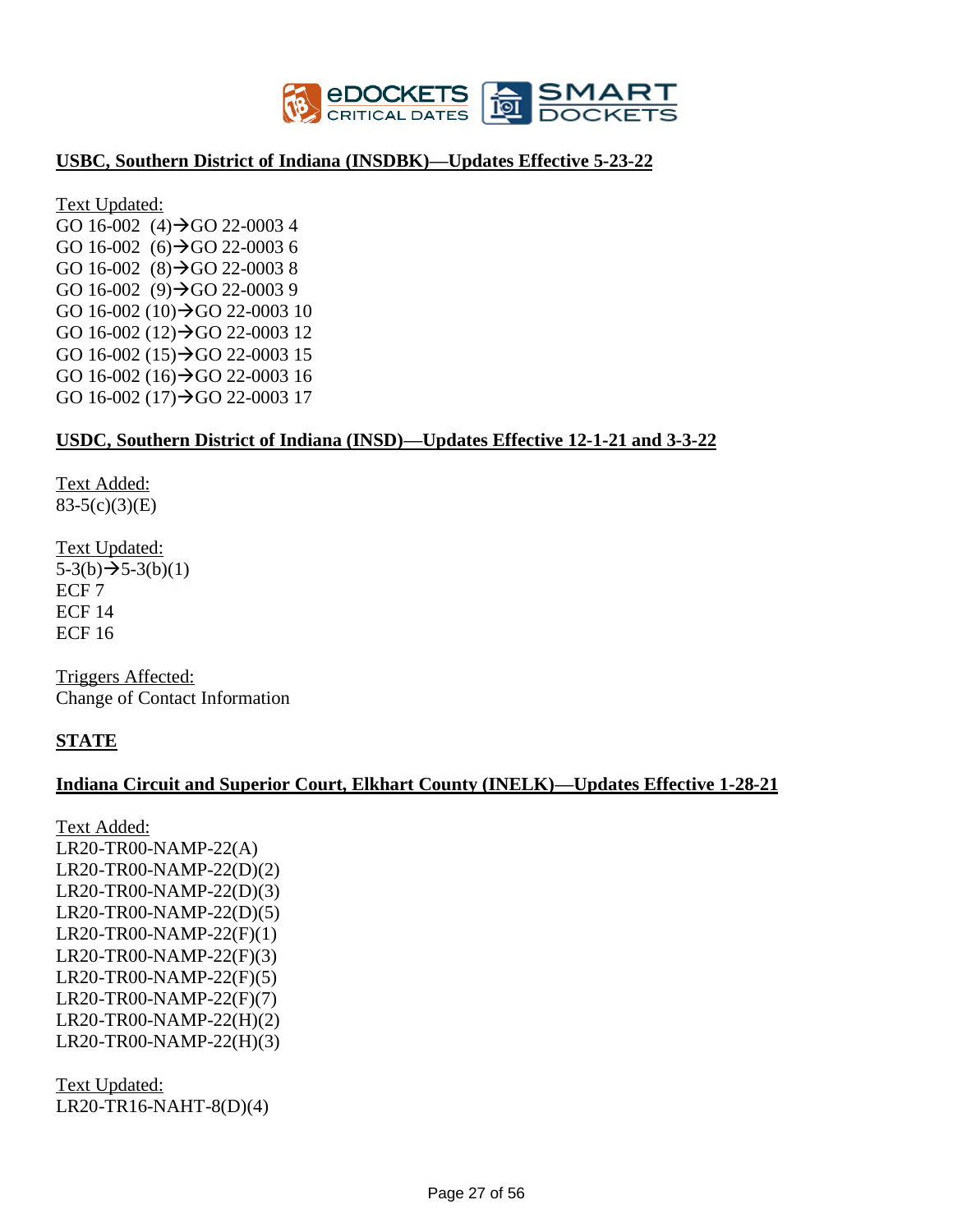

Triggers Added:

Motion—Complex or Dispositive Motion Served Changed s/n to match trigger. Motion for Injunctive Relief or Retraining Order Served Motion for Judgment on Pleadings Served Motion for More Definite Statement Served Motion to Compel Discovery Served Motion to Exclude per IRE 702 Served Motion to File Supplemental Designation of Evidence re Reply in Support of Motion for Summary Judgment Filed Motion to Dismiss per RTP 12 Served Motion to Strike Served Motion to Strike Supplemental Designation of Evidence re Motion for Summary Judgment Filed Order Granting Request to File Sur-Reply re Motion per LR20-TR00-NAMP-22 Order Striking Defective Filing per LR20-TR00-NAMP-22 Reply in Support of Motion per LR20-TR00-NAMP-22 Served Response or Opposition to Motion per LR20-TR00-NAMP-22 Served triggers

Triggers Affected: Hearing on Motion

# **LOUISIANA**

#### **FEDERAL**

#### **USBC, Middle District of Louisiana (LAMB)—Updates Effective 5-1-22**

Text Removed:  $APVI(B)$ 

Text Added:  $AP$  AASH $(C)(3)$  $AP$  AASH $(C)(4)$ 

Text Updated: AP VI $(A) \rightarrow AP$  AASH $(A)$ AP VI $(C) \rightarrow AP$  AASH $(C)(2)$ 

Triggers Affected: Conference triggers Hearing Triggers Trial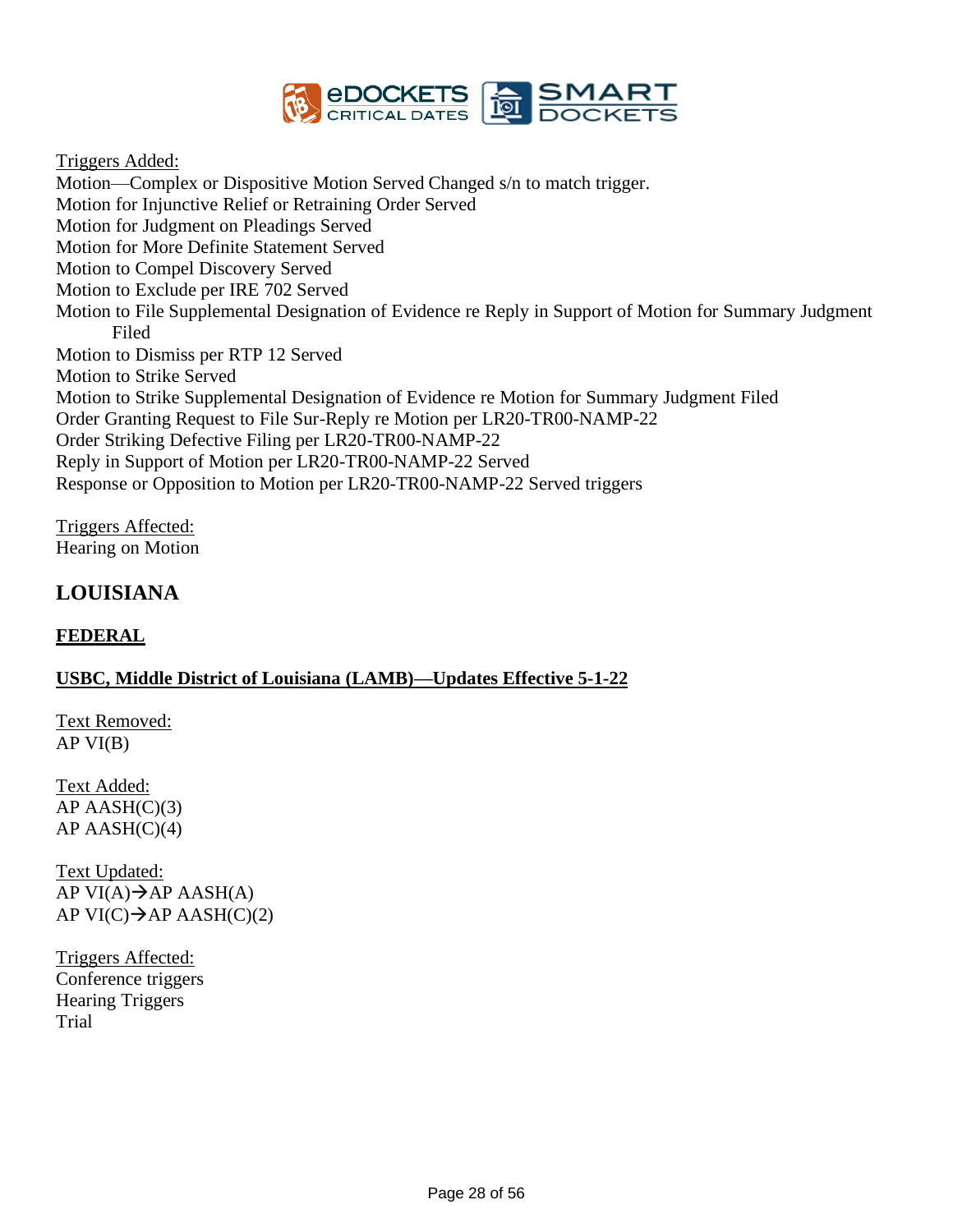

# **MASSACHUSETTS**

#### **FEDERAL**

#### **USDC, District of Massachusetts (MADC)—Not Based on Rules Update**

Changes made based on internal review of rule set.

Text Added: TIC TYE

Triggers Affected: Trial

# **MISSISSIPPI**

#### **STATE**

**Mississippi Rules of Civil Procedure and Uniform Rules of Circuit and County Court Practice (MSRCP)—Not Based on Rules Update** 

Changes made based on internal review of rule set.

Text Added: CAMR III(B) CAMR III(D)

Triggers Added: Mediation—Conference Mediation—Notice of Mediation Assignment Entered Order of Referral to Mediation Sua Sponte Entered Order—Final Order to Schedule Mediation Entered

# **NEVADA**

#### **STATE**

**Nevada Rules of Civil Procedure (NVRCP)—Updates Effective 5-27-21 and 10-1-21** Updates applicable in all district court rule sets.

Text Added: NRS 14.075(1) NRS 14.075(2) NRS 17.214(1)(b) NRS 17.214(3) NRS 17.214(4) NRS 17.940(1)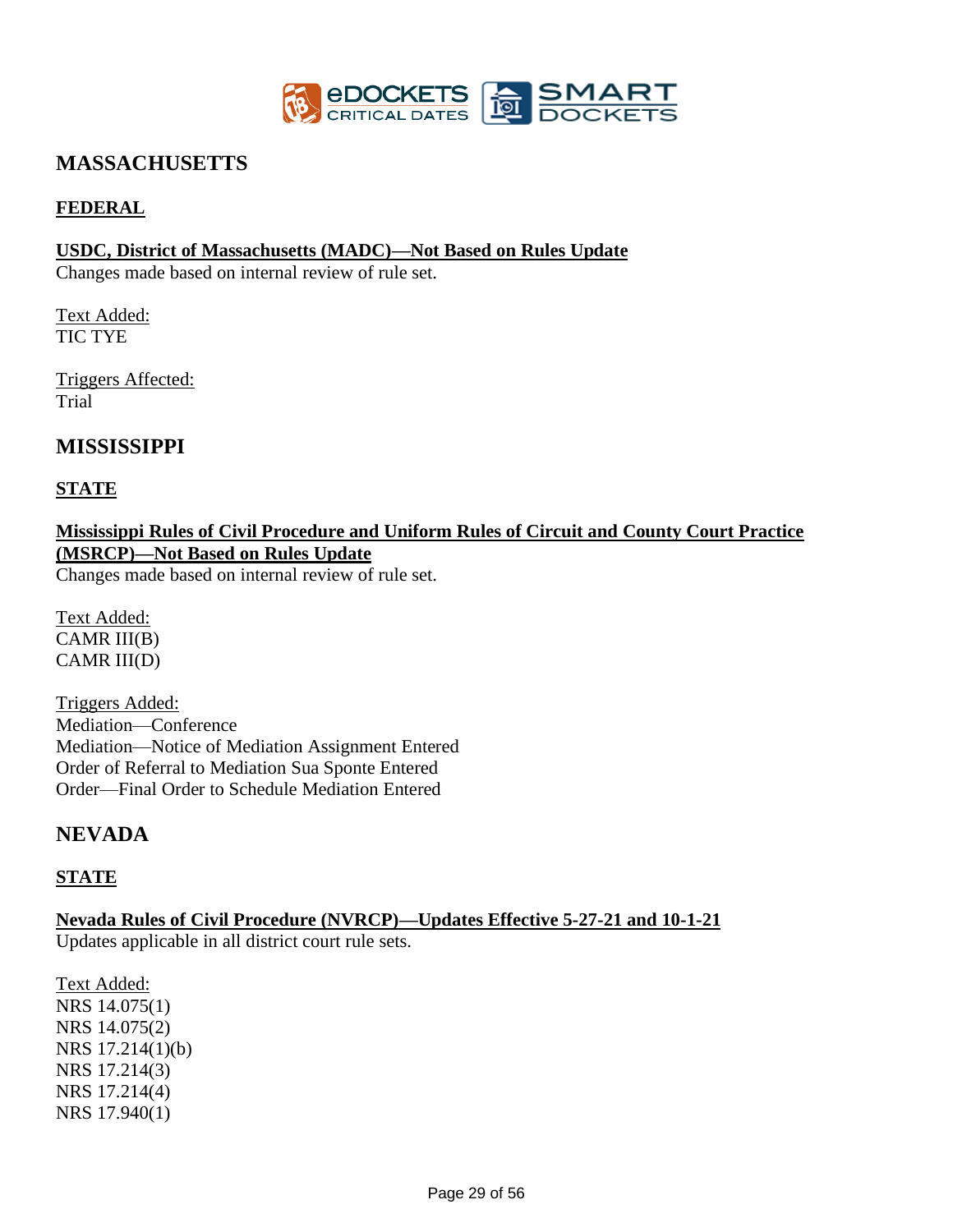

Text Updated: NRS 680A.260(1) NRS 680A.260(2) NRS 680A.260(3)

Triggers Added: Affidavit of Renewal of Judgment Filed Expiration Date of Renewal of Judgment Notice of Registration of Canadian Judgment Served Pleading—Service of Summons and Complaint Accepted by Short-Term Lessor of Foreign Short-Term Lessee's Vehicle

Triggers Affected:

Pleading—Summons and Complaint Against Insurer Mailed by Commissioner→Pleading—Summons and Complaint Forwarded by Division of Insurance to Commissioner Statutorily Designated as Attorney in Fact

# **Nevada District Court, 3rd Judicial District (NVDC3)—Not Based on Rules Update**

Added order after internal review of rule set.

Text Added: SOSC  $II(2)$ 

Triggers Affected: Conference—Settlement Conference Short Trial—Mandatory Discovery and Settlement Conference

# **Nevada District Court, 8th Judicial District, Clark County (NVCDC)—Updates Effective 5-9-22**

Text Added: AO 22-08 VI.B.

Triggers Affected: Discovery—Deposition Date Discovery—Deposition Date per Notice Accompanied by Request for Production

# **Nevada District Court, 10th Judicial District, Churchill County (NVDC10)—Updates Effective May 2022**

Text Updated: PEA CCTA PEA TVA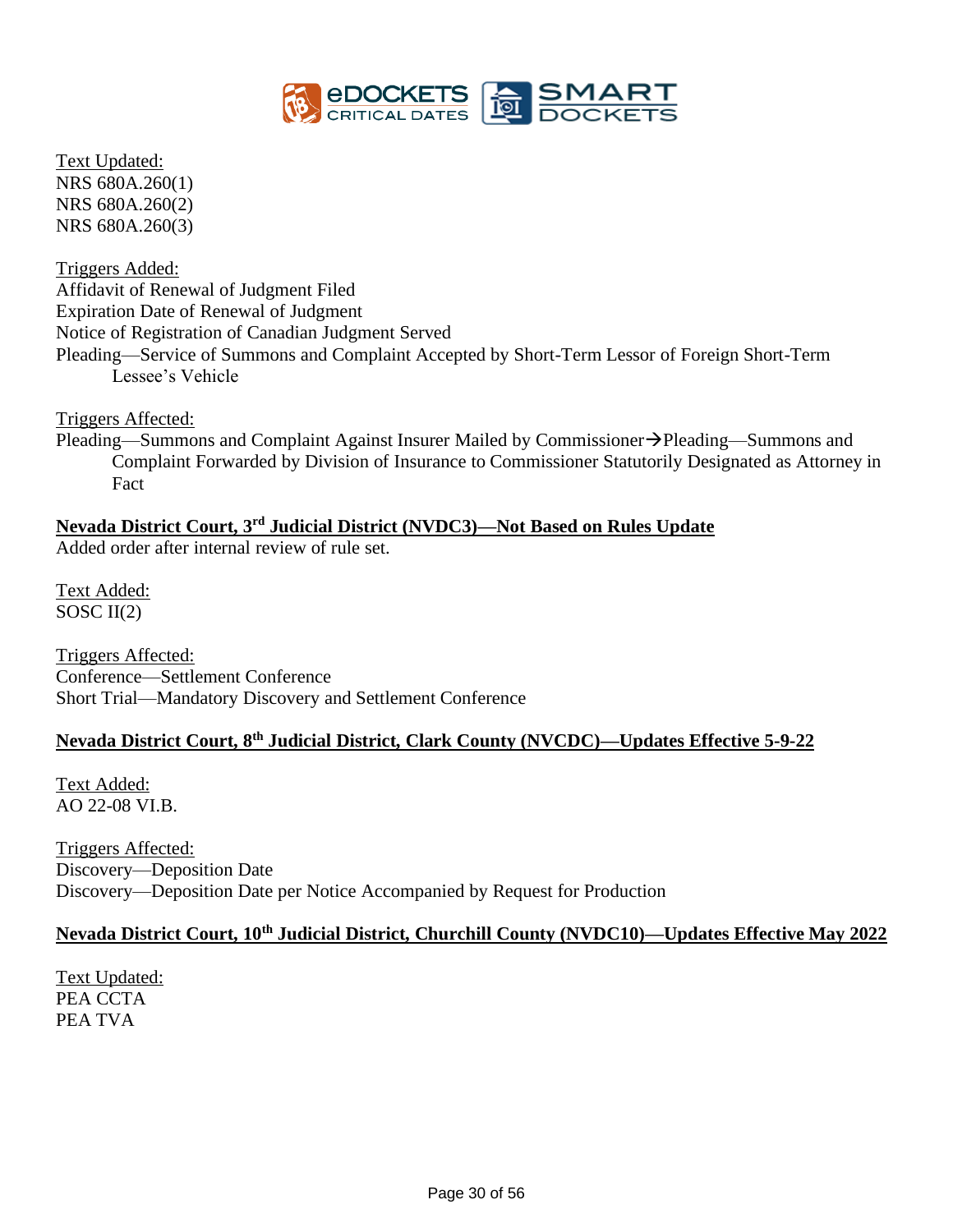

#### **Nevada Workers Compensation Law (NVWC)—Updates Effective 10-1-21 and 1-1-22**

Text Removed: 616B.306(2) 616B.673(3) 616B.676 616B.679(3) Text Added: 616C.335(1) 616C.335(3) 616C.335(4) 616C.335(6) Text Updated:  $616B.306(1) \rightarrow 616B.306$ 616B.440(2) 616B.440(3) 616C.040(1) 616C.045(1) 616C.045(2)(d) 616C.090(3) 616C.090(4) 616C.090(5) 616C.270(1)(a) 616C.315(3)(b) 616C.345(1) 616C.345(2) 616C.345(4) 616C.345(12)(a) $\rightarrow$ 616C.345(13)(a)  $616C.345(12)(b) \rightarrow 616C.345(13)(b)$ 616C.490(2) 616C.490(7) 616C.490(8)  $616C.495(2) \rightarrow 616C.495(3)$ 616C.541(3)  $616D.120(1)(a)-(d)$ 616D.120(1)(e)-(i) 616D.120(2)(c) 616D.120(4) 616D.330(1)(a) 617.352(1) 617.354(1) 617.354(2)(d)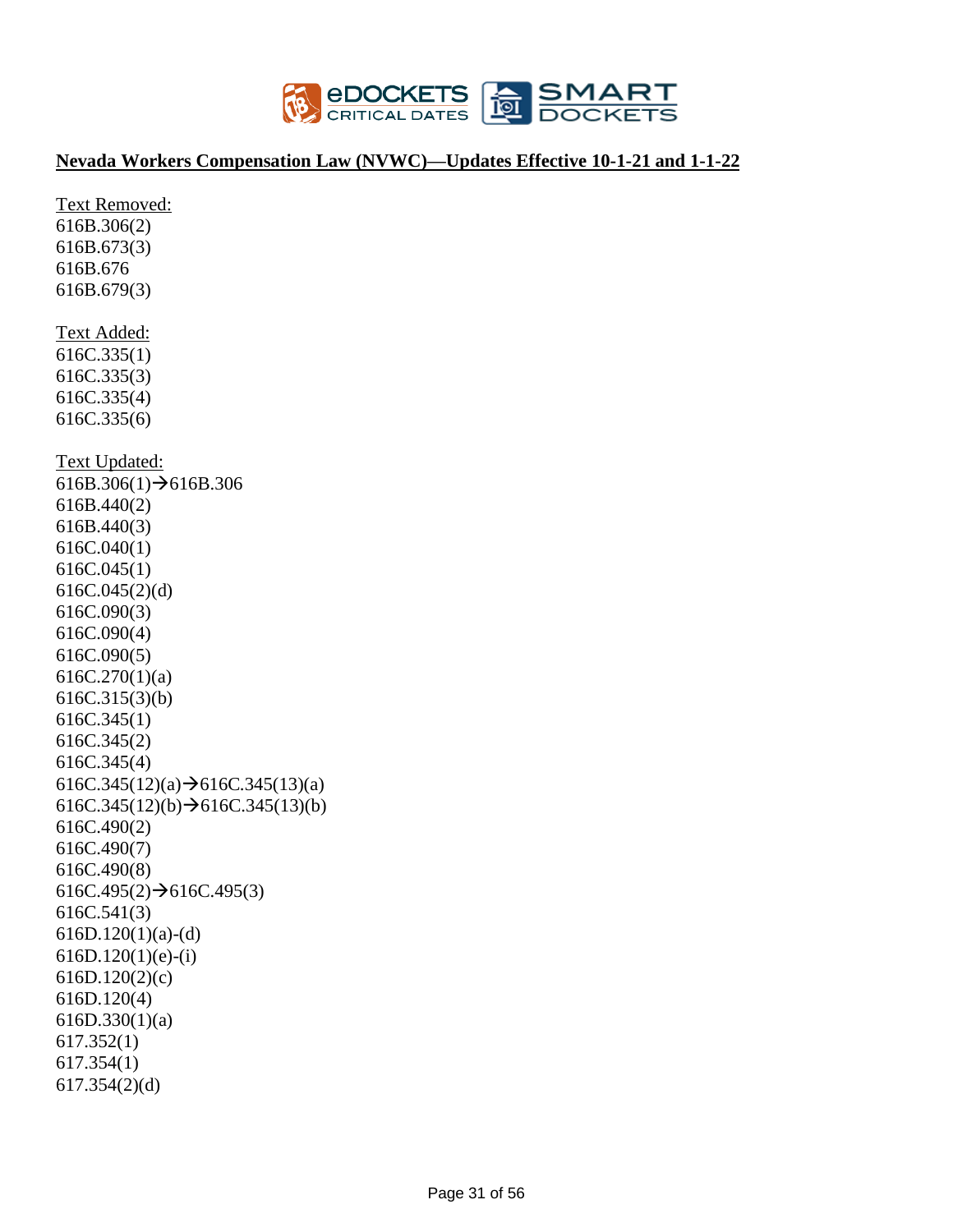

Triggers Removed:

Certificate of Registration for Employee Leasing Company Issued

Change of Information in Application Submitted for Issuance or Renewal of Employee Leasing Company's Certificate of Registration Occurred

Triggers Added:

- Decision Awarding Costs on Contested Claim for Compensation in Industrial Insurance Case for Benefits for Injuries or Death
- Determination Letter re Requested Costs on Contested Claim for Compensation in Industrial Insurance Case for Benefits for Injuries or Death Received
- Memorandum of Costs on Contested Claim for Compensation in Industrial Insurance Case for Benefits for Injuries or Death Received

Triggers Affected:

Claim for Compensation from Physician, Chiropractor, or Medical Facility Received by Employer→Claim for Compensation from Physician, Chiropractic Physician, Physician Assistant, Advanced Practice Registered Nurse, or Medical Facility Received by Employer

Date of Accident or Injury

- Date of Termination of Liability on Surety Bond for Self-Insured Employer or Association→Notice of Intent to Terminate Liability on Surety Bond Provided
- List of Specialist Physicians or Chiropractors Received→List of Specialist Physicians or Chiropractic Physicians Received
- Notice of Employee's Alternative Choice of Physician or Chiropractor Received by Insurer→Notice of Employee's Alternative Choice of Physician or Chiropractic Physician Received by Insurer
- Notice of Insurer's Determination Mailed→Notice of Insurer's Determination Mailed or Sent by Facsimile or Other Readily Verifiable Electronic Transmission
- Physician or Chiropractor's Rating Evaluation Received by Insurer→Physician or Chiropractic Physician's Rating Evaluation Received by Insurer
- Report from Physician or Chiropractor Indicating Injured Employee Ratable and Stable Received→Report from Physician or Chiropractic Physician Indicating Injured Employee Ratable and Stable Received
- Request for Change in Employee's Choice of Physician or Chiropractor Received by Insurer→Request for Change in Employee's Choice of Physician or Chiropractic Physician Received by Insurer
- Request for Log of Oral Communications re Medical Disposition of Claim of Injured Employee with Treating Physician or Chiropractor Received→Request for Log of Oral Communications re Medical Disposition of Claim of Injured Employee with Treating Physician or Chiropractic Physician Received
- Request for Originals of Electronically Transmitted Claim for Compensation Forms by Insurer or Third-Party Administrator Received by Physician or Chiropractor→Request for Originals of Electronically Transmitted Claim for Compensation Forms by Insurer or Third-Party Administrator Received by Physician, Chiropractic Physician, Physician Assistant, or Advanced Practice Registered Nurse
- Treatment of Employee Who Incurred Occupational Disease by Physician or Chiropractor Provided→Treatment of Employee Who Incurred Occupational Disease by Physician or Chiropractic Physician Provided
- Treatment or Evaluation of Injured Employee by Physician or Chiropractor Rendered→Treatment or Evaluation of Injured Employee by Physician, Chiropractic Physician, Physician Assistant, or Advanced Practice Registered Nurse Rendered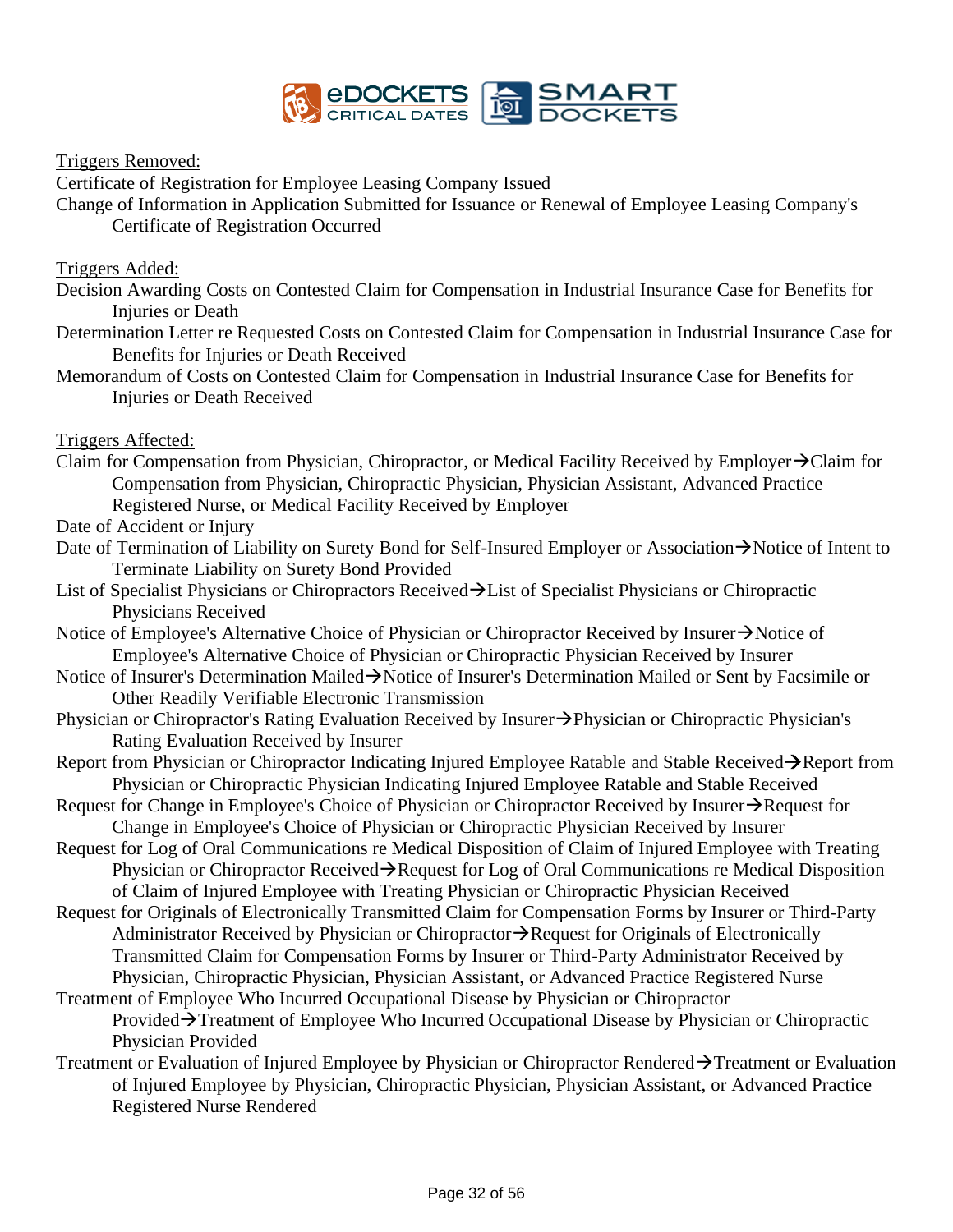

# **NEW MEXICO**

#### **STATE**

# **New Mexico Rules of Civil Procedure for the District Courts (NMRCP)—Updates effective 5-23-22**

Changes also applied in 2<sup>nd</sup> Judicial District rule set.

Text Updated: 1-054.2

Triggers Affected: Matter Taken Under Advisement

#### **New Mexico District Court, 2nd Judicial District (NMDC2)—Updates Effective 6-1-22**

Text Updated:  $2-602(H)$  [Not based on rules update]  $2-603$  I(C) $\rightarrow$ 2-603 A(3)  $2-603$  II(B) $\rightarrow$ 2-603 B(2)  $2-603$  II(C) $\rightarrow$ 2-603 B(3) 2-603 IV(C)(1)(a) $\rightarrow$ 2-603 D(3)(a)(i) 2-603 IV(C)(1)(b)  $\rightarrow$  2-603 D(3)(a)(ii) 2-603 IV(C)(3) $\rightarrow$ 2-603 D(3)(c) 2-603 V(A)(5) $\rightarrow$ 2-603 E(1)(e) 2-603 V(B)(2) $\rightarrow$ 2-603 E(2)(b) 2-603 V(B)(4) $\rightarrow$ 2-603 E(2)(d) 2-603  $V(C)(2) \rightarrow 2$ -603  $E(3)(b)$ 2-603  $V(D)(3) \rightarrow 2$ -603  $E(4)(c)$ 2-603 V(D)(4) $\rightarrow$ 2-603 E(4)(d) 2-603 VI(B)(1) $\rightarrow$ 2-603 F(2)(a)

Triggers Removed: Arbitration—List of Proposed Arbitrators Mailed

Triggers Added: Arbitration—Notice of Choices for Arbitrator Mailed

Triggers Affected: Arbitration—Arbitrator Appointed Arbitration—Trial Order of Referral to Arbitration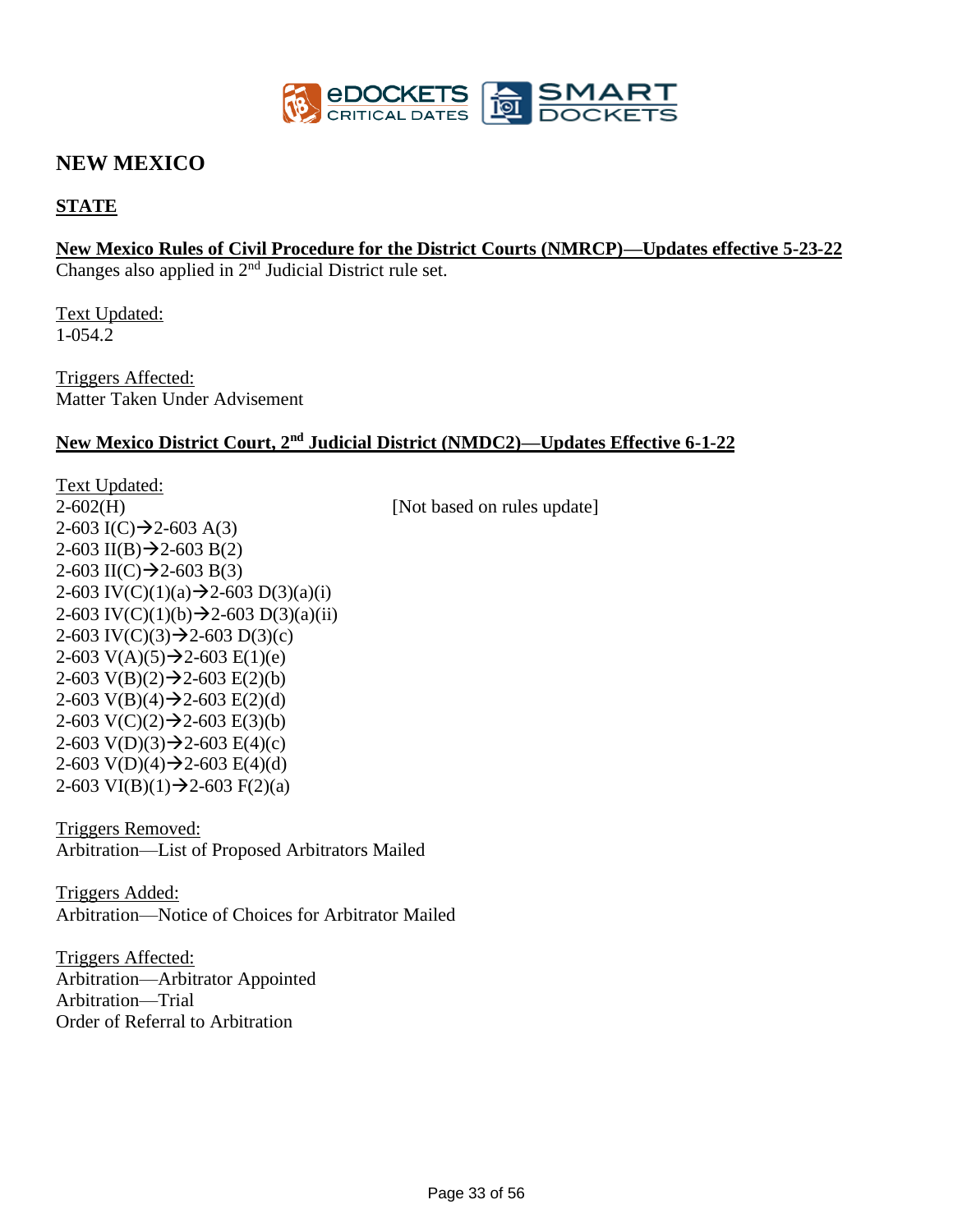

# **NEW YORK**

### **FEDERAL**

#### **USBC, Southern District of New York (SDNYBK)—Not Based on Rules Update**

Changes made in all NYSB rule sets based on internal review.

Text Updated: GO M-386 $(1) \rightarrow$ PGPC 1 GO M-390 $(2.2(A)) \rightarrow PGM$  2.2(A) GO M-390 $(2.2(C)) \rightarrow PGM$  2.2(C) GO M-390 $(3.4)$  $\rightarrow$ PGM 3.4 GO M-390(9.1(B)(1)(a)) $\rightarrow$ PGM 9.1(B)(1)(a) GO M-390(9.1(B)(2)) $\rightarrow$ PGM 9.1(B)(2) GO M-399(II.C.3) $\rightarrow$ EM II(C)(3) GO M-451  $V(A)(1) \rightarrow LMPP V(A)(1)$ GO M-451 V(A)(2) $\rightarrow$ LMPP V(A)(2) GO M-451 V(B) $\rightarrow$ LMPP V(B) GO M-451 VI(C)(4) $\rightarrow$ LMPP VI(C)(4) GO M-451 VII(C)(1) $\rightarrow$ LMPP VII(C)(1) GO M-451 VII(C)(2) $\rightarrow$ LMPP VII(C)(2) GO M-536 III.B.i. $\rightarrow$ SLMP III(B)(i) GO M-536 III.C. $\rightarrow$ SLMP III(C) GO M-536 V.B. $\rightarrow$ SLMP V(B) GO M-536 V.C. $\rightarrow$ SLMP V(C) GO M-536 VI.F.iii. $\rightarrow$ SLMP VI(F)(iii) GO M-536 VI.F.vi. $\rightarrow$ SLMP VI(F)(vi) GO M-536 Order 14→SLMO 14 GO M-536 Order 14 Aff→SLMO 14 Aff GO M-536 Order  $7\rightarrow$ SLMO 7 GO M-536 Order 75→SLMO 75 GO M-536 Order End→SLMO End

#### **USDC, Southern District of New York, Hon. Vernon S. Broderick (NYVSB)—Updates Effective 5-18-22**

| Text Removed:                |                                                                                                                       |
|------------------------------|-----------------------------------------------------------------------------------------------------------------------|
| CMP <sub>7</sub>             | [Not based on rules update]                                                                                           |
| CMP <sub>9</sub>             | [Not based on rules update]                                                                                           |
| <b>Text Updated:</b>         |                                                                                                                       |
| $\mathbf{CMP}$ 4             |                                                                                                                       |
| CMP <sub>5</sub>             |                                                                                                                       |
| CMP $11\rightarrow$ CMP $12$ | [Deadline for joint case status letter changed from 2 weeks before<br>post-discovery conference to date set by court] |
| CMP $12 \rightarrow$ CMP 13  |                                                                                                                       |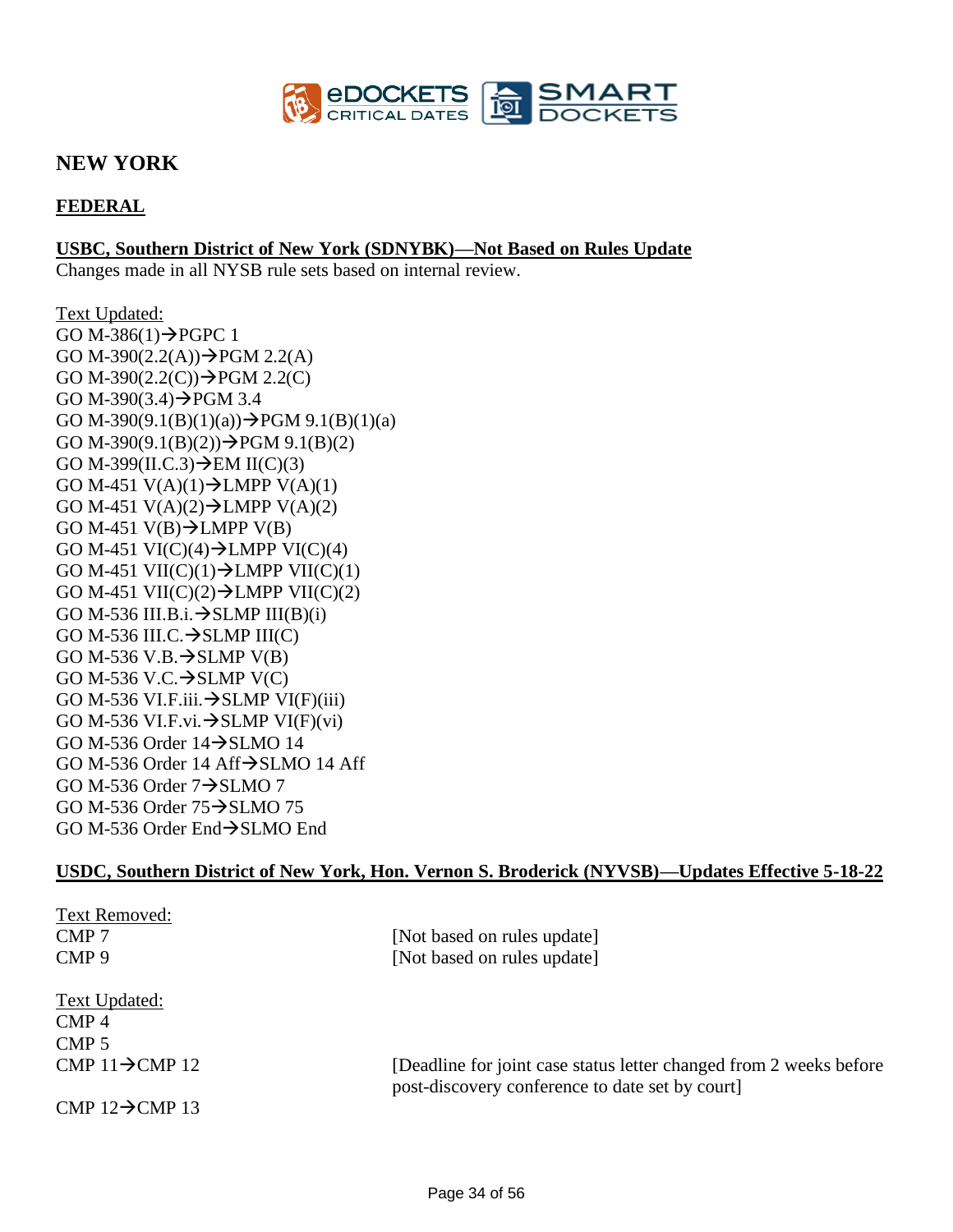

Triggers Removed:

Case Management Plan and Scheduling Order—Deadline to Complete Fact Discovery Case Management Plan and Scheduling Order—Deadline to Complete Expert Discovery

Triggers Added: Case Management Plan and Scheduling Order—Deadline to Submit Joint Letter re Status of Case

Triggers Affected: Conference—Post-Discovery Conference

#### **USDC, Southern District of New York, Hon. Philip M. Halpern (NYPMH)—Updates Effective 5-2-22**

Text Updated: CDP 1 IP  $2(B)$ IP  $2(C)$ IP  $6(A)$ IP  $6(B)$ IP  $6(C)$ 

Triggers Affected: Conference—Initial Conference Conference—Initial Pretrial Conference Conference—Initial Scheduling Conference in Patent Case Conference—Scheduling Conference Motion in Limine or Pretrial Memorandum Filed→Motion in Limine, Pretrial Memorandum, and/or Proposed Findings and Conclusions Filed

#### **USDC, Southern District of New York, Mag. Andrew E. Krause (NYAEK)—Updates Effective 5-9-22**

Text Updated: CDPSO 2

#### **USDC, Southern District of New York, Hon. Gregory H. Woods (NYGHW)—Updates Effective 5-19-22**

Text Updated: IRP  $2(C)(i)$  $IRP_3(D)$ IRP  $5(D)(ii)$ 

Triggers Affected: Affidavit of Direct Testimony in Non-Jury Case Submitted Motion to Dismiss per Rule 12 Served Trial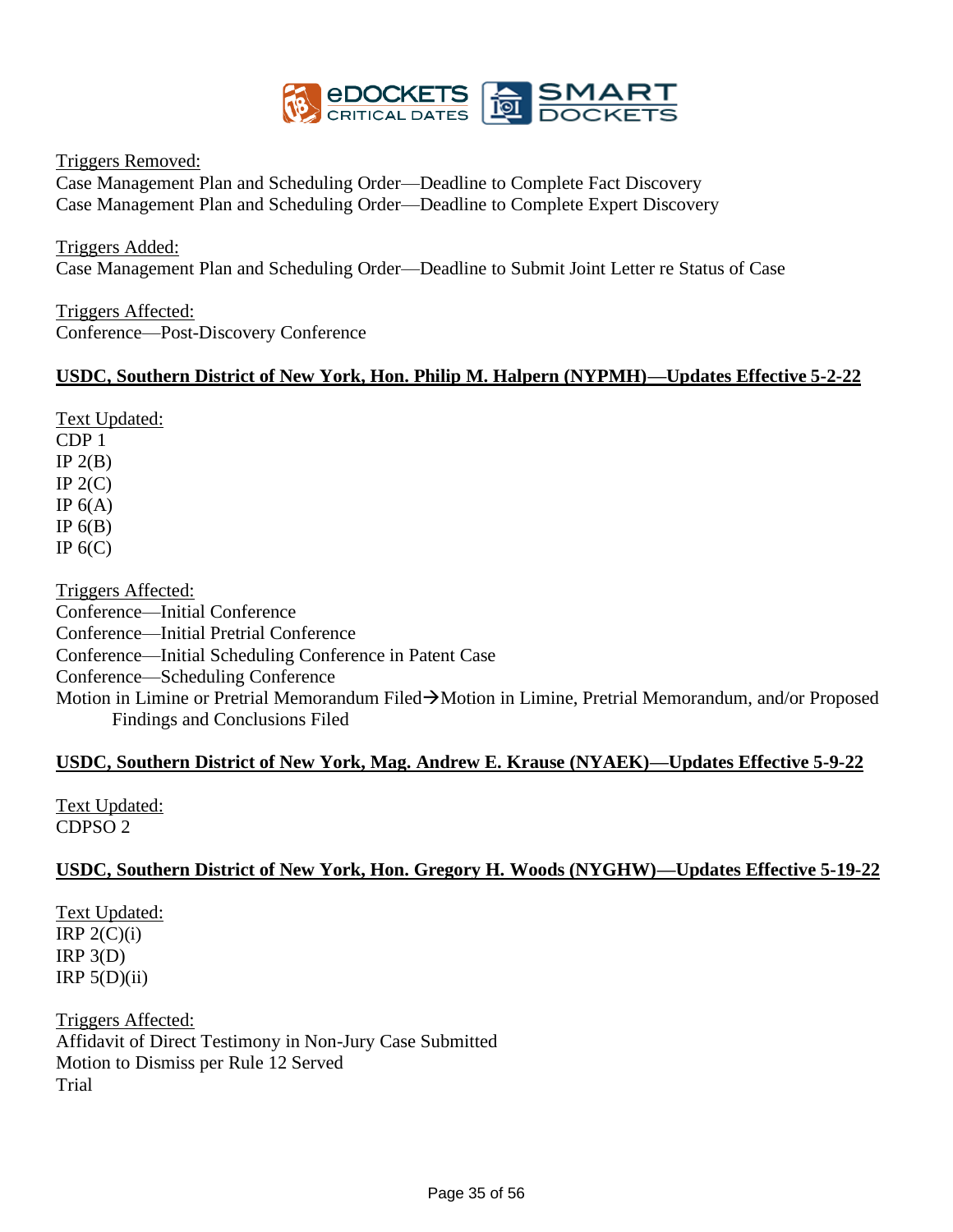

#### **STATE**

#### **New York State Statutes of Limitations (NYSOL)—Updates Effective 5-7-22**

Text Updated: 213(2)

#### **New York State Supreme Court, Appellate Division, Second Judicial Department (NY2AD)—Not Based on Rules Update**

Changes made based on internal review of rule set.

Text Removed: NC

Triggers Affected: Oral Argument

# **New York State Supreme Court, Appellate Term, Second Judicial Department (NY2AT)—Not Based on Rules Update**

Changes made based on internal review of rule set.

Text Removed:  $NC$ 

Triggers Affected: Oral Argument

#### **New York Civil Rules for Supreme and County Courts (NYURCD)—Updates Effective 5-7-22 and 5-30-22**

Applicable changes made in all NY Supreme Court trial court rule sets.

Text Added: CPLR 306-d(a) CPLR 306-d(c) CPLR 3212(j)(1) CPLR 3212(j)(2) CPLR 3410(b)

Text Updated: CPLR 3012(a) CPLR 3211(e) CPLR 3213 UCC 9-611(f)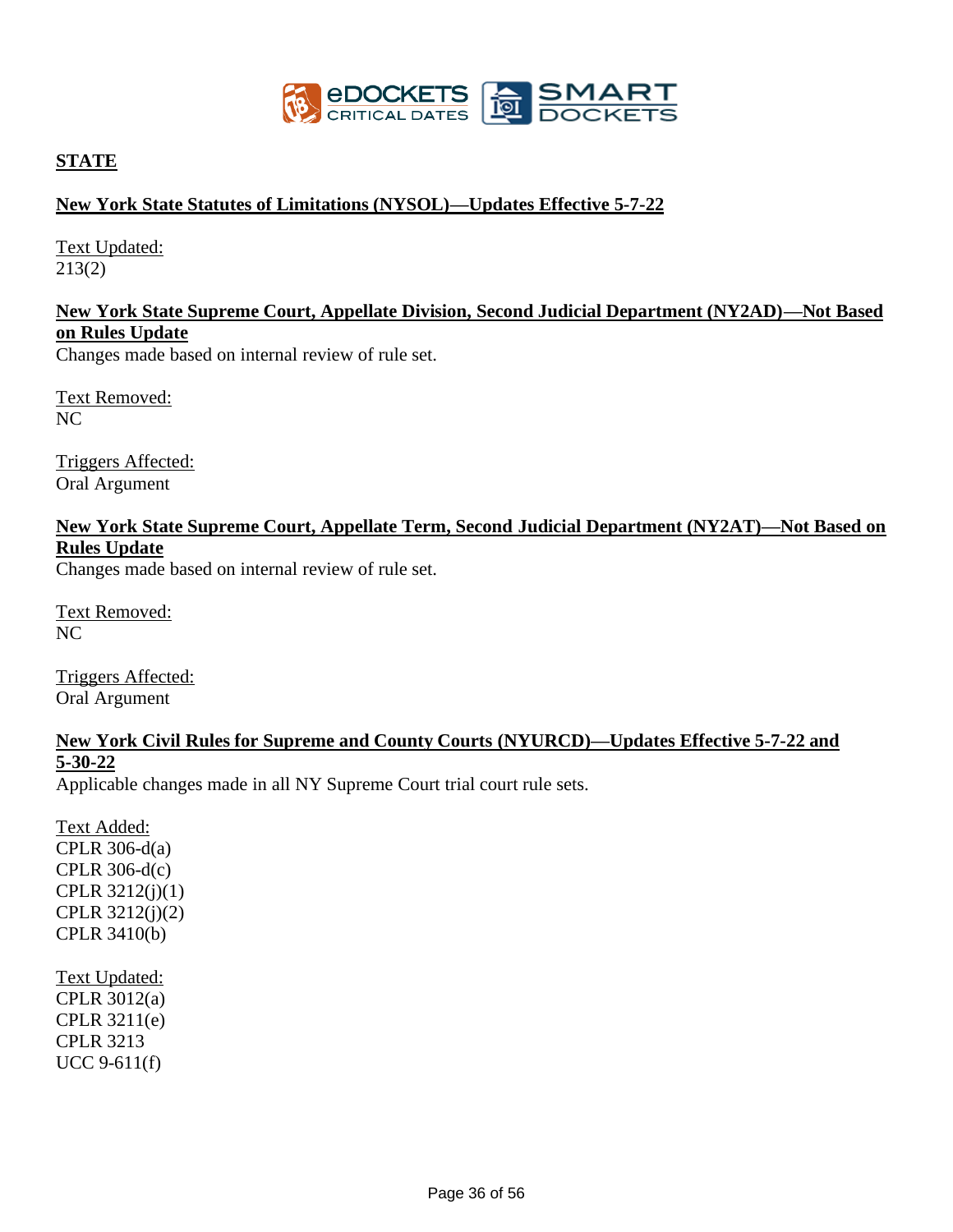

Triggers Added:

Important Notice of Plaintiff's Motion for Summary Judgment in Action to Collect Debt Arising Out of Consumer Credit Transaction Against Consumer Defendant Mailed Notice of Petition re Default Under Reverse Cooperative Apartment Unit Loan Received Notice of Petition re Default Under Reverse Cooperative Apartment Unit Loan Served Pleading—Additional Notice of Lawsuit Arising Out of Consumer Credit Transaction Mailed

Triggers Affected: Pleading—Summons and Complaint Filed Pleading—Summons with Notice Filed

#### **New York Supreme Court, 1st Judicial District, New York County, Hon. Suzanne Adams (NYNYSA)— Updates Effective May 2022**

Text Updated: JA Adams II(1)

#### **New York Supreme Court, 1st Judicial District, New York County, Hon. David B. Cohen (NYNYDC)— Updates Effective 5-1-22**

Text Updated: JA Cohen PR 1(B)

#### **New York Supreme Court, 1st Judicial District, New York County, Hon. Lyle E. Frank (NYNYLF)— Updates Effective May 2022**

Text Updated:

JA Frank 4 [Hearing time changed from 10 AM to 9:30 AM]

Triggers Affected: Hearing triggers

#### **New York Supreme Court, 1st Judicial District, New York County, Hon. Debra A. James (NYNYDJ)— Updates Effective May 2022**

Text Removed: JA James OAM

Text Added: JA James BTH JA James PC JA James PCSC

Text Updated:

JA James JT [Deadline changed from 1 court day to 2 court days]

Triggers Added: Conference—Status Conference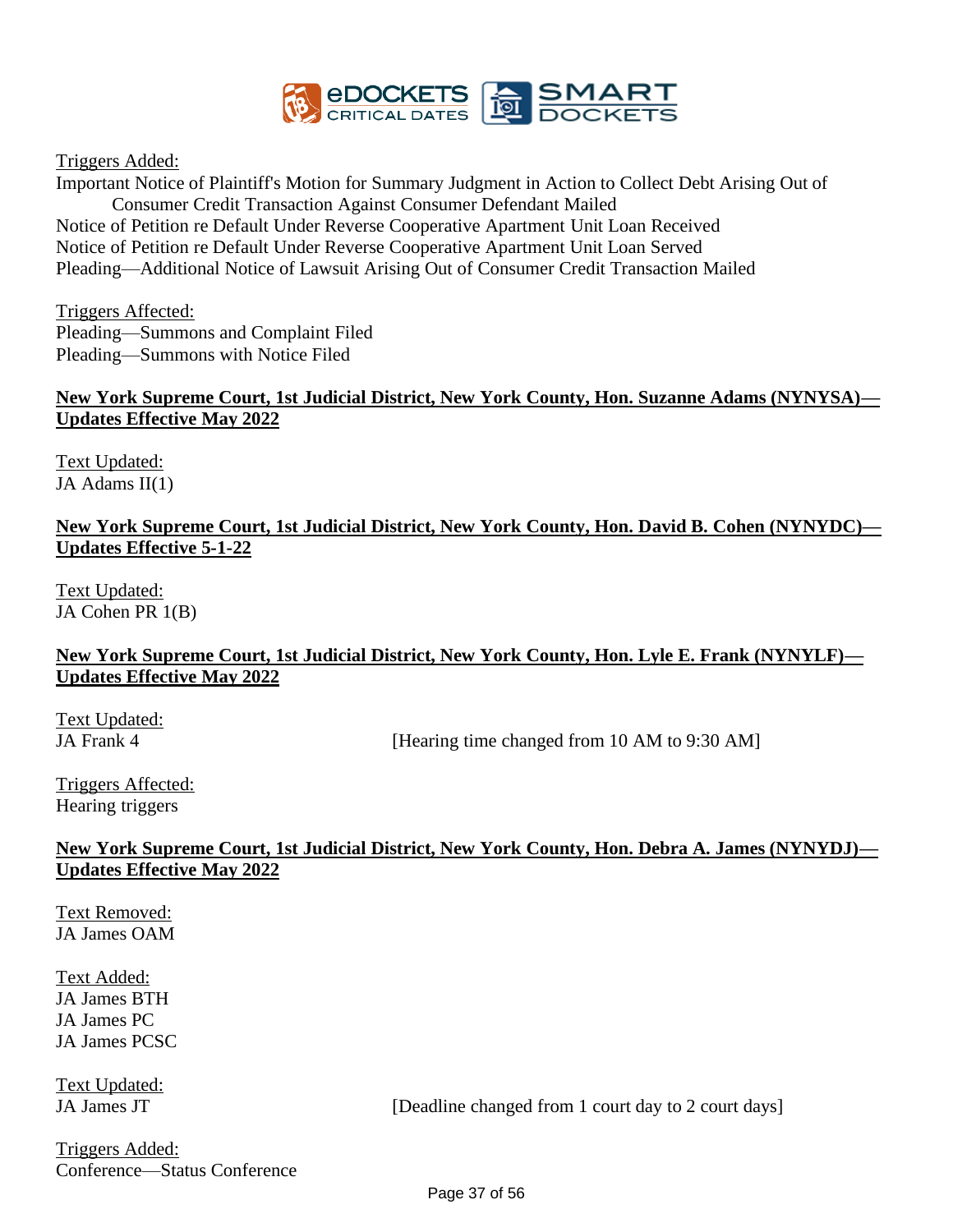

Triggers Affected: Conference—Compliance Conference Conference—Preliminary Conference Hearing triggers Trial

#### **New York Supreme Court, 1st Judicial District, New York County, Hon. Frank P. Nervo (NYNYFN)— Updates Effective 5-2-22**

Text Added: JA Nervo PR III.G.ii. JA Nervo PR VI.C.i. JA Nervo PR VI.C.ii. JA Nervo PR VIII.B. JA Nervo PR VIII.D.

Text Updated: JA Nervo PR NI→JA Nervo PR VII.C.

JA Nervo PTR→JA Nervo PR VIII.A. [Deadline for trial documents changed from time of first appearance for trial to before appearing at pretrial conference]

Triggers Added: Conference—Status Conference

Triggers Affected: Conference—Compliance Conference Conference—Preliminary Conference Hearing triggers Summary Bench Trial Summary Jury Trial Trial

#### **New York Supreme Court, 1st Judicial District, New York County, Hon. Louis L. Nock (NYNYLN)— Updates Effective May 2022**

Text Added: JA Nock P 16

Text Updated: JA Nock P 10→JA Nock P 11 JA Nock P 20→JA Nock P 27 JA Nock P  $25(a) \rightarrow$ JA Nock P  $32(a)$ JA Nock P  $25(b) \rightarrow$ JA Nock P  $32(b)$ 

Triggers Affected: Conference—Pretrial Conference Note of Issue Filed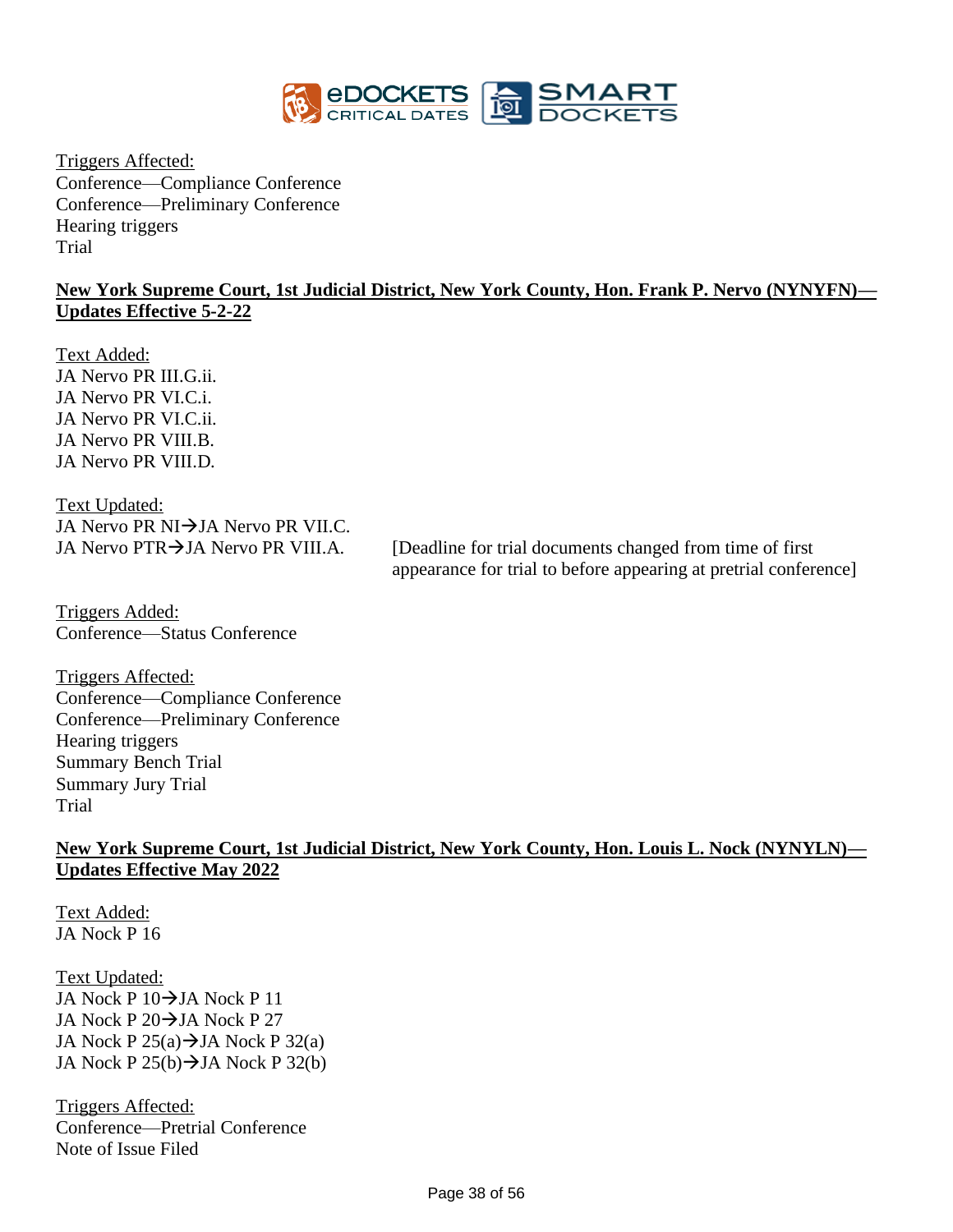

#### **New York Supreme Court, 2nd Judicial District, Kings County (NYKISC)—Updates Effective May 2022**

Text Updated: UCTR E(AM)

#### **New York Supreme Court, 10th Judicial District, Nassau County (NYNASC)—Not Based on Rules Update**

Rules of the Civil Case Alternative Dispute Resolution Program added.

Text Added: ADR  $3(b)$ ADR  $3(c)$ ADR  $3(d)$ ADR  $3(f)$ ADR  $3(i)$ ADR  $7(c)$ ADR 9 ADR 11

Triggers Added:

ADR—Civil Case ADR Program Assignment Form Received by Court or Its Designee ADR—Neutral Agreed upon or Assigned for Case in Civil Case ADR Program Order of Reference to Civil Case Alternative Dispute Resolution Program Order of Reference to Civil Case Alternative Dispute Resolution Program Received

Triggers Affected: ADR—Conference/Session

#### **New York Supreme Court, 10th Judicial District, Suffolk County (NYSUSC)—Not Based on Rules Update**

Commercial Division Mediation Program protocols added.

Text Added: CDMP IV

Triggers Added: Mediation—Conference Order of Reference to Commercial Division Mediation Program Issued Order of Reference to Commercial Division Mediation Program Received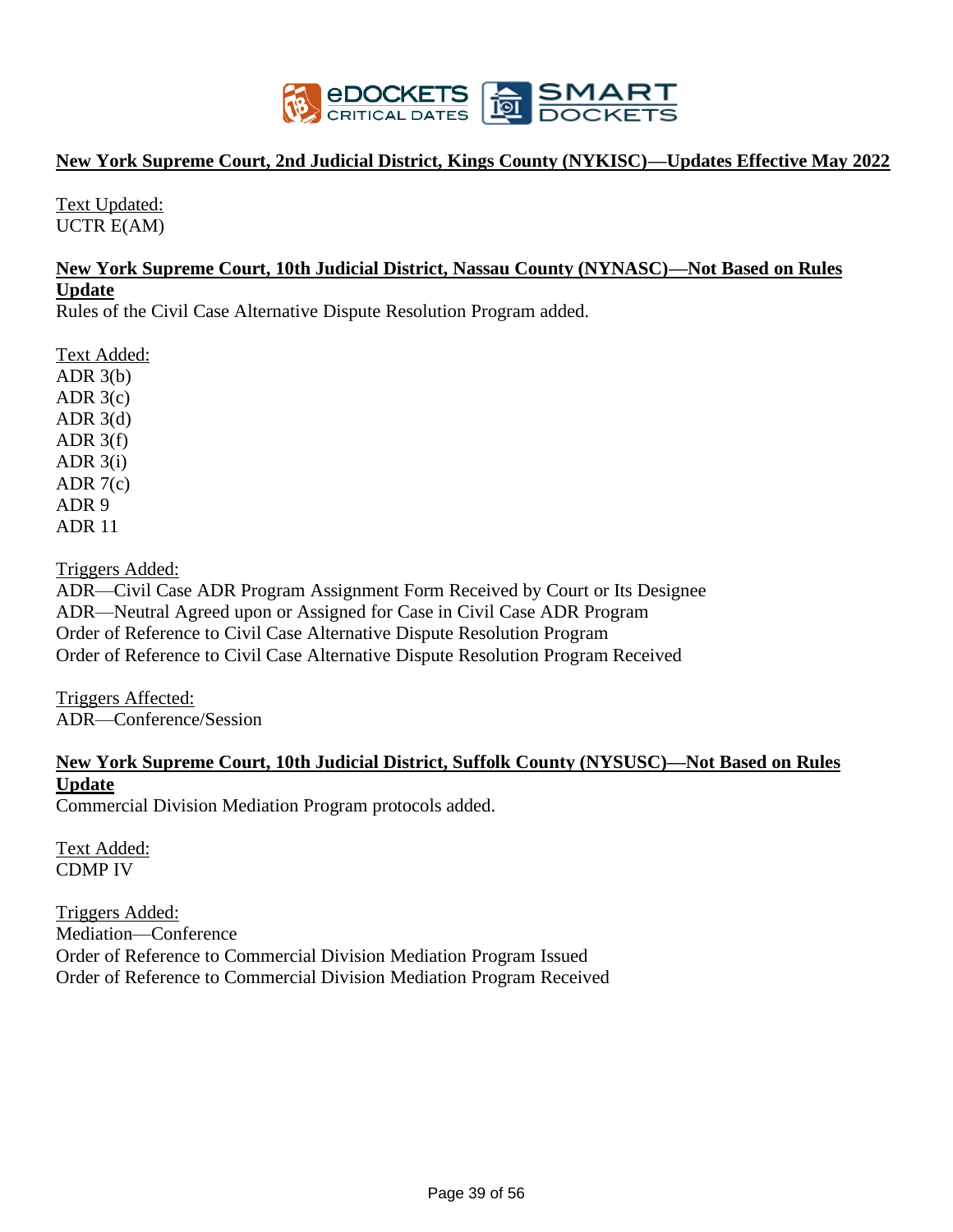

# **NORTH CAROLINA**

### **FEDERAL**

#### **USBC, Eastern District of North Carolina (NCEB)—Updates Effective 6-1-22**

Applicable changes also made based on internal review of rule set.

Text Added: 9022-1

Triggers Removed: Approved or Conditionally Approved Disclosure Statement Served Notice of Ch. 11 Hearing on Confirmation Served Notice of Hearing on Disclosure Statement Served Notice re Balloting Served Order Confirming Ch. 11 Plan Served Plan in Ch. 11 Case Served [Not based on rules update]

Triggers Added:

Notice and Disclosure Statement, Plan, Notice re Balloting, Notice of Confirmation Hearing, Confirmation Order, and/or Other Notices Served by Ch. 11 Debtor in Possession Order Served by Submitting Party

#### **USBC, Western District of North Carolina (NCWB)—Updates Effective May 2022**

Text Added: **CT** 

Triggers Affected: Hearing triggers

#### **STATE**

#### **North Carolina Superior Court, 15A Judicial District, Alamance County (NCALA)—Updates Effective 10-1-21**

Text Added: AO 21 R 437(1) AO 21 R 437(2)

Triggers Affected: Pleading—Complaint Filed Pleading—Complaint Received Pleading—Summons and Complaint Served by Means Other than Publication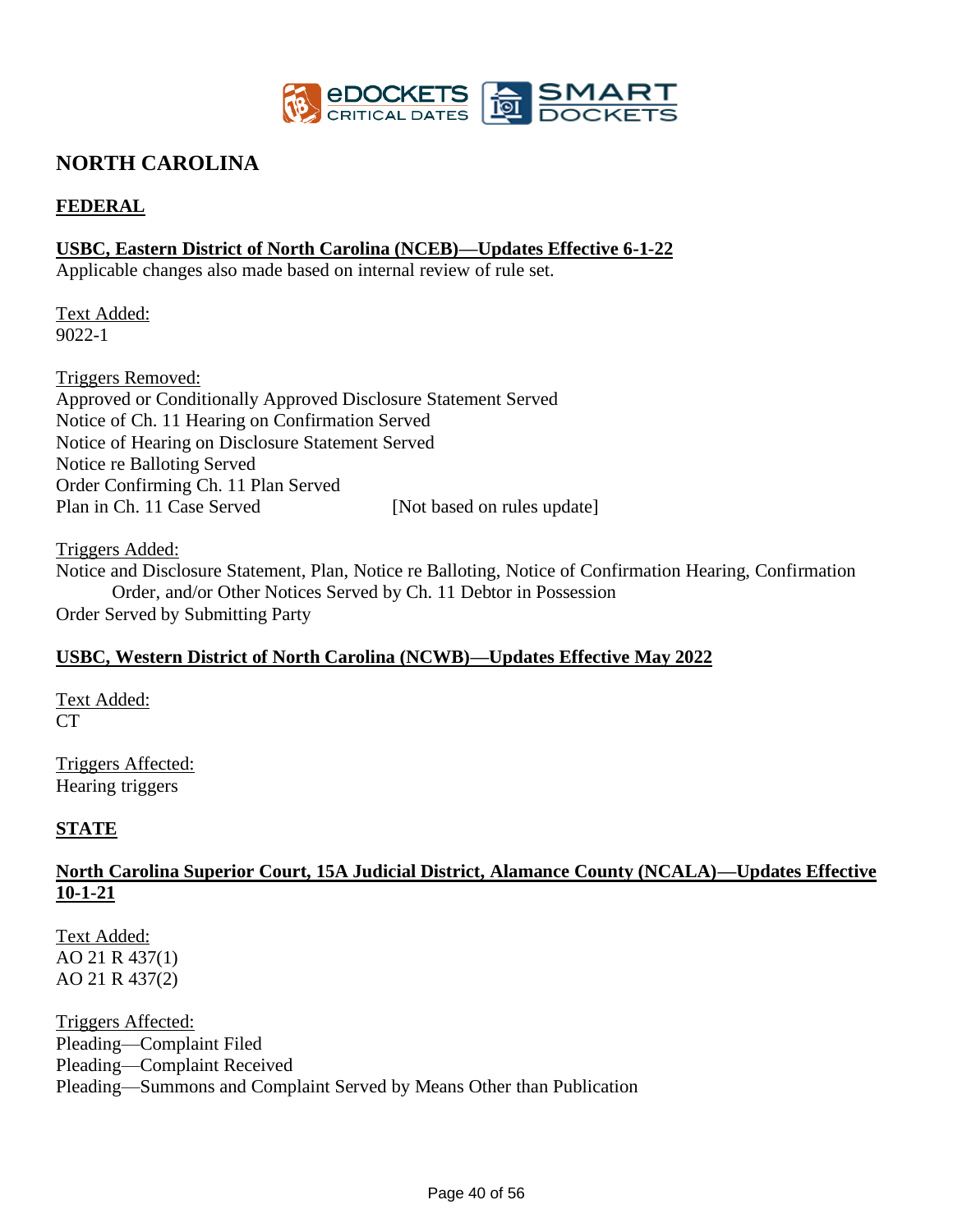

# **OHIO**

#### **FEDERAL**

#### **USBC, Southern District of Ohio (OHSBK)—Not Based on Rules Update**

Changes made based on internal review of rule set.

Text Added: OGMAMMTPP 4

Triggers Affected: Mortgage Modification Mediation—Facilitator's Final Report Filed

### **STATE**

### **Ohio Court of Common Pleas, Cuyahoga County (OHCYC)—Updates Effective 4-11-22**

Changes made based on internal review of rule set.

Text Removed: 11.0(C) 11.0(D) 11.0(I) 21.0 21.0 Part I(B) 21.0 Part I(C) 21.0 Part I(D)(5) 21.0 Part II  $21.0$  Part III(B)  $21.0$  Part III(E)  $21.0$  Part III(G) 21.1 Part I(B) 21.1 Part II  $21.2(E)(2)(c)(i)$  $21.2(E)(2)(e)$  $21.2(E)(4)(d)$  $21.2(E)(8)(f)$  $21.3(C)(1)$  $21.3(C)(2)$ 29.0 Part IV 29.0 Part V(B)(3) 29.0 Part V(C)(3)(b) 36.0(B)  $36.0(C)(1)$ 36.0(E) 36.0(K)  $36.0(L)(1)$  $39.0(A)(1)(a)$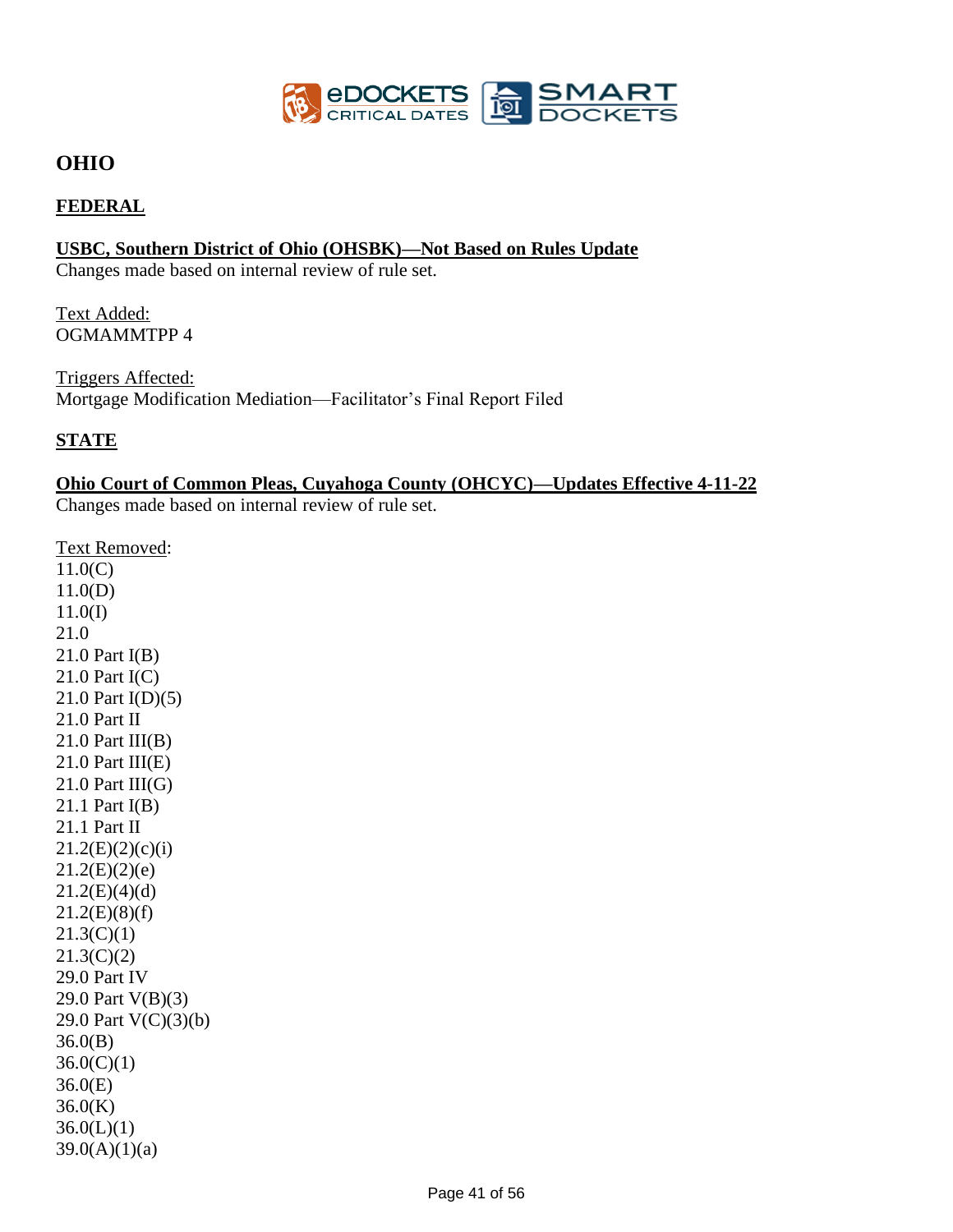

Text Added:  $8.0(B)(1)$  $29.0(G)(4)$ 

Text Updated: 15.0(I)  $17.0(A)(1)$  $17.0(B)(1)$ 19.0(A)  $21.2(E)(4)(a) \rightarrow 21.1(II)(B)(1)$  $21.2(E)(4)(e) \rightarrow 21.1(II)(B)(1)$  $21.2(E)(6)(a) \rightarrow 21.1(II)(E)(1)$  $21.2(E)(8)(e) \rightarrow 21.1(II)(F)$ 29.0 Part  $V(A) \rightarrow 21.0(C)(2)$ 29.0 Part VI(A) $\rightarrow$ 21.0(F)(6)(a)

29.0 Part VII(A) $\rightarrow$ 21.0(G)(1) [Deadline to file appeal changed from 30 days after award entered to 30 days after report and award filed]

29.0 Part VII(E)(1) $\rightarrow$ 21.0(G)(3)(a) 29.0 Part VII(E)(2) $\rightarrow$ 21.0(G)(3)(b) 29.0 Part VII(E)(3) $\rightarrow$ 21.0(G)(3)(c) 29.0 Part VIII(D) $\rightarrow$ 21.0(B)(3)(c)

Triggers Removed:

ADR—Conference/Session Arbitration—Award Entered Arbitration—Exceptions from Arbitration Board Decision for Misbehavior, Misconduct, or Corruption Filed Arbitration—Motion for Adjustment for Collateral Benefits Filed Arbitration—Notice of Hearing Arbitration—Order Determining Exceptions from Arbitration Board's Decision re Misbehavior, Misconduct, or **Corruption** Arbitration—Panel of Arbitration Appointed Conference—Case Management Conference Medical Malpractice Arbitration—Award Dismissing Action for Want of Prosecution Medical Malpractice Arbitration—Hearing Medical Malpractice Arbitration—Notice of Journalization of Co-Arbitrators and Chairman Received Medical Malpractice Arbitration—Panel of Arbitration Appointed Medical Malpractice Arbitration—Report and Award Filed Mediation—Notice of Designation Notice of Case Management Conference Order of Referral to Arbitration Order of Referral to Mediation Request for Settlement Conference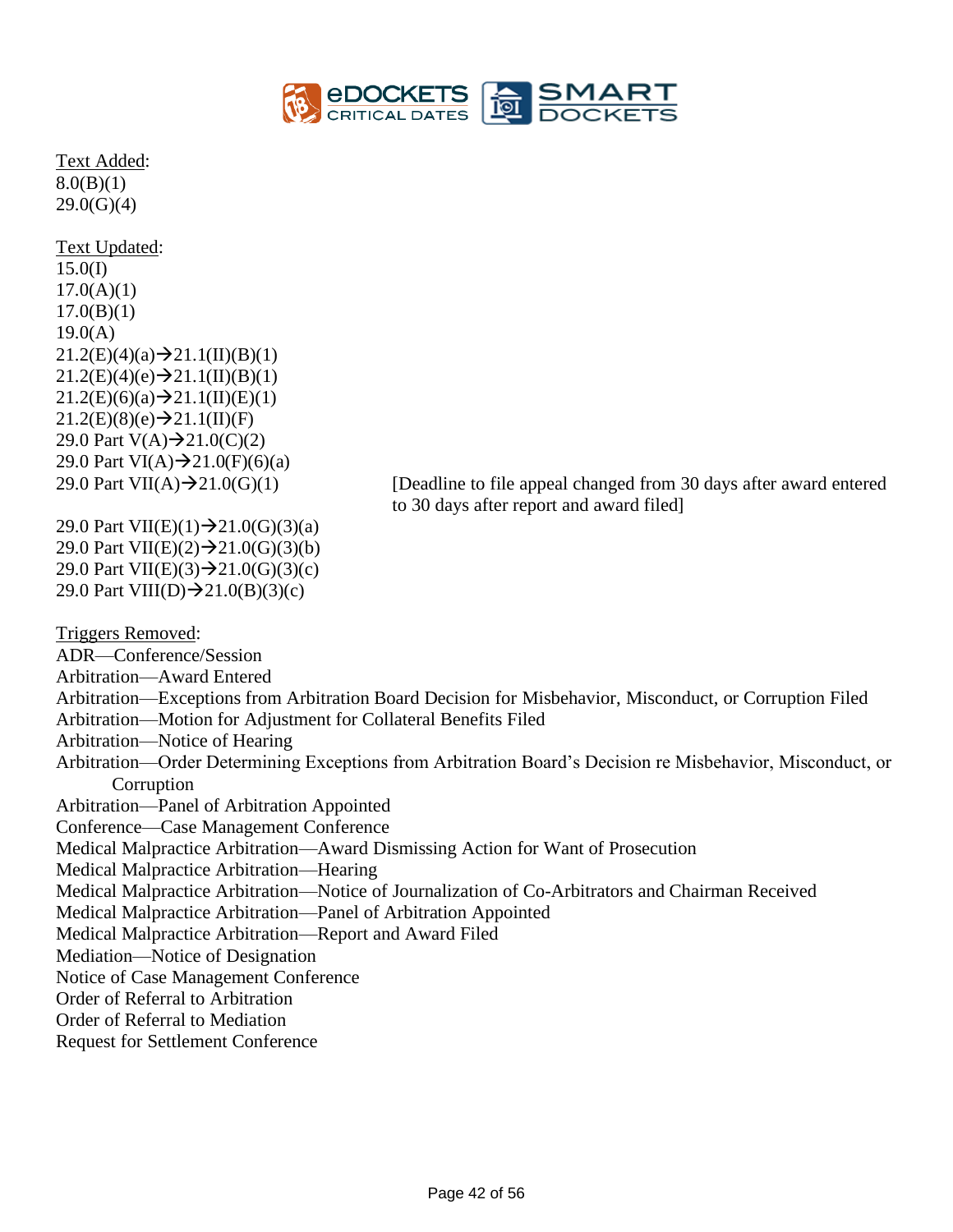

Triggers Added:

Arbitration—Objection to Arbitration Decision Based on Arbitrator Misconduct or Corruption Filed Conference – First Case Management Conference Mediation—Business Mediation Conference Notice to Retrieve Exhibits Order of Referral to Business Mediation

Triggers Affected: Arbitration—Hearing Arbitration—Report and Award Filed Conference—Final Pretrial Conference Mediation—Conference Mediation—Notice of Eligible Mediators→Notice of Referral to Business Mediation Motion for More Definite Statement Served Motion Served Motion to Dismiss per Rule 12 Served Motion to Strike Served Motion for Summary Judgment Served Pleading—Complaint Filed Pleading—Complaint Received Response or Opposition to Motion Served System Outage Due to Technical Malfunction with E-Filing System Acknowledged by Court Technical Problems with E-Filer's Equipment, Software, or Internet Access on Non-Jurisdictional Filing Deadline Resolved Trial

#### **Ohio Court of Common Pleas, Franklin County (OHFCC)—Updates Effective 4-19-22**

Text Added: 56.03

Text Updated:

 $9.07 \rightarrow 9.07(A)$  [Deadline for jury demand deposit changed from Friday before trial date to 28 days before trial date]

Trigger Added: Case Schedule—Deadline to File Dispositive Motion

Trigger Affected: Trial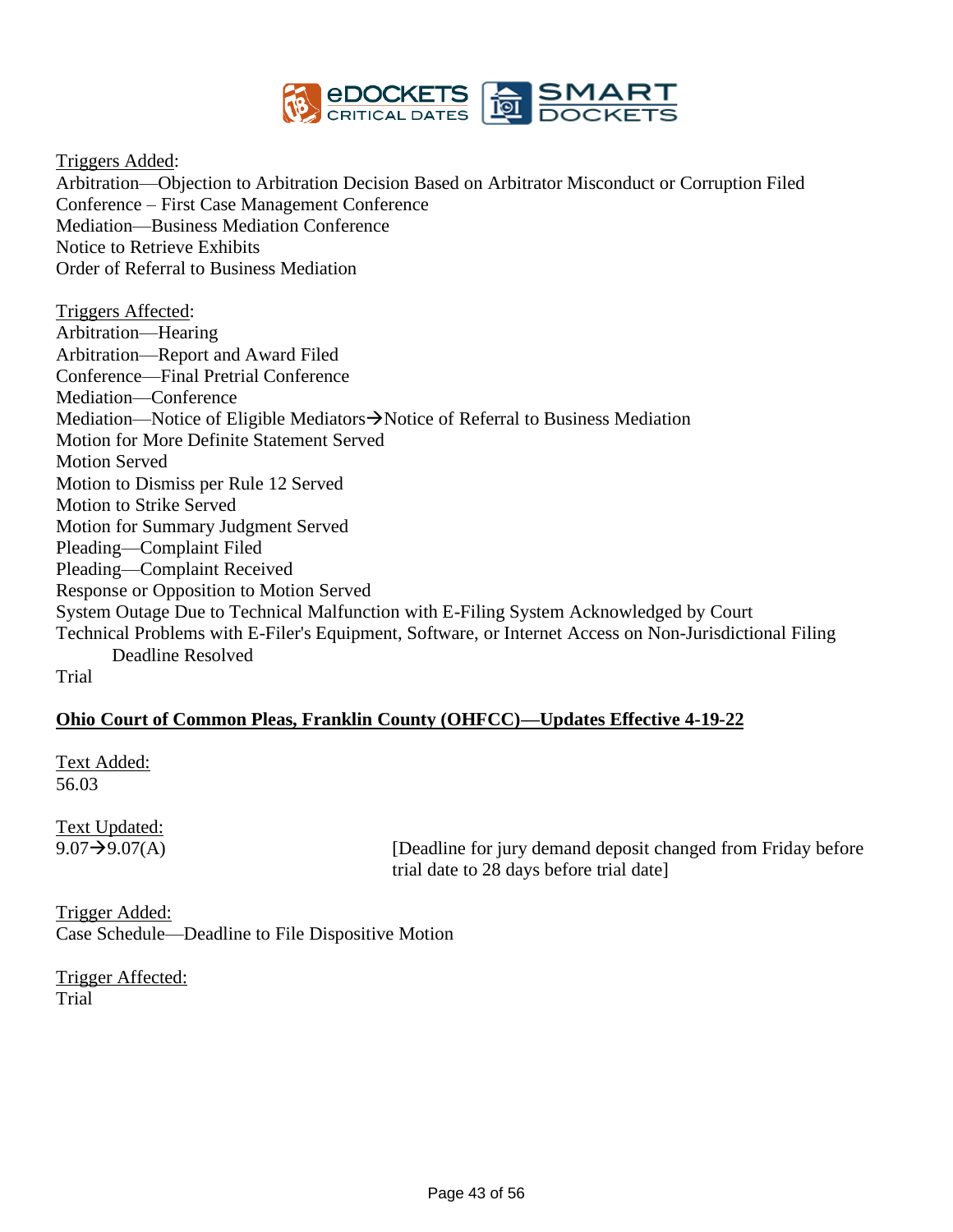

# **OKLAHOMA**

### **FEDERAL**

#### **USBC, Eastern District of Oklahoma (OKEB)—Updates Effective May 2022**

Text Added: CT

Triggers Affected: Hearing triggers Trial

**USDC, Northern District of Oklahoma (OKNDC)—Not Based on Rules Update** Changes made based on internal review of rule set.

Triggers Affected: Transcript Filed

# **OREGON**

### **STATE**

**Oregon Court of Appeals (ORCA)—Updates Effective 6-1-22** Relevant updates also made in Supreme Court.

Text Updated:  $5.55(3) \rightarrow 5.55(4)$  $9.05(2)(c)(i)$ 

# **PENNSYLVANIA**

#### **FEDERAL**

#### **USBC, Middle District of Pennsylvania (PAMB)—Updates Effective 5-1-22**

Text Removed:

PAMD 7.8(b)(3) [Note: Removed from this rule set, but still used in District Court)

Text Added: 9013-2(c)

Text Updated:  $2016-2(g) \rightarrow 2016-2(d)$ 9013-3→9013-4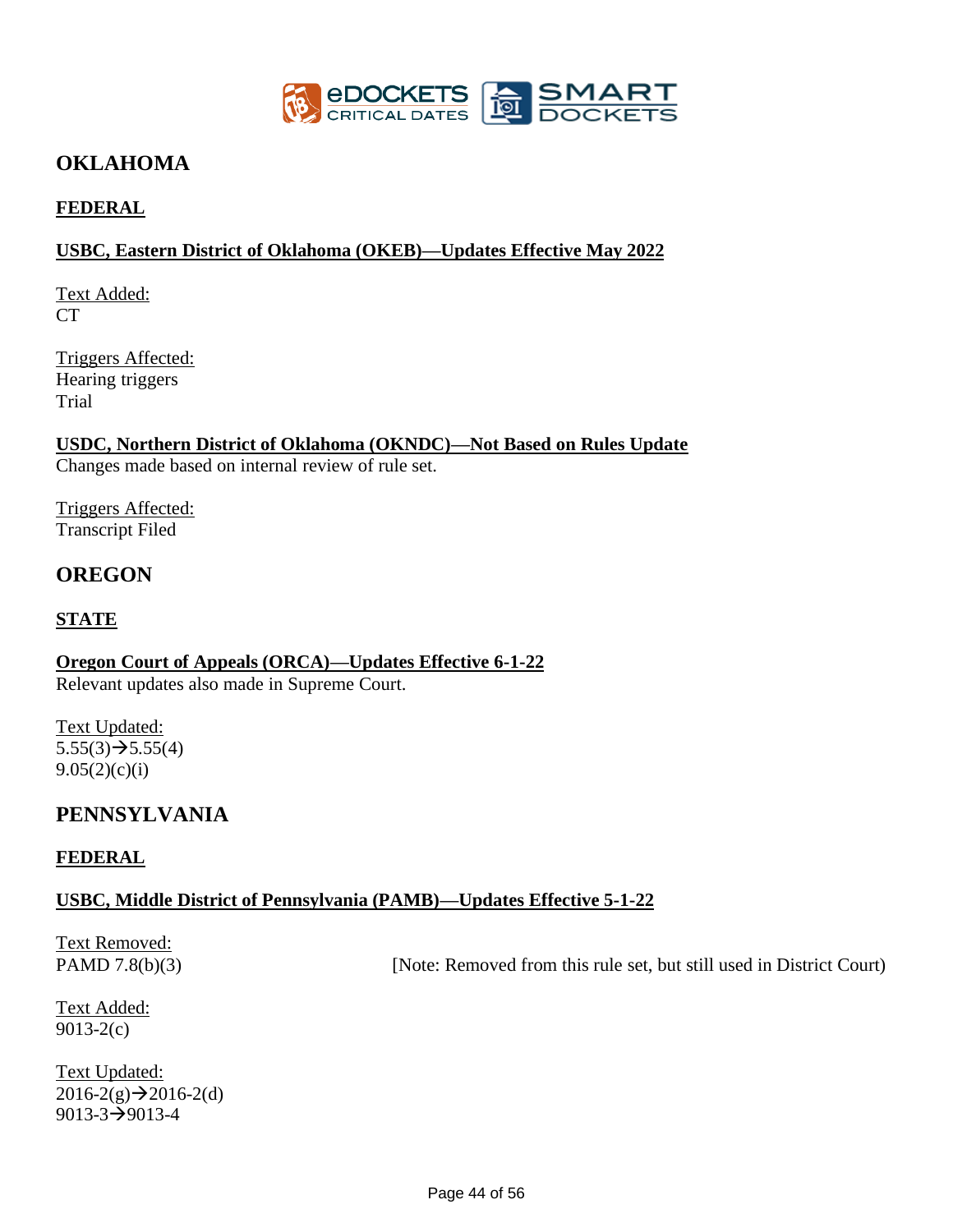

Triggers Removed:

Brief in Support of Post-Trial Motion Served by Mail, to Clerk, or to Designated Agency Brief in Support of Post-Trial Motion Served Personally or Electronically Motion for New Trial Served Motion in Adversary Proceeding Filed Motion in Adversary Proceeding Served by Mail, to Clerk, or to Designated Agency Motion in Adversary Proceeding Served Personally or Electronically Response or Opposition to Motion in Adversary Proceeding Served by Mail, to Clerk, or to Designated Agency Response or Opposition to Motion in Adversary Proceeding Served Personally or Electronically

Triggers Added: Briefing—Post-Trial Brief of Movant Served Motion in Adversary Proceeding Served Response or Opposition to Motion in Adversary Proceeding Served

Triggers Affected: Hearing triggers Motion for Post-Trial Relief Filed Motion for More Definite Statement Served Motion to Strike Served Notice of Removal Filed Pleading—Complaint Filed

#### **STATE**

#### **Pennsylvania Court of Common Pleas, 1st Judicial Circuit, Philadelphia County (PA01)— Updates Effective 4-20-22**

Text Removed: CCMC ATC 2

Text Added: CCMC ATC 1

Text Updated: CCMC ATC 10→CCMC ATC 11

Triggers Affected: Conference—Case Management Conference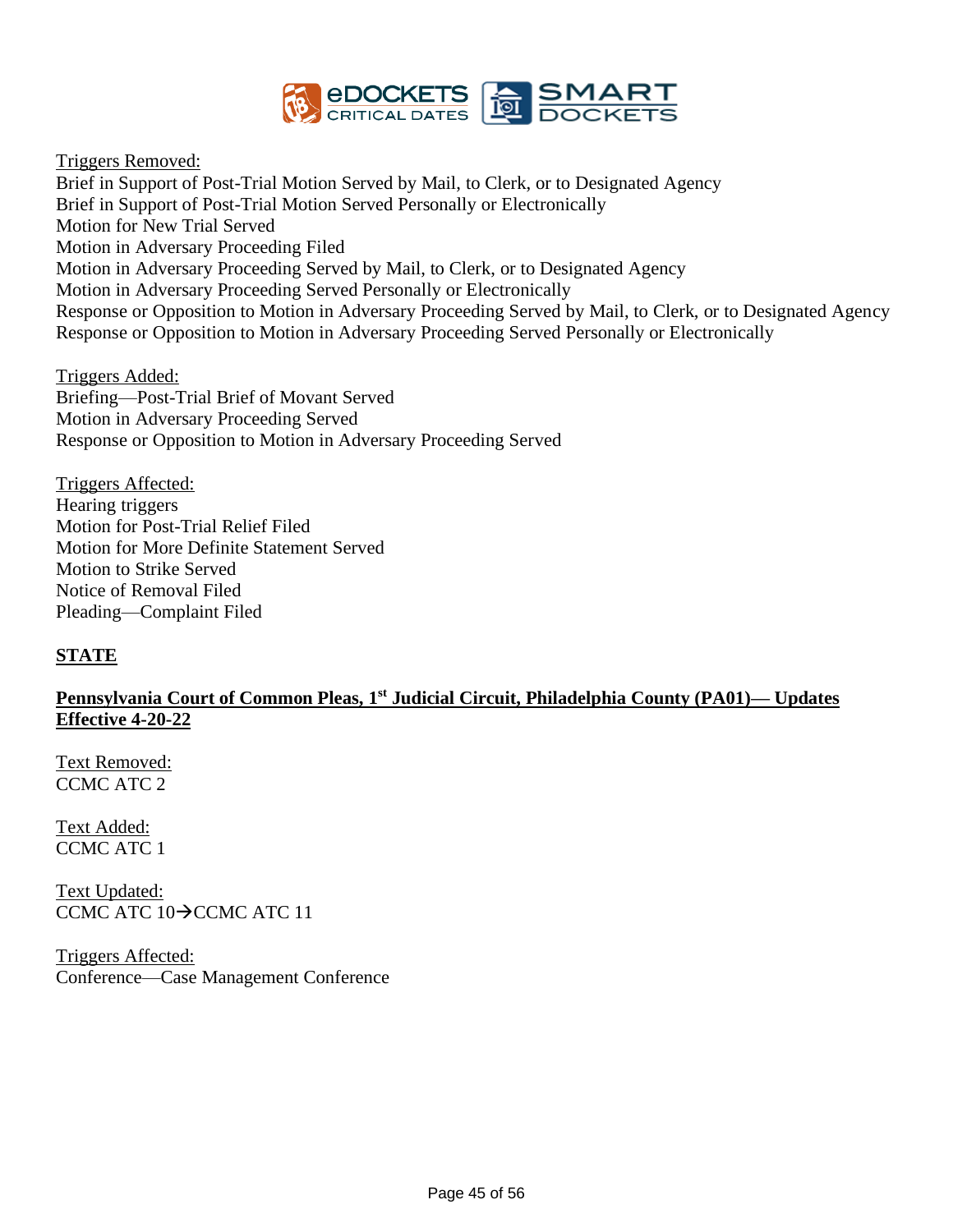

#### **STATE**

Text Removed:

### **Pennsylvania Court of Common Pleas, 38th Judicial Circuit, Montgomery County (PA38)—Updates Effective 6-1-22**

 $*200(3)(a)$  $*200(3)(e)$  $*200(3)(f)$  $*200(4)(a)$  $*200(4)(e)$ Text Added:  $*200(6)(a)$  $*200(6)(b)$ Text Updated:  $*200(1)$ \*200(3)(d) $\rightarrow$ \*200(3)(a)  $*200(4)(f) \rightarrow *200(7)$  [Deadline changed from 10 days to 15 days] \*200(4)(d)→\*200(4) Triggers Removed: Order—Case Management Order Order—Case Management Order Deadline for Defendant to Answer Expert Interrogatories Order—Case Management Order Deadline for Plaintiff to Answer Expert Interrogatories Order—Case Management Order Deadline to Transfer Case Order—Case Management Order Deadline to File Response to Dispositive Motion Triggers Added: Motion to Designate Case for Special Management Filed Triggers Affected: Case Transferred from Other Jurisdiction Motion for Extraordinary Relief to Extend Deadline in Case Management Order, Order Listing Case, or Discovery Management Order→Motion for Extraordinary Relief to Extend Deadline in Case Management Order or Order Under Local Rule 212.1\*(d)(4) Order—Case Management Order Deadline for Defendant to Submit Expert Reports→ Case Management Order—Deadline for Defendant and Additional Defendants to Serve Expert Reports Order—Case Management Order Deadline for Plaintiff to Submit Expert Reports→ Case Management Order—Deadline for Plaintiff to Serve Expert Reports Order—Case Management Order Deadline to File Dispositive Motion→ Case Management Order—Deadline to File Dispositive Motion Pleading—Complaint Filed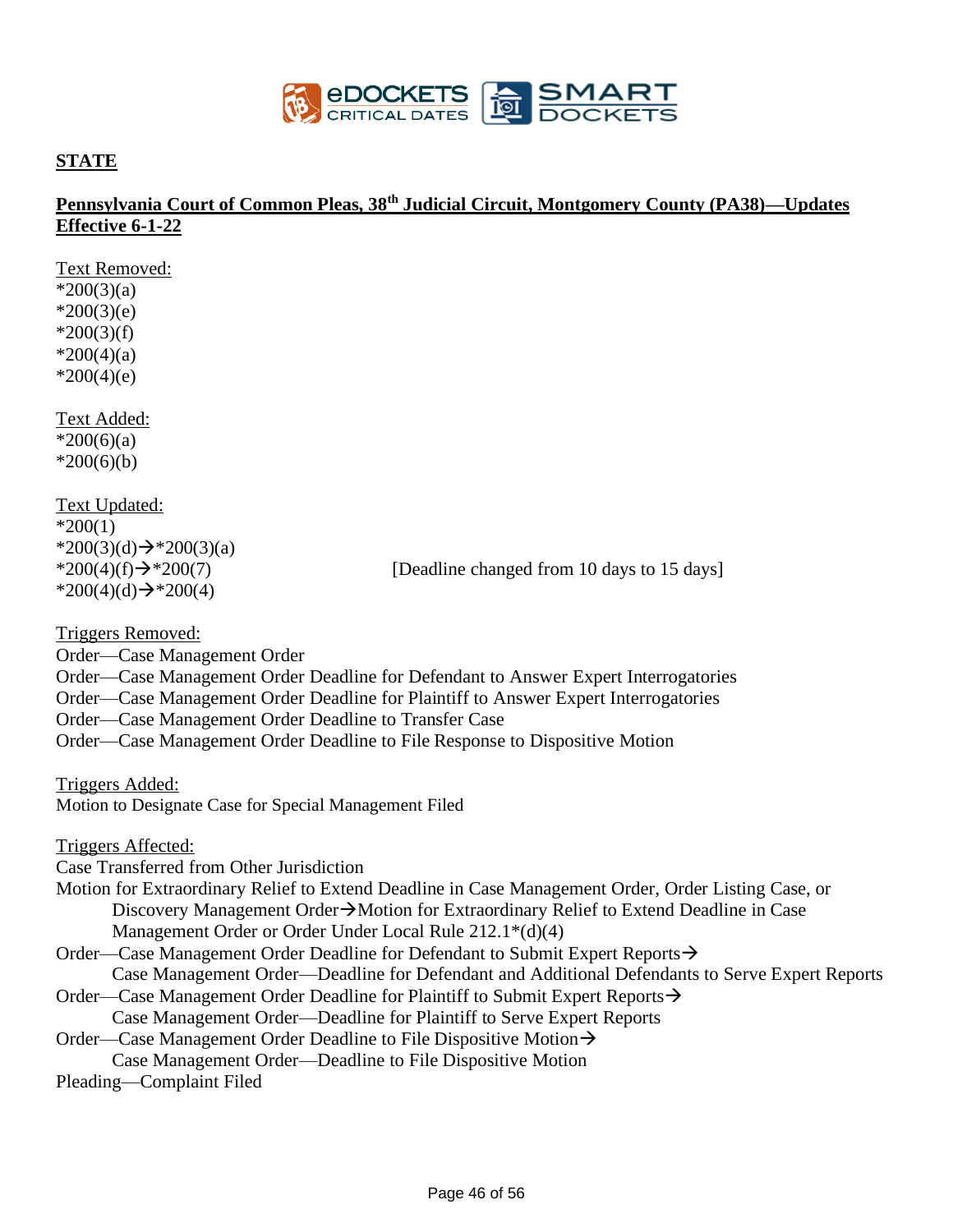

# **SOUTH CAROLINA**

### **STATE**

### **South Carolina Court of Appeals (SCCOA)—Updates Effective 5-6-22**

Updates also effective in Supreme Court rule set.

Text Updated: Order  $2021-08-25-02(c) \rightarrow$ Order  $2022-05-06-03(c)$ 

#### **South Carolina Family Court (SCFC)—Updates Effective 5-2-22**

Text Updated:  $14(d)-(e) \rightarrow 14(d)-(e)(1)$ 

#### **South Carolina Rules of Civil Procedure (SCRCP)—Updates Effective 5-6-22**

Updates also effective in magistrate court, family court, and probate court rule sets, where applicable.

Text Added: Order 2022-05-06-04(e)(5)

Triggers Affected: Pleading—Amended Answer Containing Counterclaim Served by Mail or to Designated Person→ Pleading—Amended Answer Containing Counterclaim Served by Mail, E-Mail, or to Designated Person Pleading—Amended Answer Containing Crossclaim Served by Mail or to Designated Person→ Pleading—Amended Answer Containing Crossclaim Served by Mail, E-Mail, or to Designated Person Pleading—Amended Answer Served by Mail or to Designated Person→ Pleading—Amended Answer Served by Mail, E-Mail, or to Designated Person Pleading—Amended Answer to Crossclaim Served by Mail or to Designated Person→ Pleading—Amended Answer to Crossclaim Served by Mail, E-Mail, or to Designated Person Pleading—Amended Reply Served by Mail or to Designated Person→ Pleading—Amended Reply Served by Mail, E-Mail, or to Designated Person Pleading—Amended Reply to Counterclaim Served by Mail or to Designated Person→ Pleading—Amended Reply to Counterclaim Served by Mail, E-Mail, or to Designated Person Pleading—Answer Containing Counterclaim Served by Mail or to Designated Person→ Pleading—Answer Containing Counterclaim Served by Mail, E-Mail, or to Designated Person Pleading—Answer Containing Crossclaim Served by Mail or to Designated Person→ Pleading—Answer Containing Crossclaim Served by Mail, E-Mail, or to Designated Person Pleading—Answer Served by Mail or to Designated Person→ Pleading—Answer Served by Mail, E-Mail, or to Designated Person Pleading—Answer to Crossclaim Served by Mail or to Designated Person→ Pleading—Answer to Crossclaim Served by Mail, E-Mail, or to Designated Person Pleading—Reply Served by Mail or to Designated Person→ Pleading—Reply Served by Mail, E-Mail, or to Designated Person Pleading—Reply to Counterclaim Served by Mail or to Designated Person→ Pleading—Reply to Counterclaim Served by Mail, E-Mail, or to Designated Person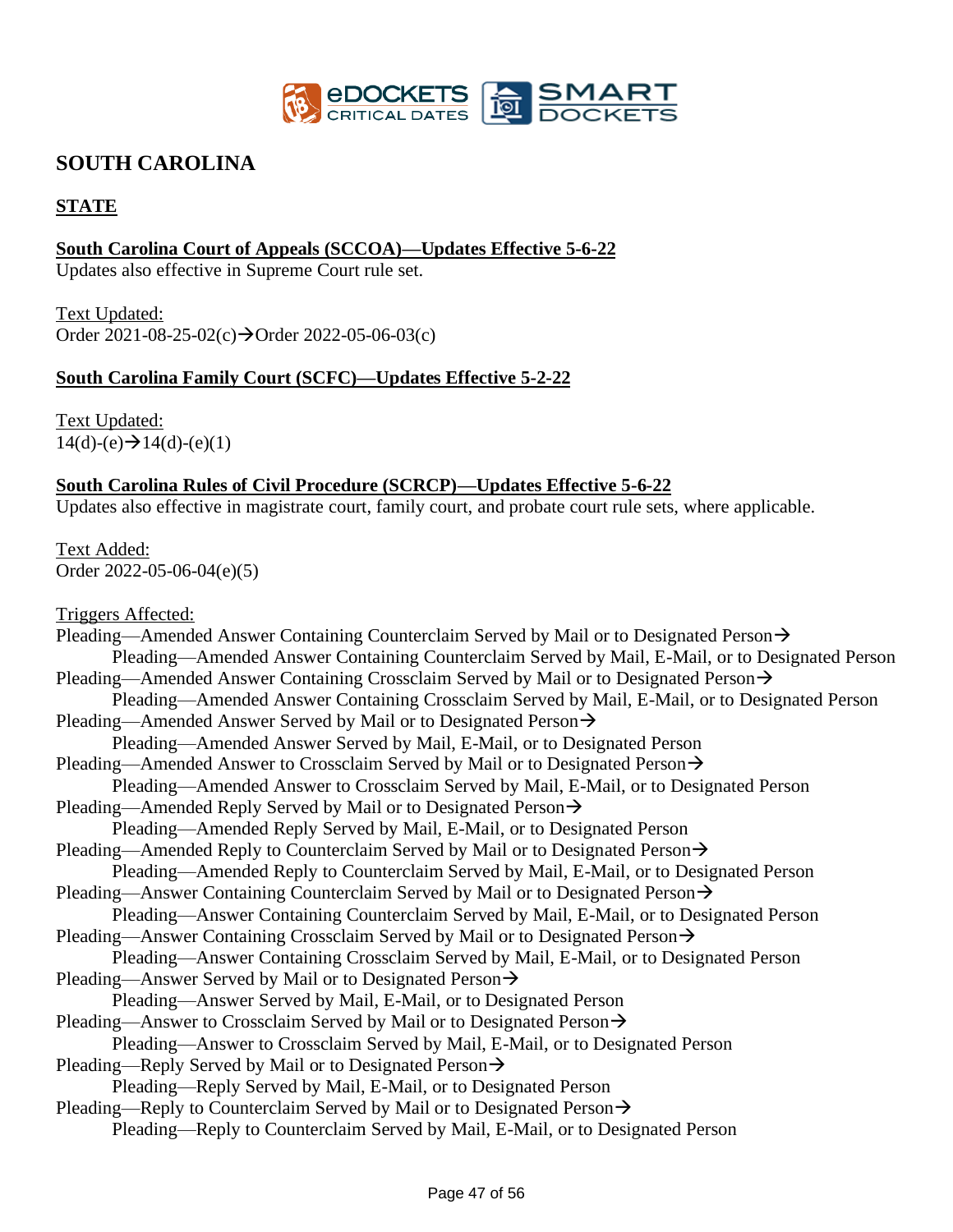

### **TENNESEE**

### **FEDERAL**

#### **USDC, Middle District of Tennessee (TNMD)—Not Based on Rules Update**

Changes made based on internal review of rule set.

Text Added: ECF Appx G ECF Ch.  $3(II)(C)$ ECF Ch.  $3(II)(D)$ ECF Ch.  $3(II)(E)$ ECF Ch. 3(III)

Triggers Added: Transcript E-Filed

Triggers Affected: Entry of Judgment

Judgment Entered on Docket (SELECT IF SEPARATE DOCUMENT REQURIED BUT NOT PREPARED) Notice of Electronic Filing

# **TEXAS**

#### **FEDERAL**

#### **USBC, Southern District of Texas (TXSDBK)—Updates Effective 5-19-22**

Text Added: 3003-1(b)  $3003-1(c)(1)$  $3003-1(c)(5)$ 

Text Updated:  $3003-1 \rightarrow 3003-1(a)$ 

Triggers Added: Tax Return Filed in Ch. 9 or 11 Case After Order for Relief

Triggers Affected: Creditors 341 Meeting, First Date Set Order for Relief Entered in Ch. 11 Case Order for Relief Entered in Ch. 9 Case Petition Filed in Ch. 11 Involuntary Case Petition Filed in Ch. 11 Voluntary Case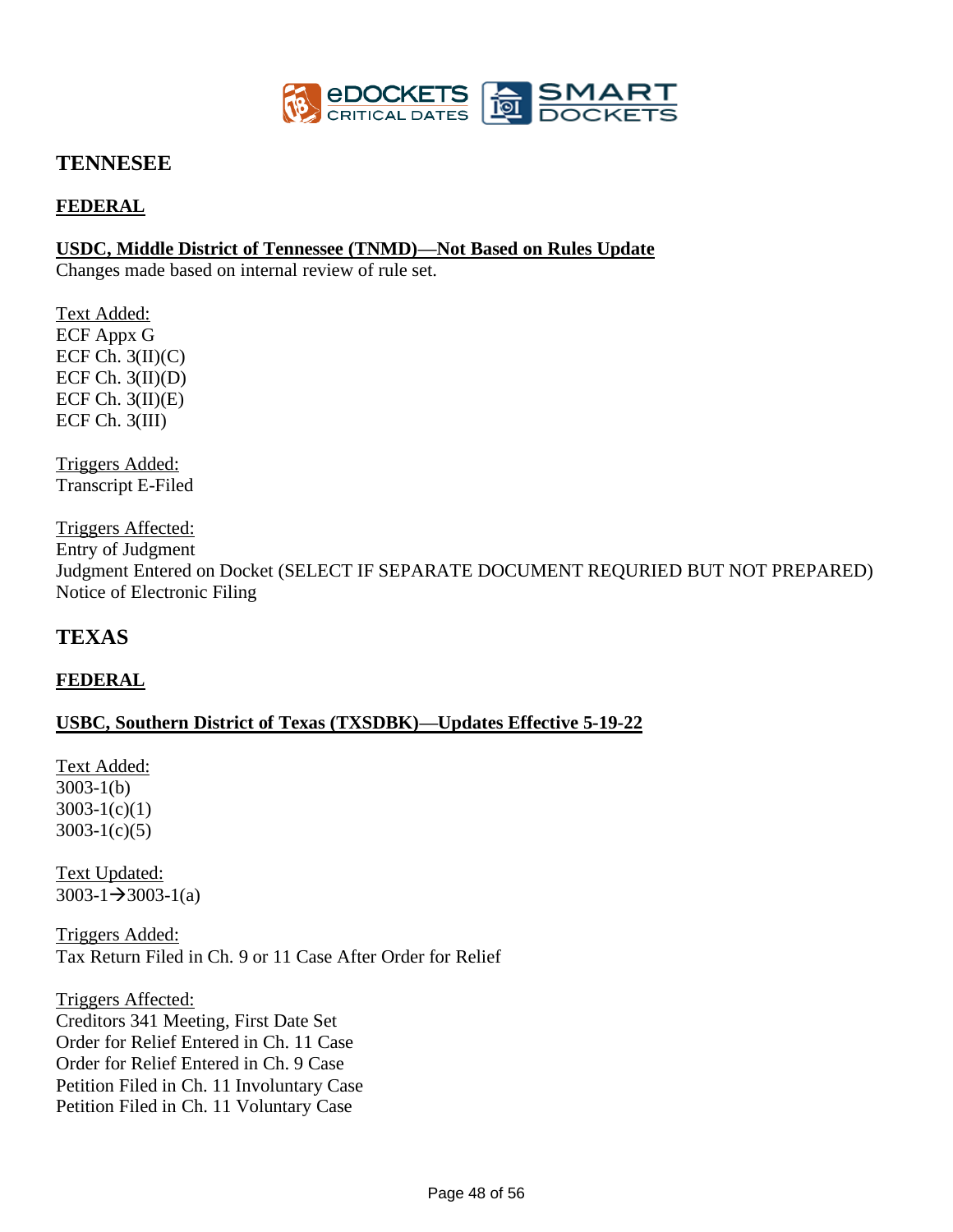

#### **USDC, Eastern District of Texas, Hon. Rodney Gilstrap (TXRG)—Not Based on Rules Update**

Changes made based on internal review and applied in TXRP rule set

Text Updated: DCO DT RTR DCOPC 7WBJS

#### **USDC, Eastern District of Texas, Hon. Robert W. Schroeder, III (TXRWS)—Updates Effective 6-29-21**

Text Updated: DCO 4WBPTC DCOP 4WBPTC

#### **USDC, Northern District of Texas, Dallas Division (TXNDDD)—Not Based on Rules Update**

Changes made based on internal review of rule set.

Text Removed AMO 62 1-3 AMO 62 3-1(a) AMO 62 3-2(a) AMO 62 3-3(a) AMO 62 3-4 AMO 62 3-5(a) AMO 62 3-5(c) AMO 62 3-6(a) AMO 62 3-6(b) AMO 62 4-1(a) AMO 62 4-2(a) AMO 62 4-2(b) AMO 62 4-3 AMO 62 4-4 AMO 62 4-5(a) AMO 62 4-5(c) AMO 62 4-6 AMO 62 Appx A 3 AMO 62 Appx A 5 AMO 62 Appx A 9 AMO 62 Appx A 15

Triggers Removed:

Conference—Initial Case Management Conference in Patent Case Subject to Amended Misc. Order 62

Page 49 of 56 Triggers Affected: Discovery—Deposition Date Discovery—Deposition Date per Notice Accompanied by Request for Production Entry of Judgment Judgment Entered on Docket (SELECT IF SEPARATE DOCUMENT REQUIRED BUT NOT PREPARED) Hearing—Claim Construction/Markman Hearing in Patent Case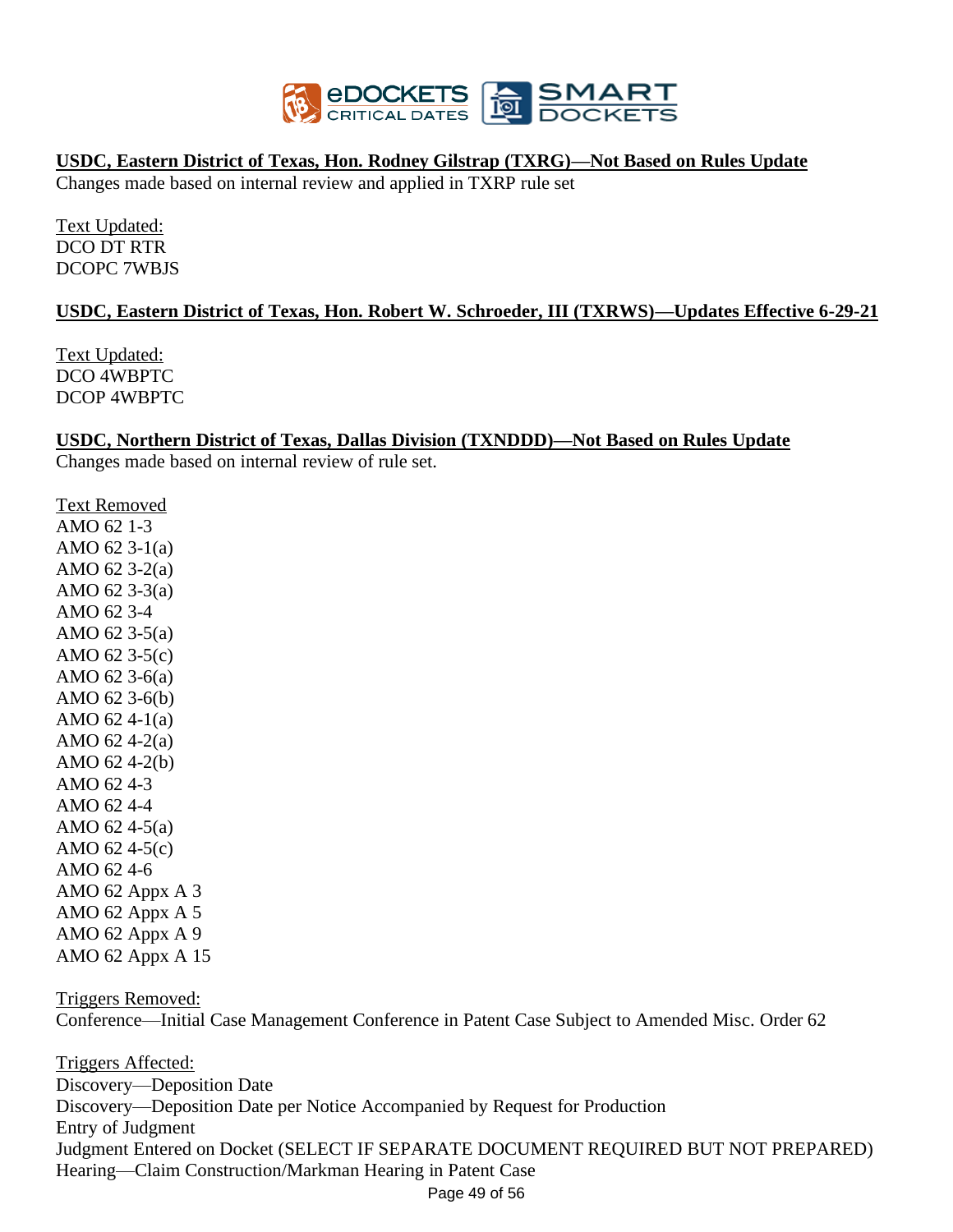

- PATENT—Claim Construction Brief Filed
- PATENT—Claim Construction Ruling Filed
- PATENT—Confidentiality Agreement Received
- PATENT—Disclosure of Asserted Claims and Preliminary Infringement Contentions Served
- PATENT—Joint Claim Construction and Prehearing Statement Filed
- PATENT—Notice of Challenge to Designation as Confidential or Confidential Attorney Eyes Only Information Received
- PATENT—Order Dismissing Case per Settlement Agreement
- PATENT—Preliminary Invalidity Contentions Served
- PATENT—Proposed Terms and Claim Elements for Construction Exchanged
- PATENT—Responsive Claim Construction Brief Filed
- Pleading—Answer Filed

#### **USDC, Southern District of Texas (SDTX)—Updates Effective 4-18-22**

Text Added: PCOS CIPDS Text Updated: PCOS 1 PCOS 2(b) PCOS 2(c) PCOS 4(b) PCOS 11 PCOS Proposed Dates PO  $3(B)(ii)$ ,  $(v)$  $PO(5(A))$ PO 6(D) PO 10 PPCSO 1 PPCSO 2 PPCSO 3 PPCSO 4 PPCSO 5-6 PPCSO 7 PPCSO 8 PPCSO 9 PPCSO 10 PPCSO 11 PPCSO 12 PPCSO 14 PPCSO 15 PPCSO 16 PPCSO 17 PPCSO 18 PPCSO 19 PPCSO 20 PPCSO 21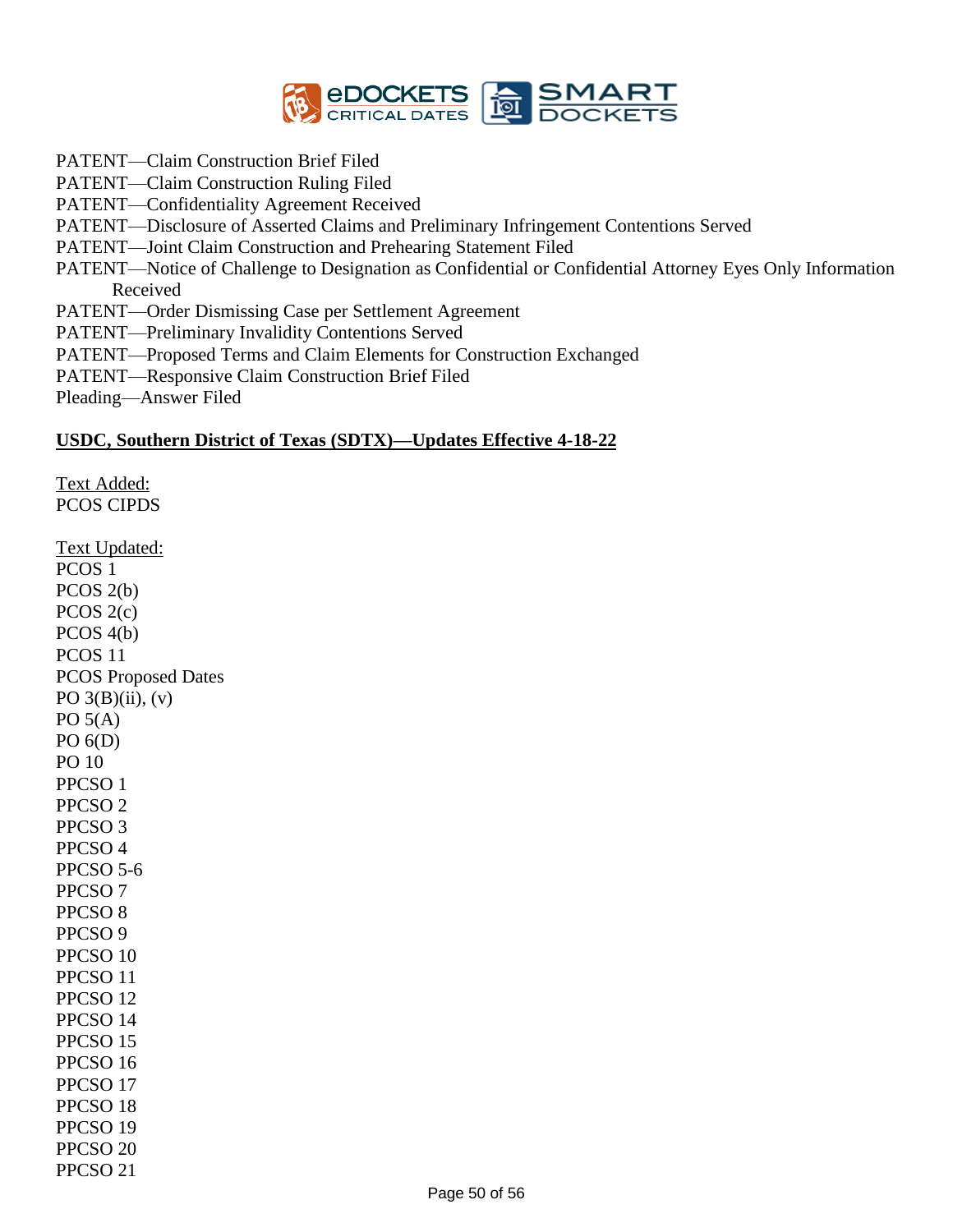

PPCSO 22 PPCSO 23 PPCSO 24 PPCSO 25

Triggers Affected: Conference—Initial Case Management Conference in Patent Case

#### **USDC, Western District of Texas (WDTX/TXADA)—Updates Effective 6-24-21**

Text Removed: APP  $6(d)$ 

Text Updated: APP  $6(a)$ APP  $14(e) \rightarrow APP 13(e)$ 

Triggers Removed: E-Filing

#### **USDC, Western District of Texas, Hon. Alan D. Albright (TXADA)—Not Based on Rules Update**

Changes made based on internal review of rule set.

Triggers Affected: Hearing—Markman Hearing per Order Governing Proceedings – Patent Case Motion Filed Motion for More Definite Statement Filed Motion to Dismiss per Rule 12 Filed Motion to Strike Filed Motion to Transfer Filed per Order Governing Proceedings – Patent Case Motion—Case Management Motion Filed Motion—Discovery Motion Filed Pleading—Answer Filed Pleading—Complaint Filed

#### **STATE**

# **Texas Supreme Court (TX-SUP)—Not Based on Rules Update**

Changes made based on internal review of rule set.

Text Removed: TXEF  $8(a)$ TXEF 9

Triggers Removed: Change of Email Address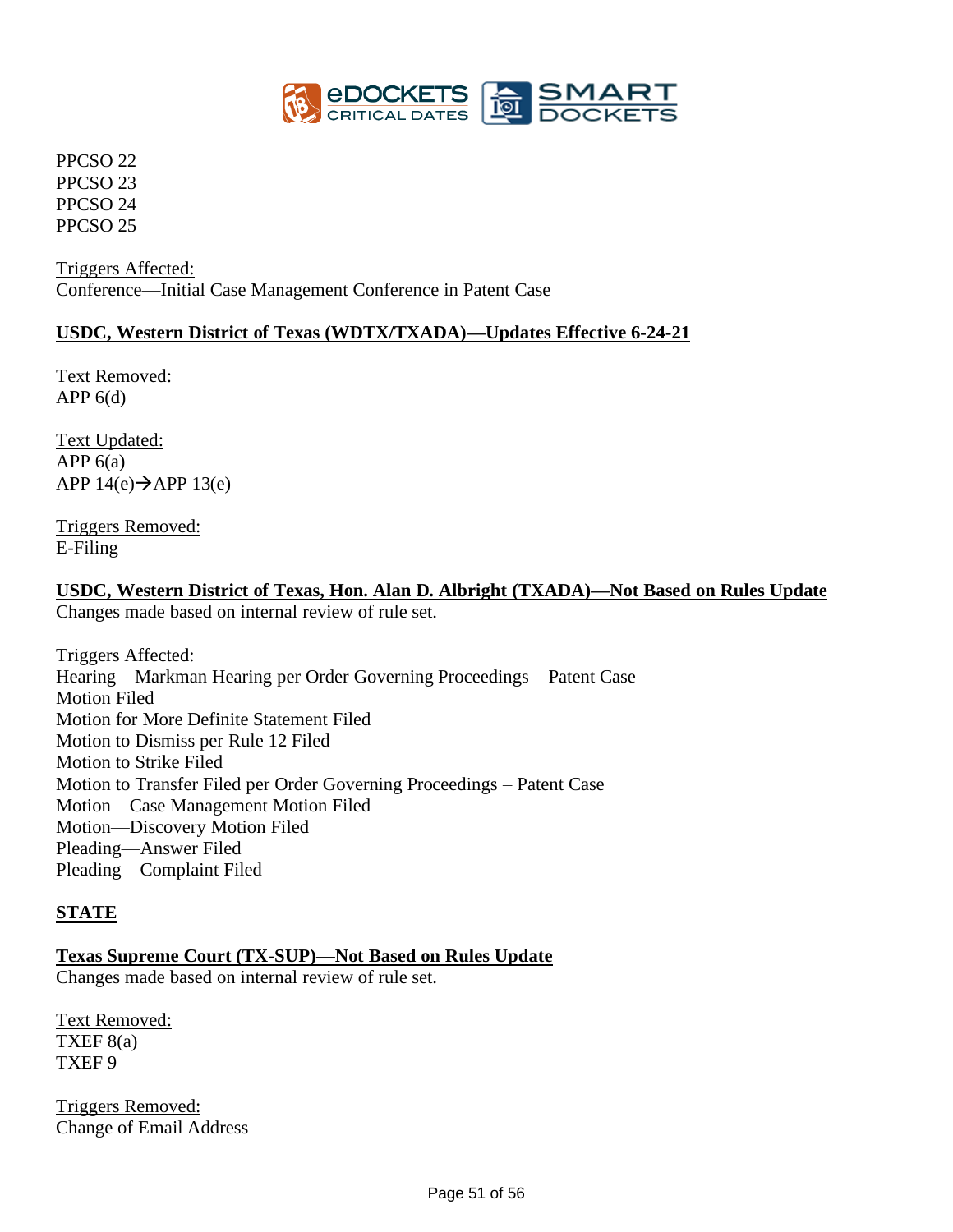

Triggers Affected: Document E-Filed Motion Challenging Order Sustaining Contest to Affidavit of Indigence Filed Motion Filed Petition for Review Filed Response to Petition for Review Filed

# **Texas Civil District Court, Collin County, 366th District (TX366)—Not Based on Rules Update**

Changes made based on internal review of rule set.

Text Added: CLFLCP NEF

Text Updated: CCP S(DM)→CLFLCP S(DM) CCP  $S(JT) \rightarrow$ CLFLCP  $S(JT)$ CCP SES→CLFLCP SES CCP STO→CLFLCP STO  $RRH 4(a)$  $RRH 4(b)$ 

Triggers Affected: Hearing triggers

#### **Texas Civil District Court, Denton County (TXDEDC)—Not Based on Rules Update**

Changes made based on internal review of rule set.

Text Removed: Admin. R. 1.2 Admin. R. 1.3

Triggers Removed: Appearance Date Order Granting Pass or Motion for Continuance of First Trial Setting Proposed Order re Discovery Schedule, Pretrial Date or Statement Pretrial Unnecessary, Trial Date, and Expert Witness List and Identification Served

#### **Texas Civil District Court, Harris County (TXHADC)—Not Based on Rules Update**

Changes made based on internal review of rule set.

Text Removed: E-Filing  $5.2(c)$ E-Filing 5.3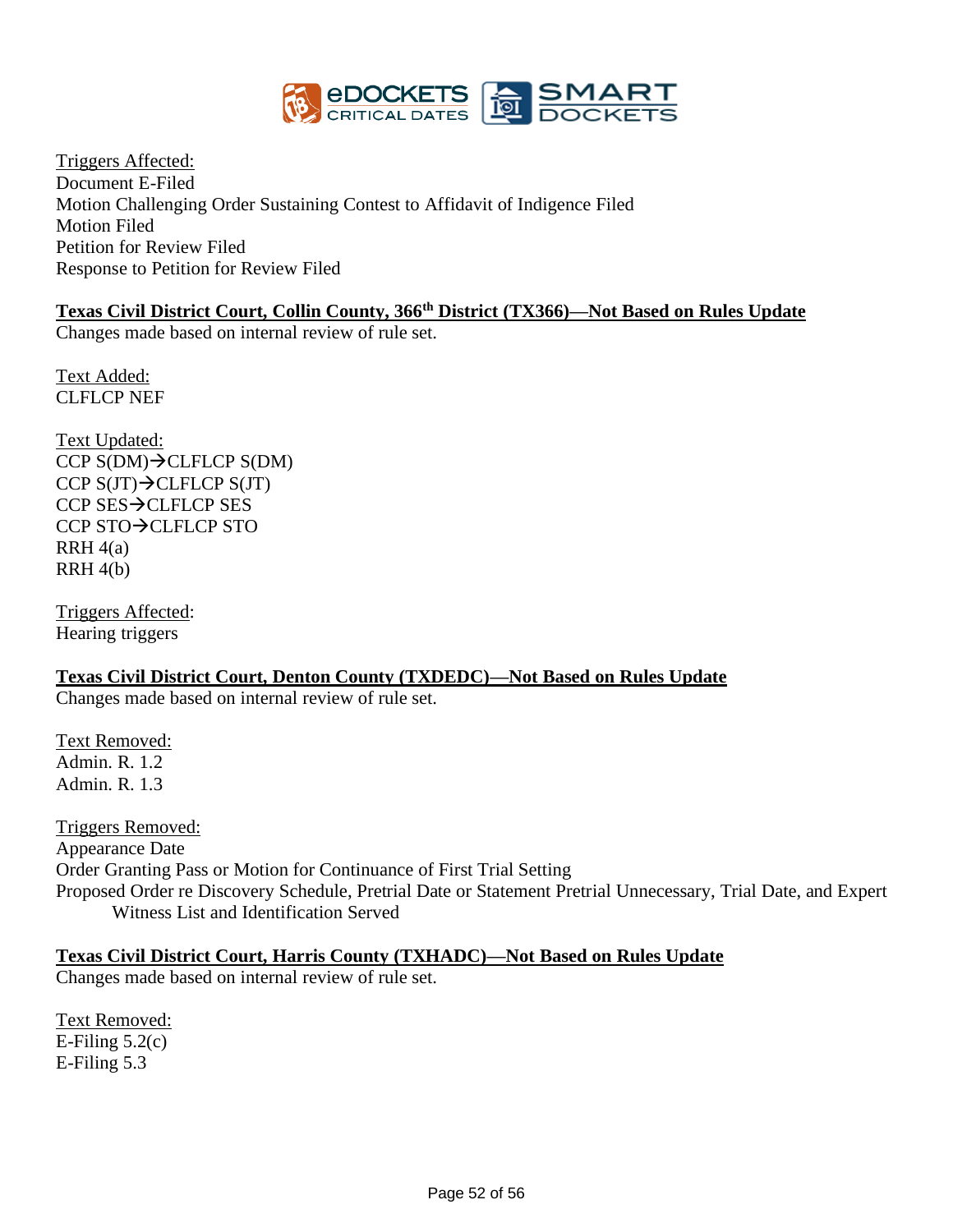

#### **Texas Civil District Court, Lubbock County (TXLUDC)—Updates Effective 12-13-21**

Additional changes made based on internal review of rule set.

Text Added: LAR 3.60(k)

Text Updated: ADR  $5\rightarrow$ LAR 3.60(f)

ADR  $6 \rightarrow$  LAR 3.60(h) [Deadline to request extension of ADR hearing changed from 30 days to 15 days]

SO MED

Triggers Added: Invoice for ADR Fees Received

Triggers Affected: Arbitration—Hearing Mediation—Conference Mediation—Moderated Settlement Conference Pleading—Answer Filed in Level 1 Case Pleading—Answer Filed in Level 2 Case Pleading—Answer Filed in Level 3 Case Trial

#### **Texas Civil District Court, Travis County (TXTRDC)— Not Based on Rules Update**

Changes made based on internal review of rule set.

Text Updated: CDCAF

**Texas Civil District Court, Victoria County (TXVCDC)—Not Based on Rules Update** Changes made based on internal review of rule set.

Text Updated: PTO

**Texas Civil District Court, Webb County (TXWEDC)—Not Based on Rules Update** Changes made based on internal review of rule set.

Text Updated: Appx A (Final PTC)

**Texas Asbestos Multidistrict Litigation Court (TXAMDL)—Not Based on Rules Update** Changes made based on internal review of rule set.

Text Updated: CPRC 90.007(a) CPRC 90.007(b)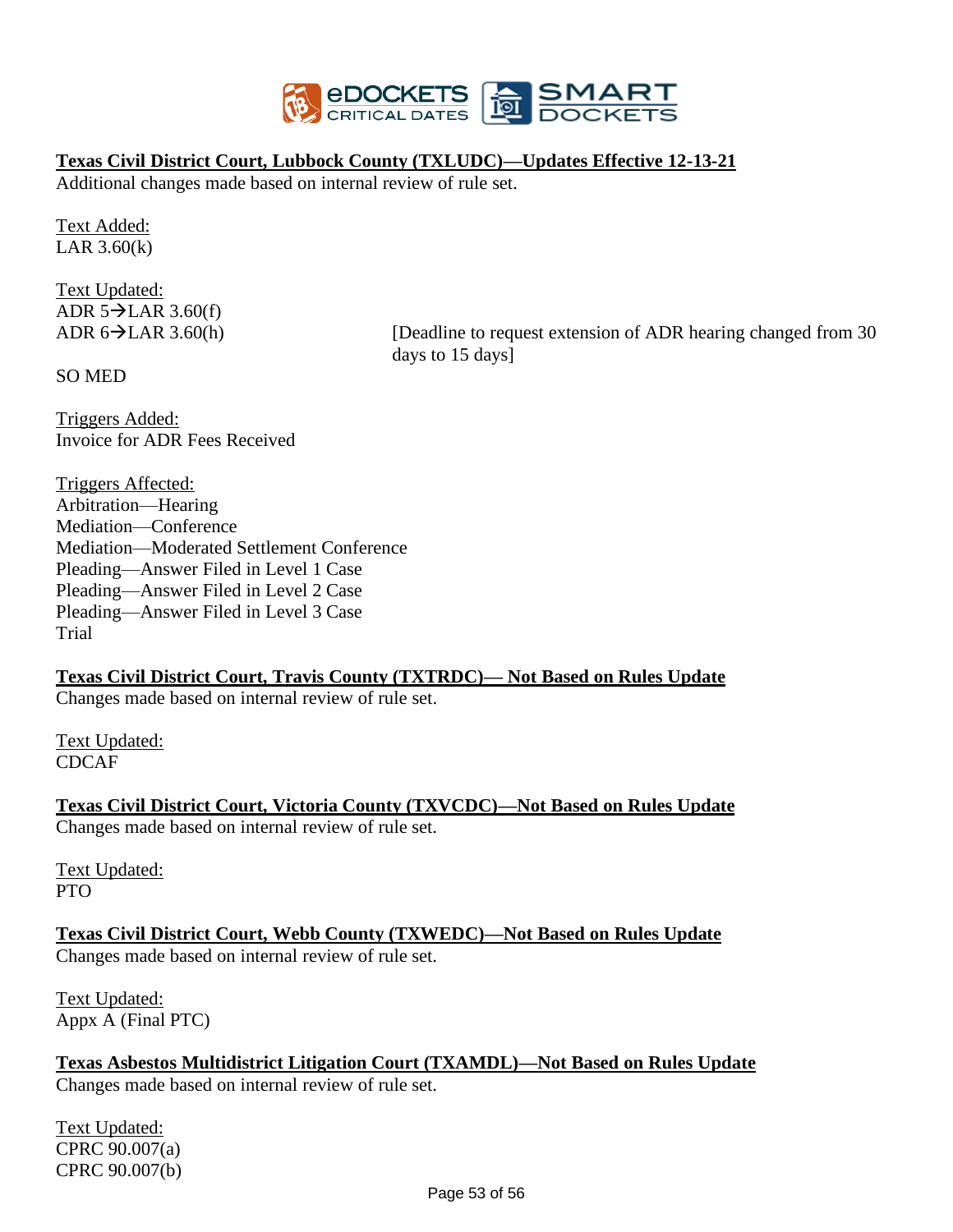

# **VIRGINIA**

### **STATE**

### **Virginia Court of Appeals (VACOA)—Updates Effective 5-2-22**

Updates also effective in all circuit court and supreme court rule sets, where applicable.

Text Updated: 5A:17(b)

#### **Virginia Supreme Court (VASC)—Updates Effective 5-2-22**

Updates also effective in all circuit court and court of appeals rule sets, where applicable.

Text Updated: 5:17(a)(2) 5:24(b)

# **WASHINGTON**

#### **STATE**

#### **Washington Superior Court Rules (WASCR)—Not Based on Rules Update**

Changes made based on internal review of rule set. Changes made in all superior and district courts.

Text Updated: WARC 1.16.050

#### **Washington Superior Court, Snohomish County (WASNSC)—Updates Effective 5-11-22**

Additional changes made based on internal review of rule set.

Text Updated:  $7(b)(2)(d)(9)(a)$ 

Triggers Affected: Hearing triggers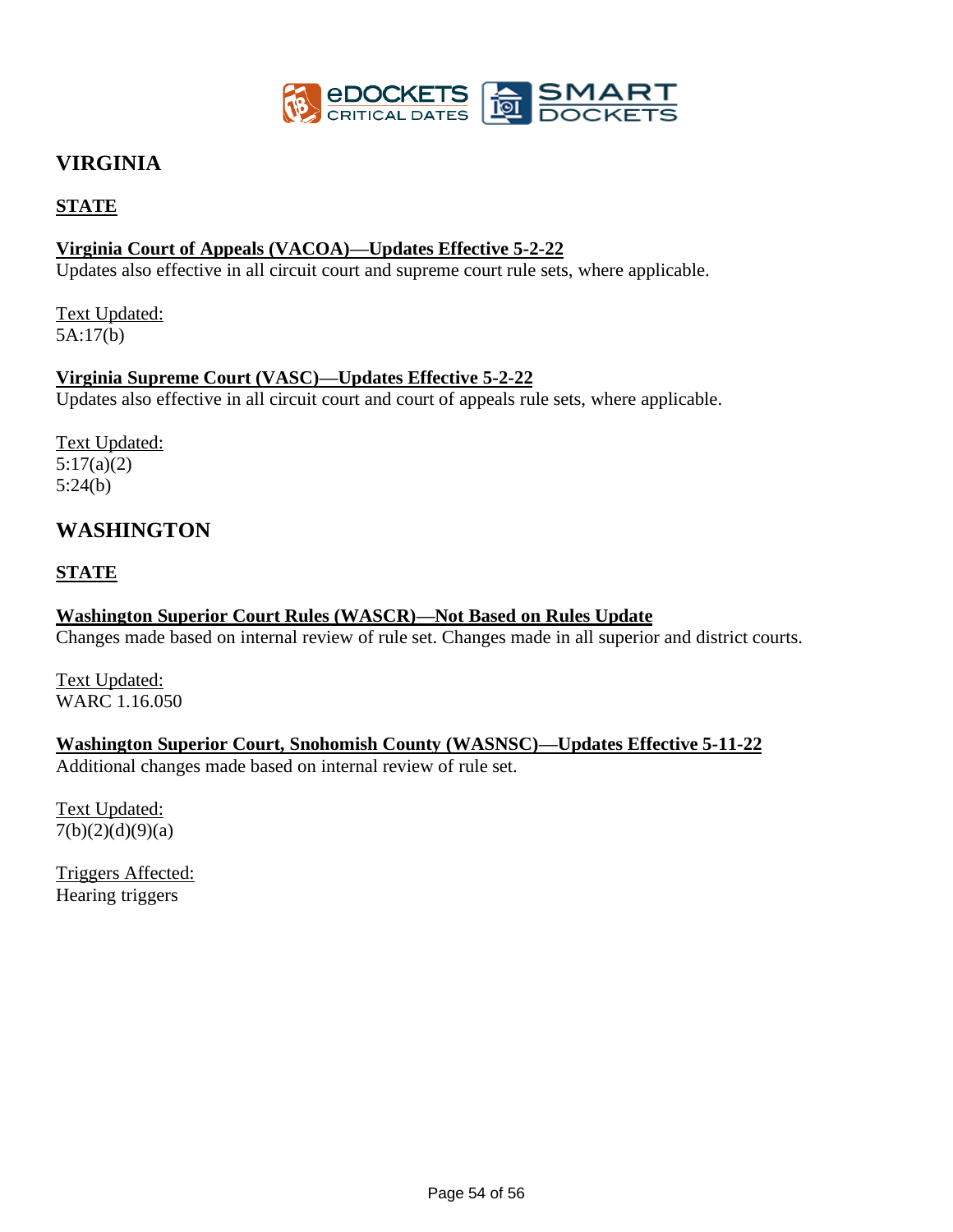

# **WISCONSIN**

### **FEDERAL**

#### **USBC, Eastern District of Wisconsin (WIEBK)—Not Based on Rules Update**

Changes made based on internal review of rule set.

Text Removed: MMM Summary DR MMM Summary LR

Triggers Affected: Mortgage Modification Mediation—Notice of Appointment of Mediator Motion for Referral to Mortgage Modification Mediation Program Served

#### **USBC, Western District of Wisconsin (WIWBK)—Not Based on Rules Update**

Changes made based on internal review of rule set.

Text Removed: ECF  $II(D)(1)$ 

#### **STATE**

#### **Wisconsin Circuit Court, Waukesha County (WIWACC)—Updates Effective 1-4-22**

Text Added: MCORS 4

Triggers Added: Order—Meet and Confer Order re Scheduling Filed